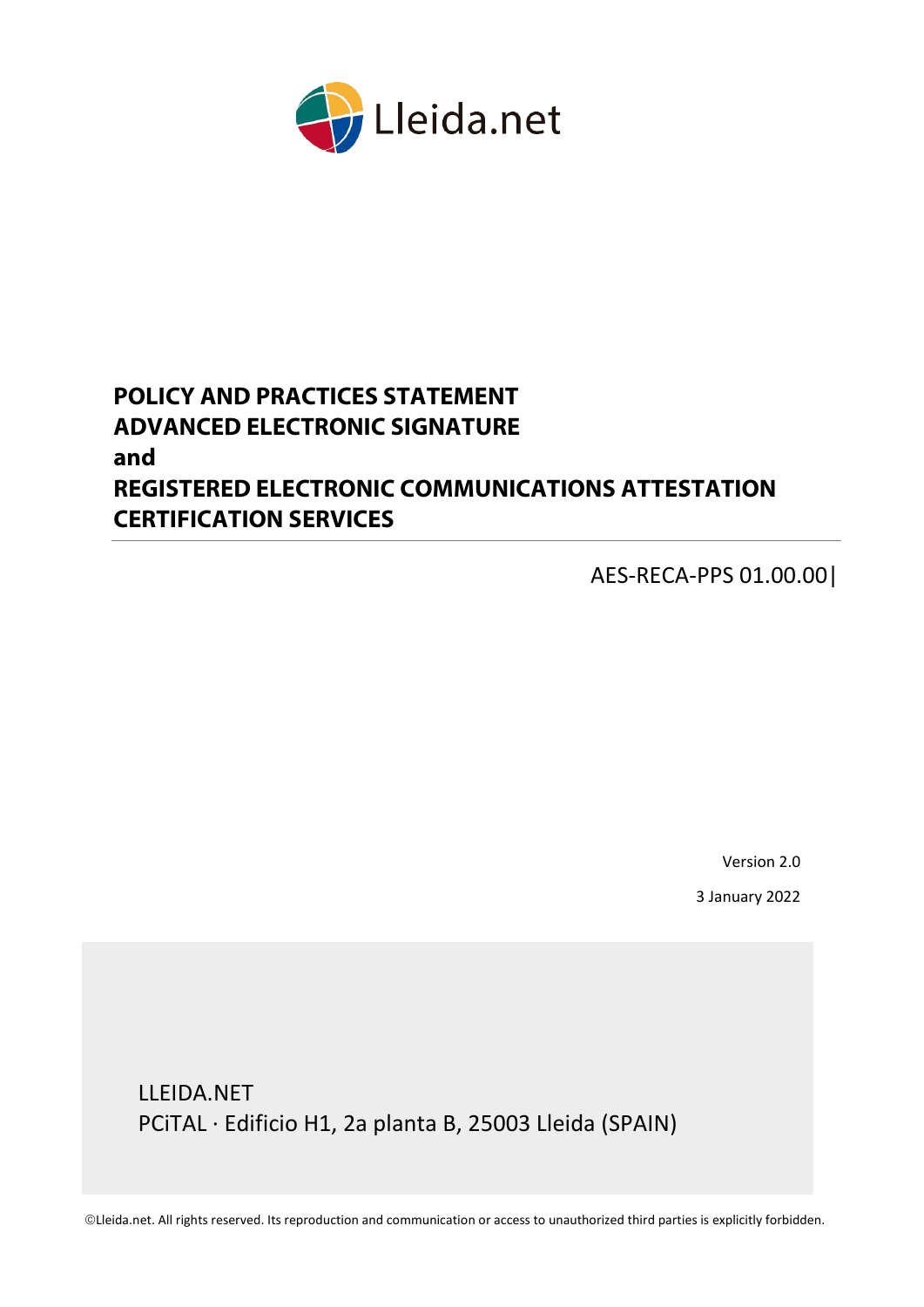

# Documentation Control

# **Description**

This document and its provisions specify the Policy and practices of Lleida Networks Serveis Telematics for its advanced electronics signature services and the technical aspects of the registered delivery service. Regarding its purpose and content, this Policy is governed by the provisions of Article 26 and 43 of the eIDAS Regulation (UE 910/2014); the Technical Standard defined in ETSI EN 319 401 "General policy requirements for trusted service providers", and ISO/IEC 29115:2013 "Information Technology - Security Techniques - Entity Authentication Guarantee Framework", and other regulations of specific jurisdictions in the Supplements to this Policy

The guidelines on electronic identification resulting from Commission Implementing Regulation (EU) 2015/1502 as of 8 September 2015 laying down security levels for electronic identification means by Article 8(3) of Regulation (EU) No 910/2014 of the European Parliament and the Council on electronic identification and trust services for electronic transactions in the internal market are taken into account.

Furthermore, Resolution ETD/465/2021, dated 6 May, which regulates the methods of remote video identification for the issuance of qualified electronic certificates, is also considered.

# Document history

| Version | Date       | Author                                                                                            | Description |
|---------|------------|---------------------------------------------------------------------------------------------------|-------------|
|         | 2019-10-31 | MG, IM, JR, EP, ES                                                                                | AES + ERDS  |
|         | 2022-01-03 | <b>BP</b><br>Compliance with the new Law 6/2020,<br>governing some aspects of eTrust<br>services. |             |

# Clasificación y estado del documento

| Document classification |  |
|-------------------------|--|
| Status                  |  |

# Related documents

| Description |  |
|-------------|--|
|             |  |
|             |  |
|             |  |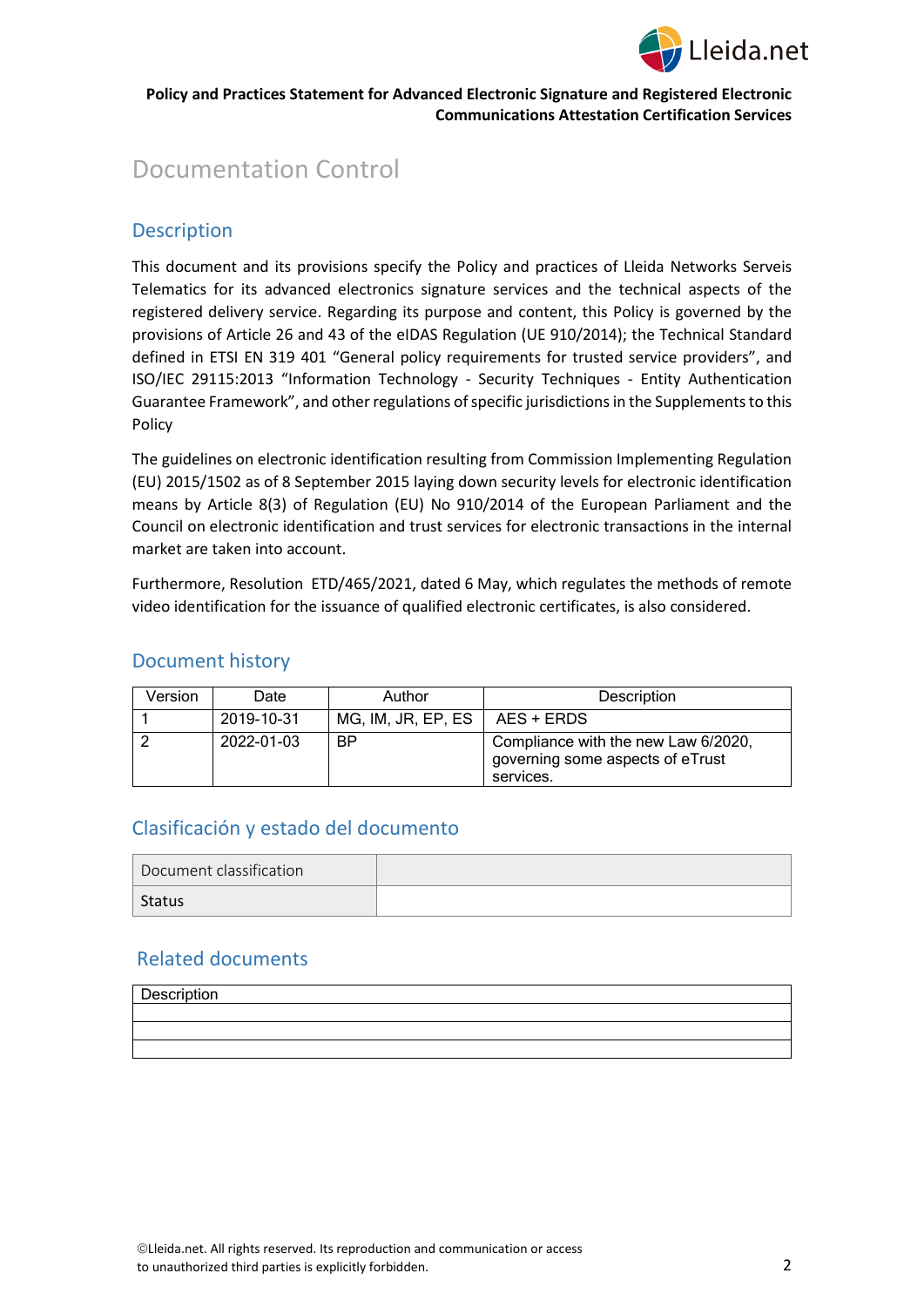

# Overview

| $\mathbf{1}$   |       |  |                                                                                    |  |
|----------------|-------|--|------------------------------------------------------------------------------------|--|
|                | 1.1   |  |                                                                                    |  |
|                | 1.2   |  |                                                                                    |  |
|                | 1.3   |  |                                                                                    |  |
|                | 1.3.1 |  |                                                                                    |  |
|                | 1.3.2 |  | Digital Witness & Electronic Communication Attestation Provider: 11                |  |
|                | 1.3.3 |  |                                                                                    |  |
|                | 1.3.4 |  |                                                                                    |  |
|                | 1.3.5 |  |                                                                                    |  |
|                | 1.3.6 |  |                                                                                    |  |
|                | 1.3.7 |  |                                                                                    |  |
|                | 1.3.8 |  |                                                                                    |  |
|                | 1.4   |  |                                                                                    |  |
|                | 1.4.1 |  |                                                                                    |  |
|                | 1.4.2 |  |                                                                                    |  |
|                | 1.4.3 |  |                                                                                    |  |
|                | 1.4.4 |  |                                                                                    |  |
|                | 1.4.5 |  |                                                                                    |  |
|                | 1.4.6 |  |                                                                                    |  |
|                | 1.5   |  |                                                                                    |  |
|                | 1.5.1 |  |                                                                                    |  |
|                | 1.5.2 |  |                                                                                    |  |
|                | 1.5.3 |  |                                                                                    |  |
| $\overline{2}$ |       |  |                                                                                    |  |
|                | 2.1   |  | Appropriate / Allowed Uses of Electronic Signature Credentials  20                 |  |
|                | 2.2   |  | Appropriate / Allowed Uses of Registered Electronic Communication Attestation      |  |
|                |       |  |                                                                                    |  |
| 3              |       |  |                                                                                    |  |
|                | 3.1   |  | Who can Perform an RA Verification Procedure and Registration  20                  |  |
|                | 3.2   |  |                                                                                    |  |
|                | 3.3   |  | Binding of Identity Verification between an RA (Legal Person), its Representatives |  |
| 4              |       |  |                                                                                    |  |
|                | 4.1   |  |                                                                                    |  |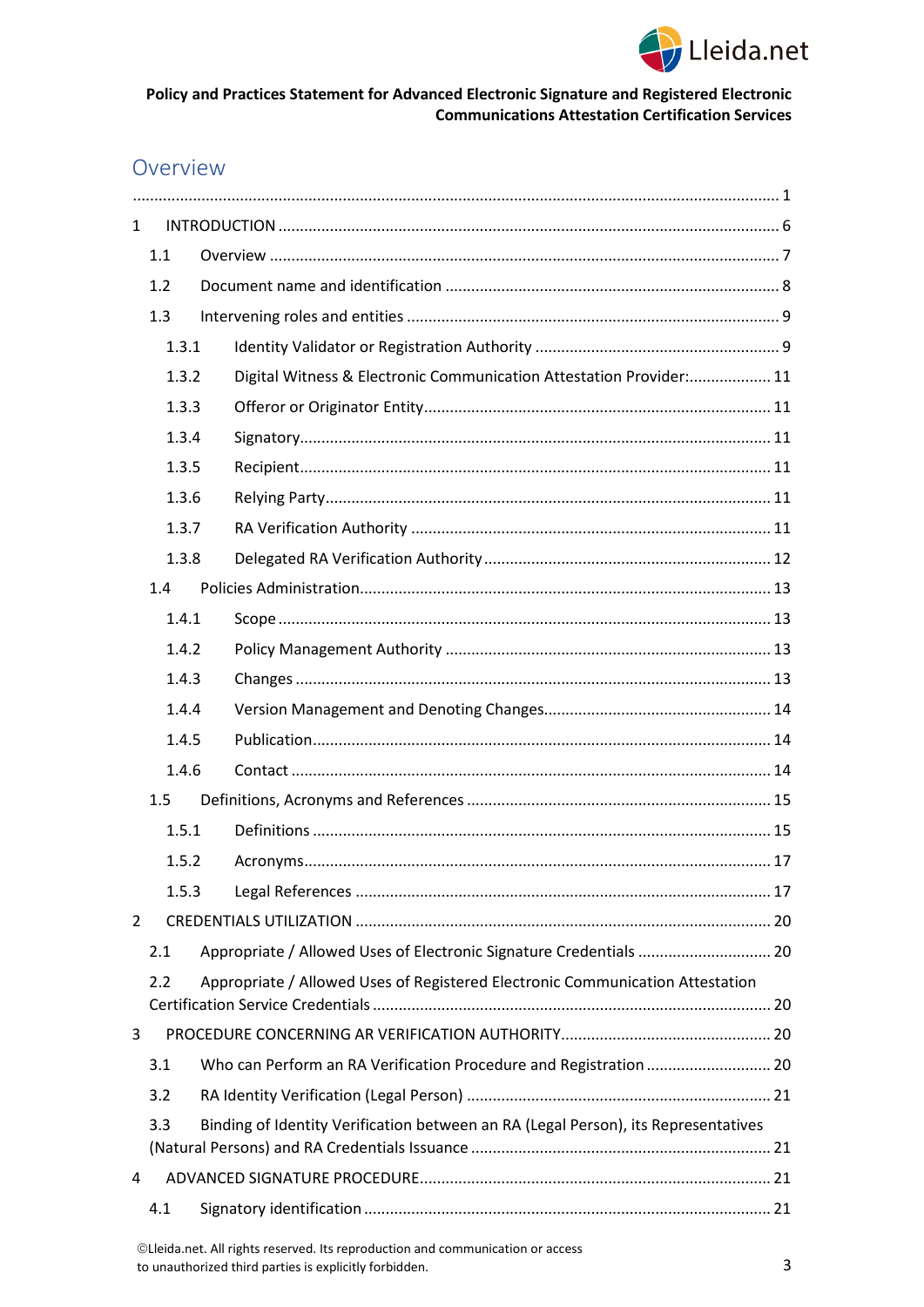

|   | 4.2   |  |                                                                                      |  |
|---|-------|--|--------------------------------------------------------------------------------------|--|
|   | 4.3   |  |                                                                                      |  |
|   | 4.4   |  |                                                                                      |  |
| 5 |       |  | REGISTERED ELECTRONIC DELIVERY ATTESTATION CERTIFICATION PROCEDURES 25               |  |
|   | 5.1   |  |                                                                                      |  |
|   | 5.2   |  |                                                                                      |  |
|   | 5.3   |  |                                                                                      |  |
|   | 5.4   |  | Registered Electronic Communication Attestation Certification service utilisation 25 |  |
|   | 5.5   |  | Completion of Registered Electronic Communication Attestation process 28             |  |
|   | 5.6   |  |                                                                                      |  |
| 6 |       |  | PHYSICAL SECURITY, FACILITIES, MANAGEMENT AND OPERATIONS CONTROL 29                  |  |
|   | 6.1   |  |                                                                                      |  |
|   | 6.2   |  |                                                                                      |  |
|   | 6.3   |  |                                                                                      |  |
|   | 6.4   |  |                                                                                      |  |
|   | 6.5   |  |                                                                                      |  |
|   | 6.5.1 |  |                                                                                      |  |
|   | 6.5.2 |  |                                                                                      |  |
|   | 6.6   |  |                                                                                      |  |
|   | 6.6.1 |  |                                                                                      |  |
|   | 6.6.2 |  | Business continuity after a natural disaster or catastrophic event  34               |  |
|   | 6.7   |  |                                                                                      |  |
|   |       |  |                                                                                      |  |
|   | 7.1   |  |                                                                                      |  |
|   | 7.1.1 |  |                                                                                      |  |
|   | 7.2   |  |                                                                                      |  |
|   | 7.2.1 |  |                                                                                      |  |
|   | 7.2.2 |  |                                                                                      |  |
|   | 7.2.3 |  |                                                                                      |  |
|   | 7.2.4 |  |                                                                                      |  |
| 8 |       |  |                                                                                      |  |
| 9 |       |  |                                                                                      |  |
|   | 9.1   |  |                                                                                      |  |
|   | 9.2   |  |                                                                                      |  |
|   | 9.3   |  |                                                                                      |  |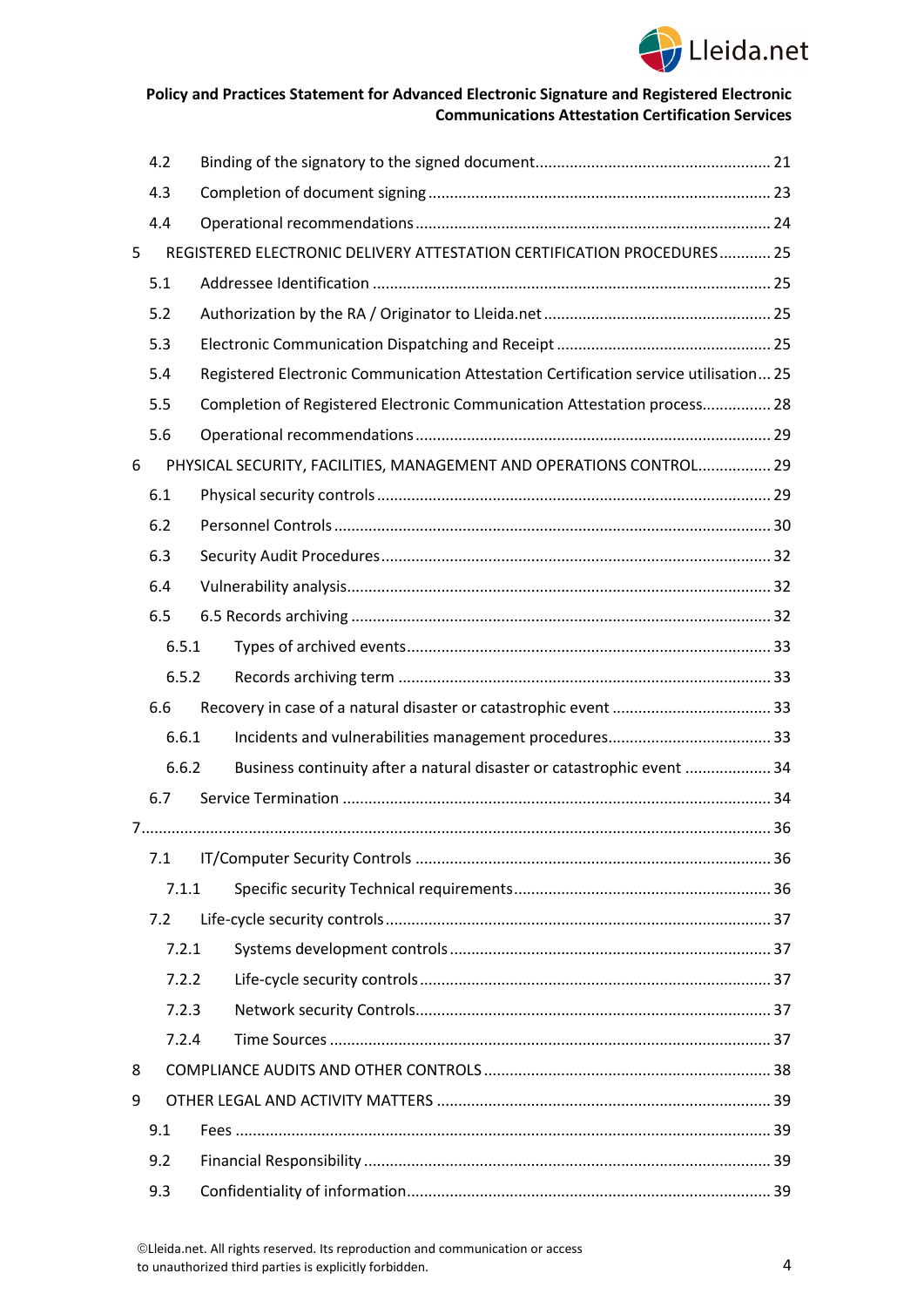

| 9.4  |  |
|------|--|
| 9.5  |  |
| 9.6  |  |
| 9.7  |  |
| 9.8  |  |
| 9.9  |  |
| 9.10 |  |
| 9.11 |  |
| 9.12 |  |
|      |  |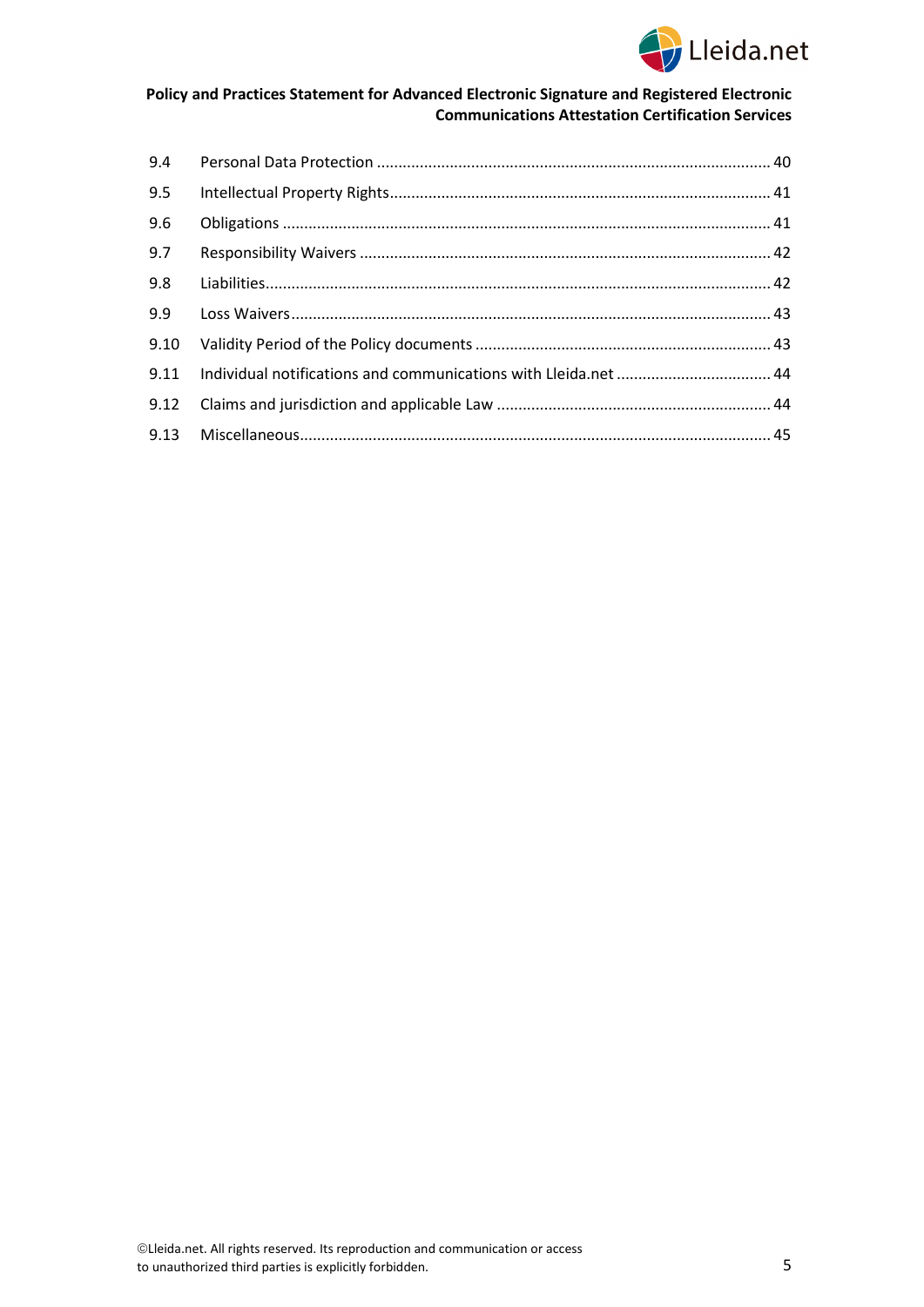

# <span id="page-5-0"></span>1 INTRODUCTION

LLEIDANETWORKS SERVEIS TELEMÀTICS, S.A. (hereinafter Lleida.net or LLEIDA.NET) is a telecommunications operator authorised by the Spanish authorities and a qualified trust service provider operating by the provisions of European Regulation (EU) 910/2014 (known as the eIDAS Regulation). It offers trust-related services all over the world.

LLEIDA.NET was authorised for different telecommunication services in its development:

- • Telecommunications Market Commission for the provision of data transfer-Internet access provider services (10/12/1998);
- • Fixed telephony services (11/05/2005); Data transfer Message storage and resending (23/4/2008); and
- • Virtual Full mobile operator (5/12/2008),

Nowadays, it provides several electronic evidence services as a Trust Services Provider to guarantee the probative value of legal digital documents on the Internet and qualified registered delivery, registered mail, registered SMS and other registered communication services.

To this end, the Company acts as a qualified trust service provider operating under the name "Lleida.net Prestador de Servicios de Confianza" (from now on, LLEIDA. NETPSC) by the provisions of Law 6/2020, of 11 November, regulating certain aspects of qualified electronic trust services (TSL), and Regulation (EU) 910/2014 (hereinafter, eIDAS Regulation) of the European Parliament and of the Council, of 23 July 2014, on electronic identification and trust services for electronic transactions in the internal market and repealing Directive 1999/93/EC.

Furthermore, Resolution ETD/465/2021, dated 6 May, regulates remote video identification methods for issuing qualified electronic certificates, is also considered.

The structure and contents of this Policy have been defined as per ETSI Technical Standard EN 319 401– "General Policy Requirements for Trust Service Providers"; ISO/IEC 29115:2013 "Information Technology - Security Techniques - Entity Authentication Guarantee Framework", and other regulations of specific jurisdictions in the Supplements to this Policy

It also takes into account electronic identification guidelines derived from Commission Implementing Regulation (EU) 2015/1502 of 8 September 2015 on setting out minimum technical specifications and procedures for assurance levels for electronic identification means under Article 8(3) of Regulation (EU) No 910/2014 of the European Parliament and the Council on electronic identification and trust services for electronic transactions.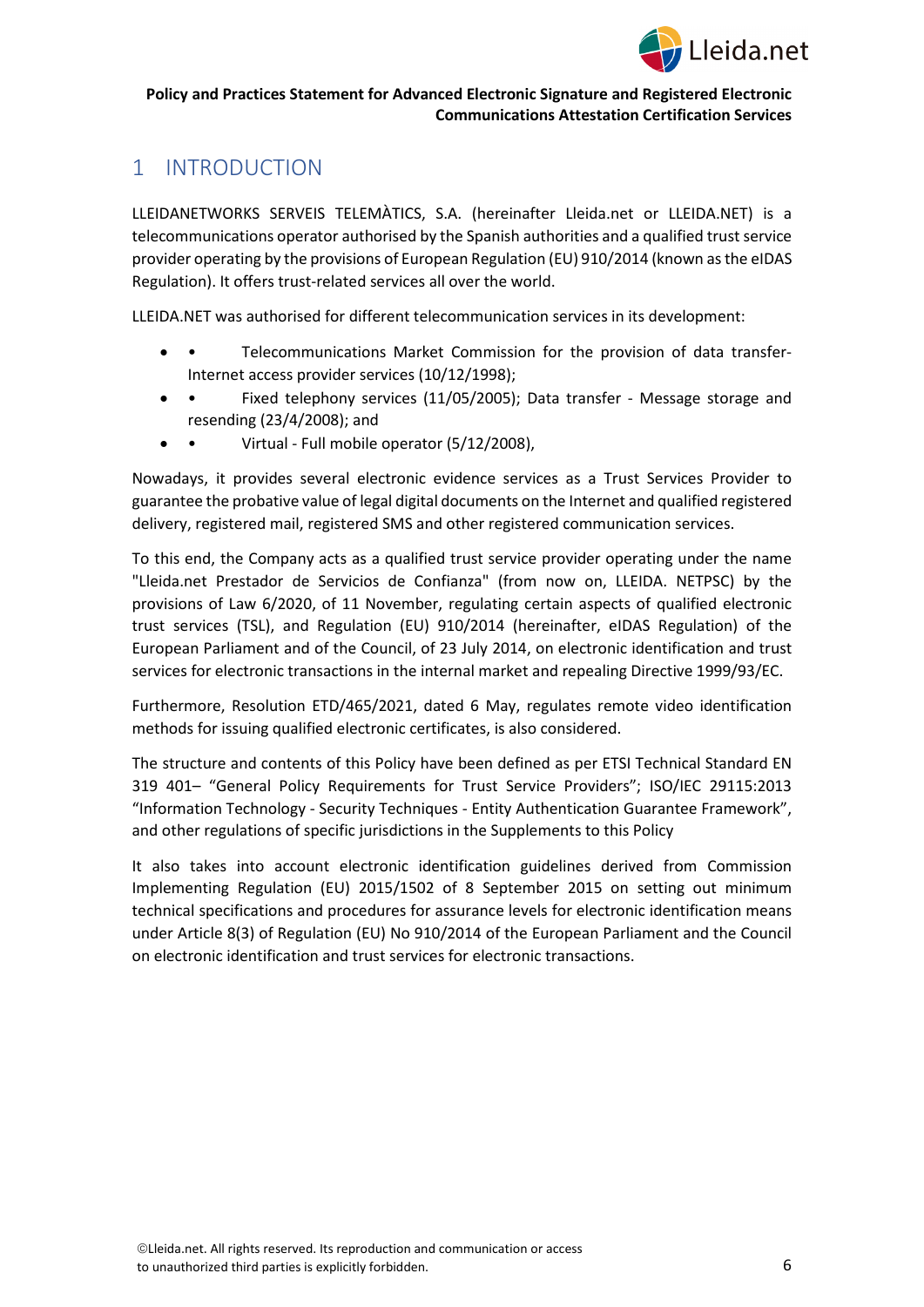

## <span id="page-6-0"></span>1.1 Overview

This Policy describes:

- Participants and their roles
- How the Signatory Identification and the Declared Identity are verified in each of the services and their different modalities.
- How the Signature is created binding the signatory with the signed document.
- Facilities management (physical security, personnel, audits, etc.).
- Audit procedures
- Legal and Business matters.

Lleida.net will issue Attestation Certificates for Advanced Electronic Signatures Services (including Electronic Consent for Contract Formation) and for Registered Electronic Communications.

This Policy and Practices Statement Document identifies the roles, responsibilities and practices of all entities involved in the life cycle, use, reliance upon, and management of Electronic Signature Credentials and Registered Electronic Communications Attestation Certificates The provisions of this document about practices, level of services, responsibilities and liability bind all parties involved including Lleida.net, its appointed RAs (Registration Authorities), Subscribers and Relying Parties. Specific provisions might also apply to other entities such as certification service providers, application providers, etc.

This Policy and Practices Statement Document describes the requirements to issue, manage and use Electronic Signature Credentials and Electronic Communications Attestation Certificates issued by Lleida.net.

A subscriber or relying party of a Lleida.net Electronic Signature Service or Registered Electronic Communications Attestation Certificate must refer to the Lleida.net Policy and Practices Statement to establish Trust.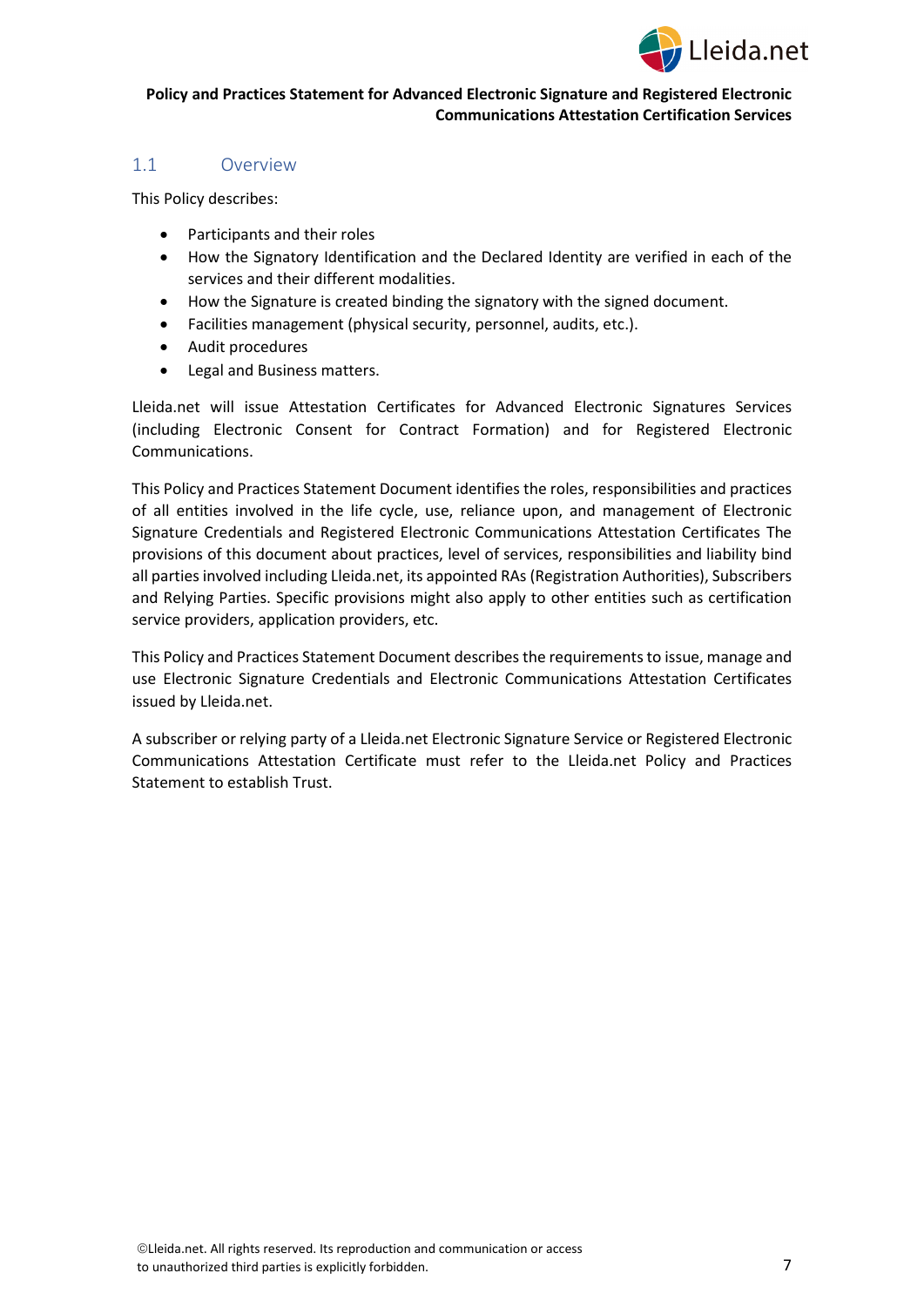

## <span id="page-7-0"></span>1.2 Document name and identification

According to the eIDAS Regulations, and within the scope of this Advanced Electronic Signature and Registered Electronic Attestation Service Policy and Practice Statement, the services offered by LLEIDA.NET are defined as:

| <b>Name</b>                                                                     | <b>Policy OID</b>               |
|---------------------------------------------------------------------------------|---------------------------------|
| <b>Electronic Signature/Seal &amp; Electronic</b>                               |                                 |
| <b>Contract Offer and Confirmation</b>                                          |                                 |
|                                                                                 |                                 |
| Signature                                                                       | 1.3.6.1.4.1.52376.2.5.0         |
| Seal                                                                            | 1.3.6.1.4.1.52376.2.5.1         |
| Simple Signature                                                                | 1.3.6.1.4.1.52376.2.5.0.0       |
| Advanced signature -no certificate                                              | 1.3.6.1.4.1.52376.2.5.0.1       |
| Advanced signature -with certificate                                            | 1.3.6.1.4.1.52376.2.5.0.2       |
| Simple Seal                                                                     | 1.3.6.1.4.1.52376.2.5.1.0       |
| Advanced seal -no certificate                                                   | 1.3.6.1.4.1.52376.2.5.1.1       |
| Advanced seal -with certificate                                                 | 1.3.6.1.4.1.52376.2.5.1.2       |
| Advanced signature- non qualified certificate                                   | 1.3.6.1.4.1.52376.2.5.0.2.0     |
| Advanced signature- qualified certificate                                       | 1.3.6.1.4.1.52376.2.5.0.2.1     |
| Advanced seal- non qualified certificate                                        | 1.3.6.1.4.1.52376.2.5.1.2.0     |
| Advanced seal- qualified certificate                                            | 1.3.6.1.4.1.52376.2.5.1.2.1     |
| Advanced signature- qualified certificate-<br>nonqualified device               | 1.3.6.1.4.1.52376.2.5.0.2.1.0   |
| Advanced signature-qualified certificate-<br>qualified device                   | 1.3.6.1.4.1.52376.2.5.0.2.1.1   |
| Advanced seal- qualified certificate-<br>nonqualified device                    | 1.3.6.1.4.1.52376.2.5.1.2.1.0   |
| Advanced seal-qualified certificate-qualified<br>device                         | 1.3.6.1.4.1.52376.2.5.1.2.1.1   |
| Advanced signature on server -non qualified<br>certificate                      | 1.3.6.1.4.1.52376.2.5.0.2.0.1   |
| Advanced signature on server- with qualified<br>certificate                     | 1.3.6.1.4.1.52376.2.5.0.2.1.1   |
| Advanced signature on server- with qualified<br>certificate-nonqualified device | 1.3.6.1.4.1.52376.2.5.0.2.1.0.1 |
| Advanced signature on server- with<br>certificate -qualified device             | 1.3.6.1.4.1.52376.2.5.0.2.1.1.1 |
| <b>Electronic Delivery</b>                                                      |                                 |
|                                                                                 |                                 |
| Electronic comunication atesttations                                            | 1.3.6.1.4.1.52376.2.4.0         |
| Registered email                                                                | 1.3.6.1.4.1.52376.2.4.1         |
| Registered electronic delivery (non email)                                      | 1.3.6.1.4.1.52376.2.4.2         |
| Registered email                                                                | 1.3.6.1.4.1.52376.2.4.1.0       |
| Qualified registered email                                                      | 1.3.6.1.4.1.52376.2.4.1.1       |
| Registered electronic delivery (non email)                                      | 1.3.6.1.4.1.52376.2.4.2.0       |
| Qualified registered electronic delivery (non<br>email)                         | 1.3.6.1.4.1.52376.2.4.2.1       |

#### Table 1 Policy OID

This Policy and Practice Statement is available at https://lleida.net/policies.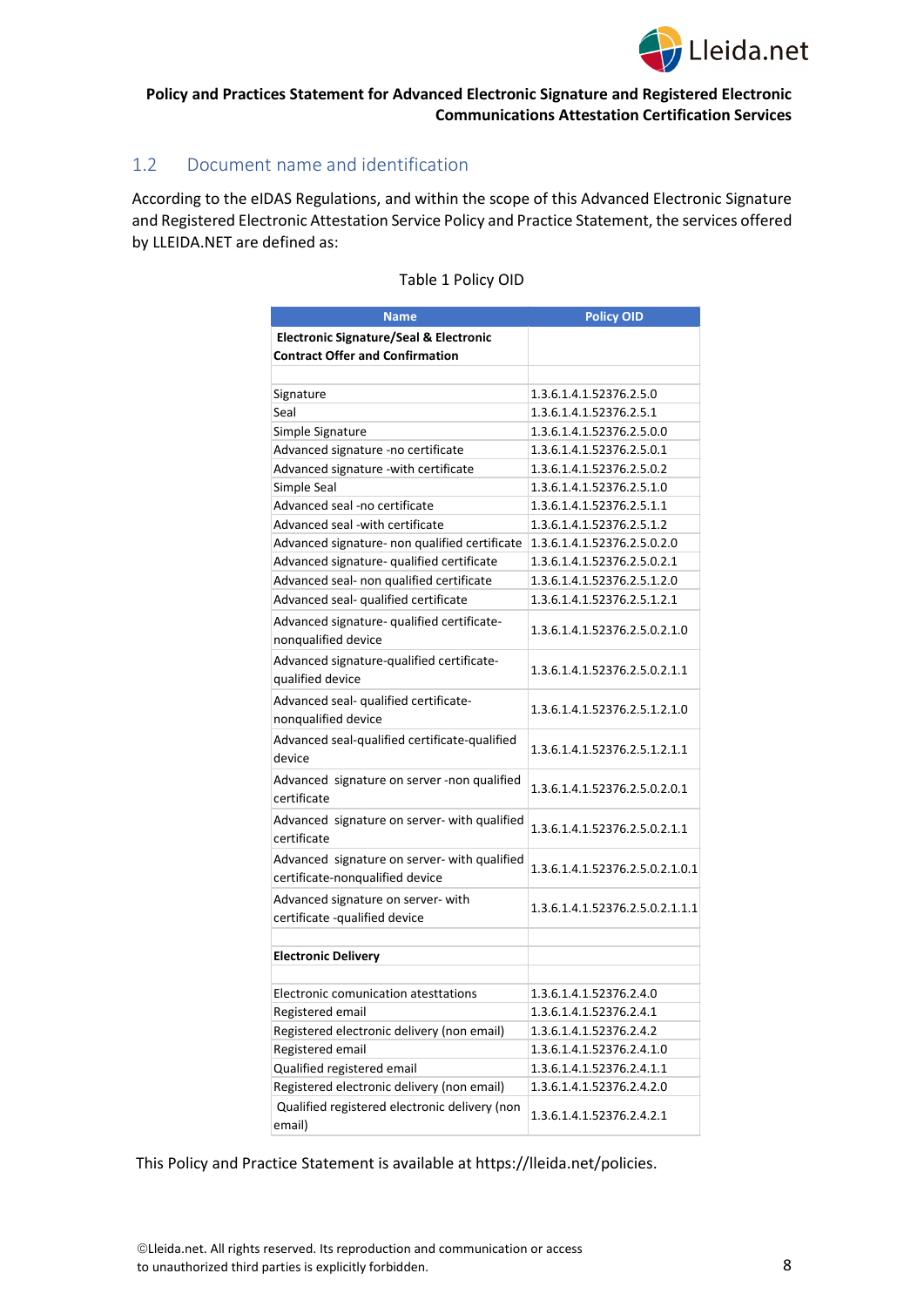

## <span id="page-8-0"></span>1.3 Intervening roles and entities

This Policy sets the general rules and practices for the provision of Advanced Electronic Signature and Registered Electronic Communication Attestation services by Lleida.net. These general rules and practices apply to all persons and entities intervening in these Services, including parties being users of the services and relying parties.

All intervening parties must know the contents of this document to understand how evidence and Attestation are managed and the mechanisms that preserve Trust in advanced electronic signatures and electronic contact consent attestation as delivered by LLEIDA.NET Services.

Third parties can also use this document and independent entities to check, verify and certify that Lleida.net performs as per this Policy and Practices Statement.

This document becomes effective and binding for signatories and originators (natural persons) by accepting any contract or signature request and proceeding with the signature journey. For contracting entities and originators (legal persons), there are specific "Terms and Conditions" relevant, among other issues, in signatory identification and Electronic Communication addressee identification.

For relying parties, this document becomes binding by merely addressing a Lleida.net issued document signature verification request. The subscriber agreement forfeits the consent of the relying party about accepting the conditions laid out in this document

## <span id="page-8-1"></span>1.3.1 Identity Validator or Registration Authority

The identity validator performs the same functions as a Registration Authority (RA) in a certificate issuing service framework. Therefore, since it is a term coined in the Trust Services sector, the identity verifier will be named in this document as Registration Authority or RA.

LLEIDA.NET as a trust service provider can offer its Advanced Electronic Signature and Electronic Registered Communication service, directly, using its own Registration Authority (RA) service, to validate the identity declared by the signatory or addressee; or in some cases, the identity validation can be carried out by the entity that offers the contract or document to be signed through the Advanced Electronic Signature service, or dispatches a Registered Electronic Communication. In both cases, the term RA defines the roles and procedures to identify the signatory or addressee correctly.

In other words, the RA functions can be performed by the entity that offers the signatory the document to be signed through LLEIDA.NET Advanced Electronic Signature service or dispatches a Registered Electronic Communication. This entity can be named Offeror or Originator.

In the case of financial institutions, and other entities complying with AML-TP (Anti-Money Laundering and Terrorism Prevention) regulation, LLEIDA.NET understands that they will proceed according to Due Diligence practices and KYC ( "Know Your Customer" ) procedures to identify and verify the identity of their customers.

The conformity assessment body Trust Conformity Assessment Body S.L.U.

(TCAB) has assessed the Remote Advanced Electronic Signature Service provided by Lleidanetworks Serveis Telemàtics SA by the applicable regulations and technical standards and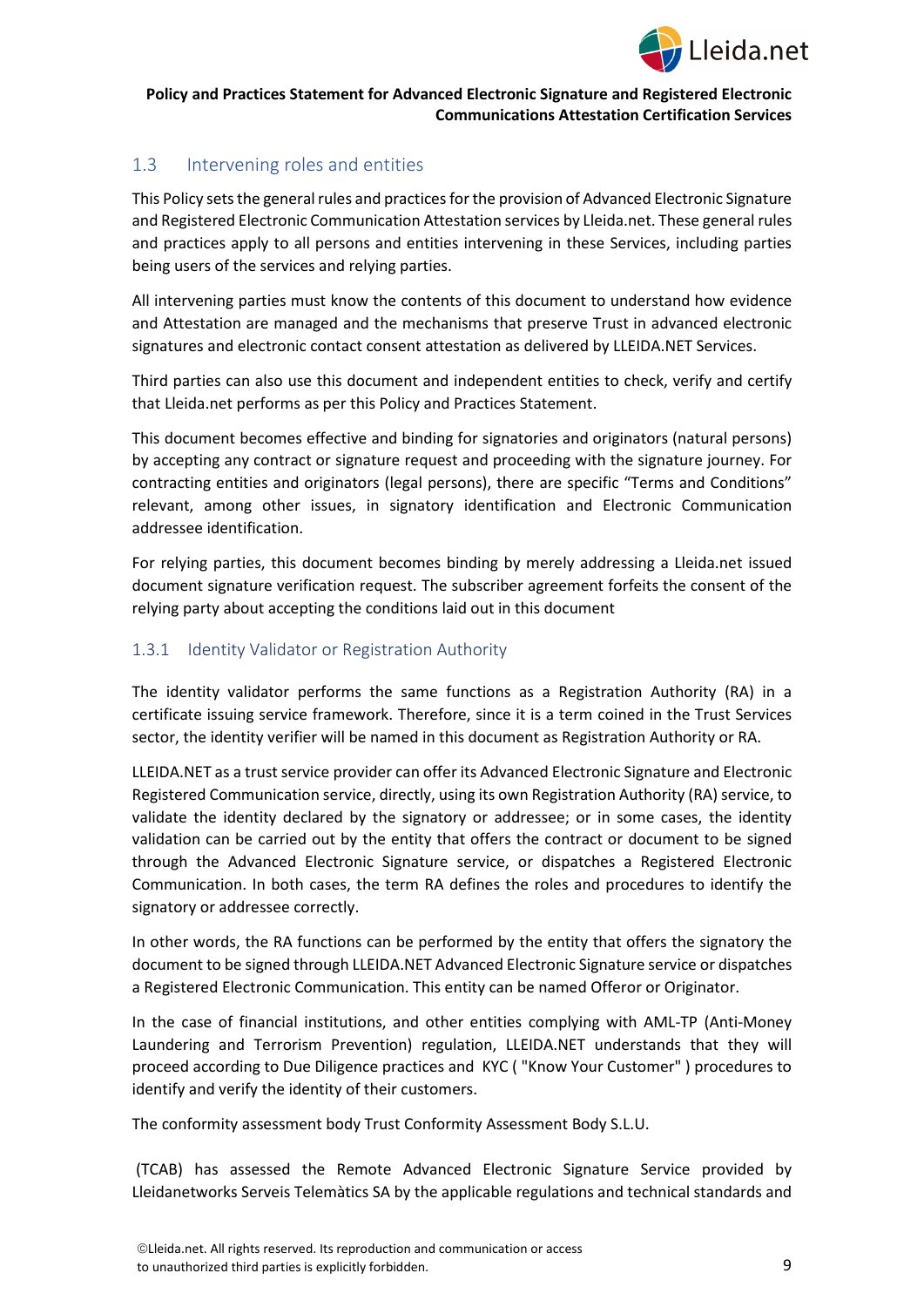

has verified that the service provided complies with Article 26 of the EIDAS Regulation (Regulation (EU) No 910/2014).

The accreditation proves that the Remote Advanced Electronic Signature service, provided by Lleidanetworks Serveis Telemàtics SA, complies with ETSI EN 319 401, ETSI EN 319 411-1, ETSI EN 319 403 v2.2.2.2 and the Commission Implementing Regulation (EU) 2015/1502.

Likewise, the Trust Conformity Assessment Body S.L.U. (TCAB) TCAB) has assessed the Remote Identification Service provided by Lleidanetworks Serveis Telemàtics SA by the applicable regulations and technical standards and has verified that the service provided complies with the requirements and standards established by Regulation (EU) No 910/2014 of the European Parliament and of the Council of 23 July 2014 on electronic identification and trust services for electronic transactions in the internal market (eIDAS) and met all the relevant requirements defined in the standards and regulation: EU Commission Implementing Regulation 2015/1502, ETSI EN 319401, ETSI 319 411-1, National Law 10/2010, Royal Decree 304/2014 and Spanish video-identification authorisation published by SEPBLAC. Entities acting as RAs are bound by this Policy and Practices Statement, together with a formal contractual relationship with Lleida.net.

Any RA is subject but not limited to the following obligations:

- Identification and authentication of Signatories and Originators
- Establishment of a contractual relationship with Signatories or the entities those signatories represent and with Originators of the entities those Originators represent
- • Initiate the advanced electronic signature procedure once the signatory's identity has been validated, using the electronic means offered by the LLEIDA.NET Advanced Electronic Signature service.
- • Initiate the Registered Electronic Communication once the identity of the Originator has been validated, using the electronic means offered by the LLEIDA.NET Registered Electronic Communication Attestation service.
- • Recording, maintaining, archiving and custody of any relevant signatory and originator identity-related documentation as long as the AML-TP regulation mandates it.
	- •
- Comply with applicable Personal Data Protection Regulations.
- Provide any information required by Lleida.net, about identity validation procedures, at any time, and especially during the annual Policy and Practices Statement compliance evaluation
- • Authorize Lleida.net to perform and conduct Electronic Deliveries and Electronic Records generation and keeping on behalf of the RA and represent the RA for such Electronic Deliveries and Electronic Records generation and custody.

According to Trust Services regulations, identity validation related documents shall be archived for 15 years, except those cases where applicable local regulations could mandate a different term.

RAs acting in Lleida.net Advanced Electronic Signature and Registered Electronic Communication Attestation Service are obliged to comply with this Policy and Practices Statement and successfully pass any Policy and Practices Statement compliance assessment to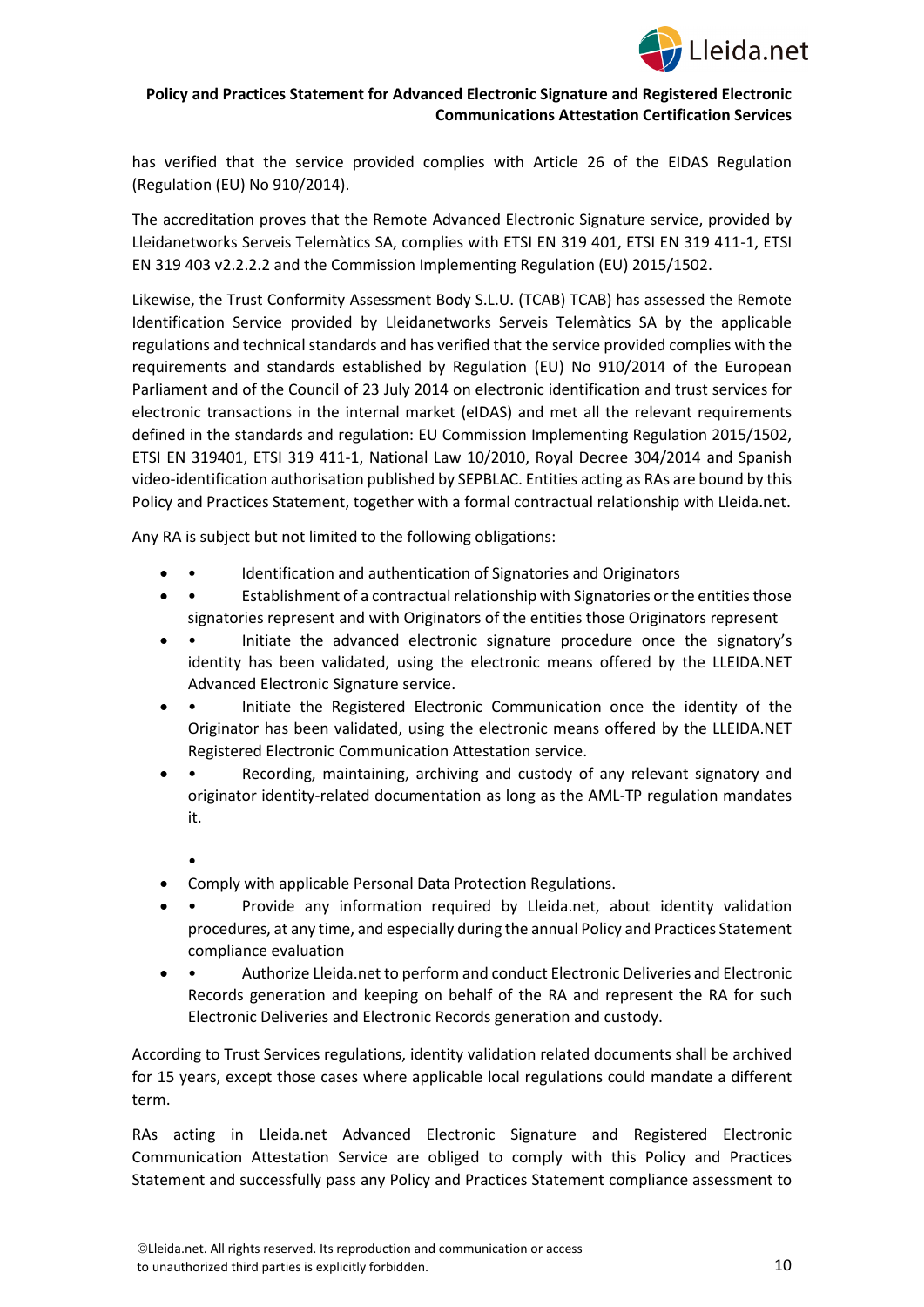

be performed by Lleida.net or by any other conformity assessment body designated by Lleida.net.

## <span id="page-10-0"></span>1.3.2 Digital Witness & Electronic Communication Attestation Provider:

Role played by LLEIDA.NET as a trusted third-party attests the participants in a document or content communication, signature and the content of signed documents, and other electronic evidence. The attestation includes relevant information such as IP addresses, email addresses, mobile phone numbers, geolocation, and date, and evidence that the underlying procedures meet the requirements defined in Articles 26 and 43 of the eIDAS Regulation (EU) or other relevant country-specific requirements

## <span id="page-10-1"></span>1.3.3 Offeror or Originator Entity

The entity that offers the contract or document to be signed through the LLEIDA.NET Advanced Electronic Signature service, or that dispatches an Electronic Communication to be attested by Lleida.net Registered Electronic Communication Attestation service. In some cases, the same entity can also perform RA functions identifying the signatory or addressee before contract signing or electronic communication delivery procedure.

## <span id="page-10-2"></span>1.3.4 Signatory

Natural person who signs a document through the LLEIDA.NET Advanced Electronic Signature service. It is generally the person who expresses consent for the clauses of a document and completes the contract offered by the Originator.

## <span id="page-10-3"></span>1.3.5 Recipient

Natural or Legal person to whom a Registered Electronic Communication is dispatched through Lleida.net Registered Electronic Communication Attestation service. It is usually identified by the Originator by an email address, a mobile phone number, or a Digital Certificate signs a document through the LLEIDA.NET Advanced Electronic Signature service

## <span id="page-10-4"></span>1.3.6 Relying Party

Person or entity who understand and accepts a Lleida.net Attestation as proof of a contract formation, a document signature, or a Registered Electronic Delivery, through its Advanced Electronic Signature service or its Registered Electronic Delivery Attestation service.

The relying parties should know and abide by the warranties, limits and responsibilities defined in this Policy.

## <span id="page-10-5"></span>1.3.7 RA Verification Authority

Role played by Lleida.net when verifying the Identity of an RA, Registering the RA, and providing the RA with Credentials for performing as an RA.

This Role can be delegated to a Delegated RA Verification Authority.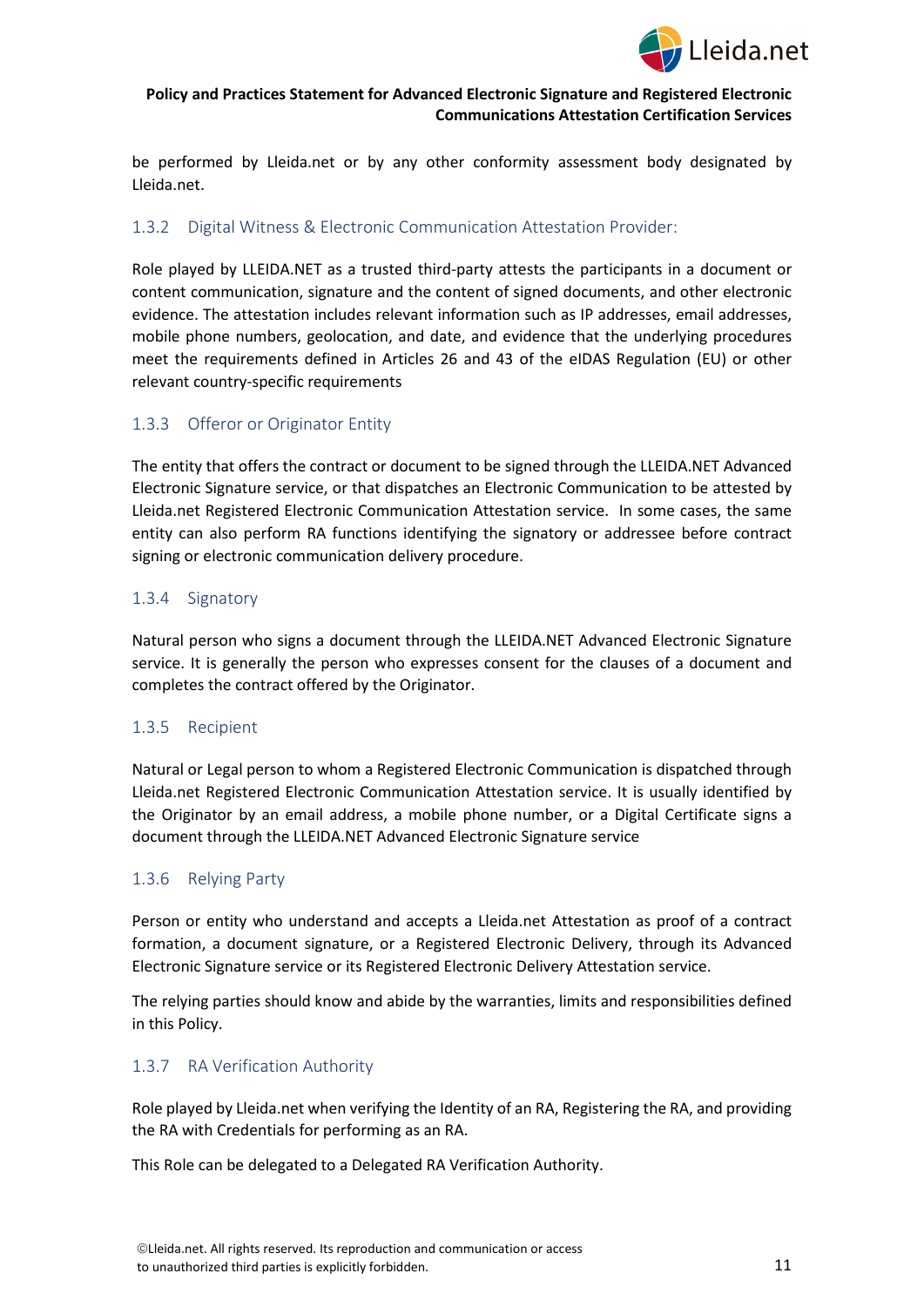

## <span id="page-11-0"></span>1.3.8 Delegated RA Verification Authority

Role played by some Lleida.net Business Partners, allowing them to perform, on behalf of Lleida.net, RA Verification Authority functions.

This role cannot be delegated, outsourced or subcontracted, and is subject to specific Contractual Terms and Conditions set between Lleida.net and its Business Partner.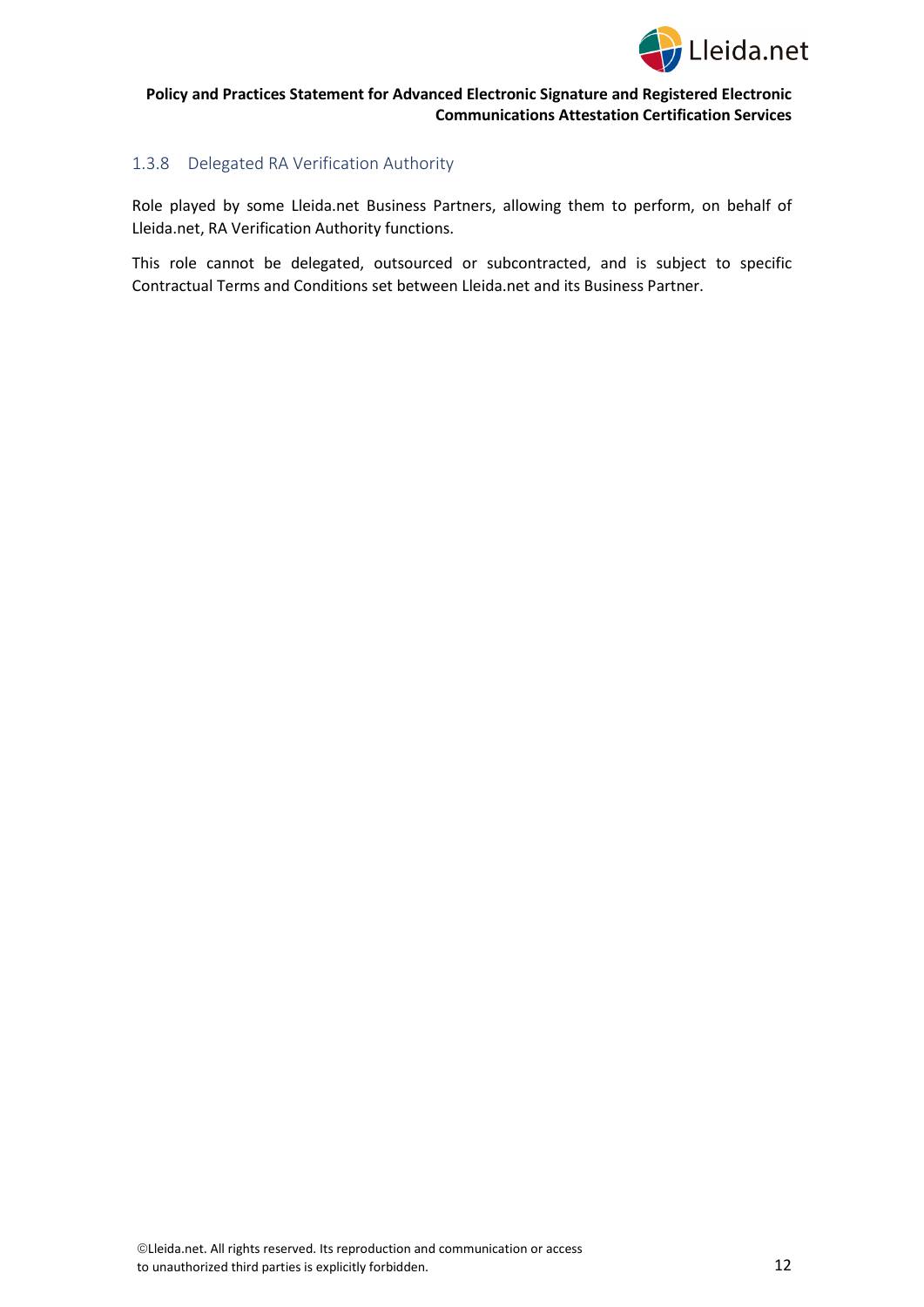

## <span id="page-12-0"></span>1.4 Policies Administration

The Policy Management Authority of Lleida.net manages this Policy and Practices Statement. Lleida.net registers, observes the adherence to its procedures, and interprets this Policy and Practices Statement.

#### <span id="page-12-1"></span>1.4.1 Scope

Lleida.net may make revisions and updates to its policies as it sees fit or required by the circumstances. Such updates become binding for all Credentials that have been issued or are to be issued immediately after the date of the publication of the updated version of the Policy and Practices Statement.

Notwithstanding to the provisions for changes in the Policies and Practices Statement, and for a situation where Lleida.net ceases its activities, this document shall be valid for an indefinite period.

The invalidity of one or more of the provisions of these Policies and Practices Statement will not affect the rest of the document in such case, said provisions will be considered not included.

#### <span id="page-12-2"></span>1.4.2 Policy Management Authority

New versions and publicized updates of Lleida.net policies are approved by the Lleida.net Policy Management Authority. The Lleida.net Policy Management Authority in its present organizational structure comprises of members as indicated below:

Lleida.net Steering Committee of ISO 27001

Approval Committees as defined in Lleida.net ISO 27001

Only the Policy Management Authority has the ability to approve Lleida.net Policies and Practices Statement. This approval must be explicitly recorded.

## <span id="page-12-3"></span>1.4.3 Changes

Upon approval of a Policy update by the Lleida.net Policy Management Authority, that Policy and Practices Statement is published in the Lleida.net online Repository identified in "Document name and identification" section

The updated version is binding against all existing and future subscribers unless notice from a Subscriber is received within 30 days after publication of the updated Policy and Practices Statement. After such period the updated version of the Policy and Practices Statement is binding against all parties including the subscribers and parties relying on Advanced Electronic Signature Credentials and Registered Electronic Communication Attestation Certificates that have been issued under a previous version of the Lleida.net Policy and Practices Statement.

A change of version will be considered to exist when, at the discretion of the Policy Management Manager, Lleida.net. may affect the acceptability of LLleida.net services. Otherwise, the new wording of the same version will only be considered as Minor Changes.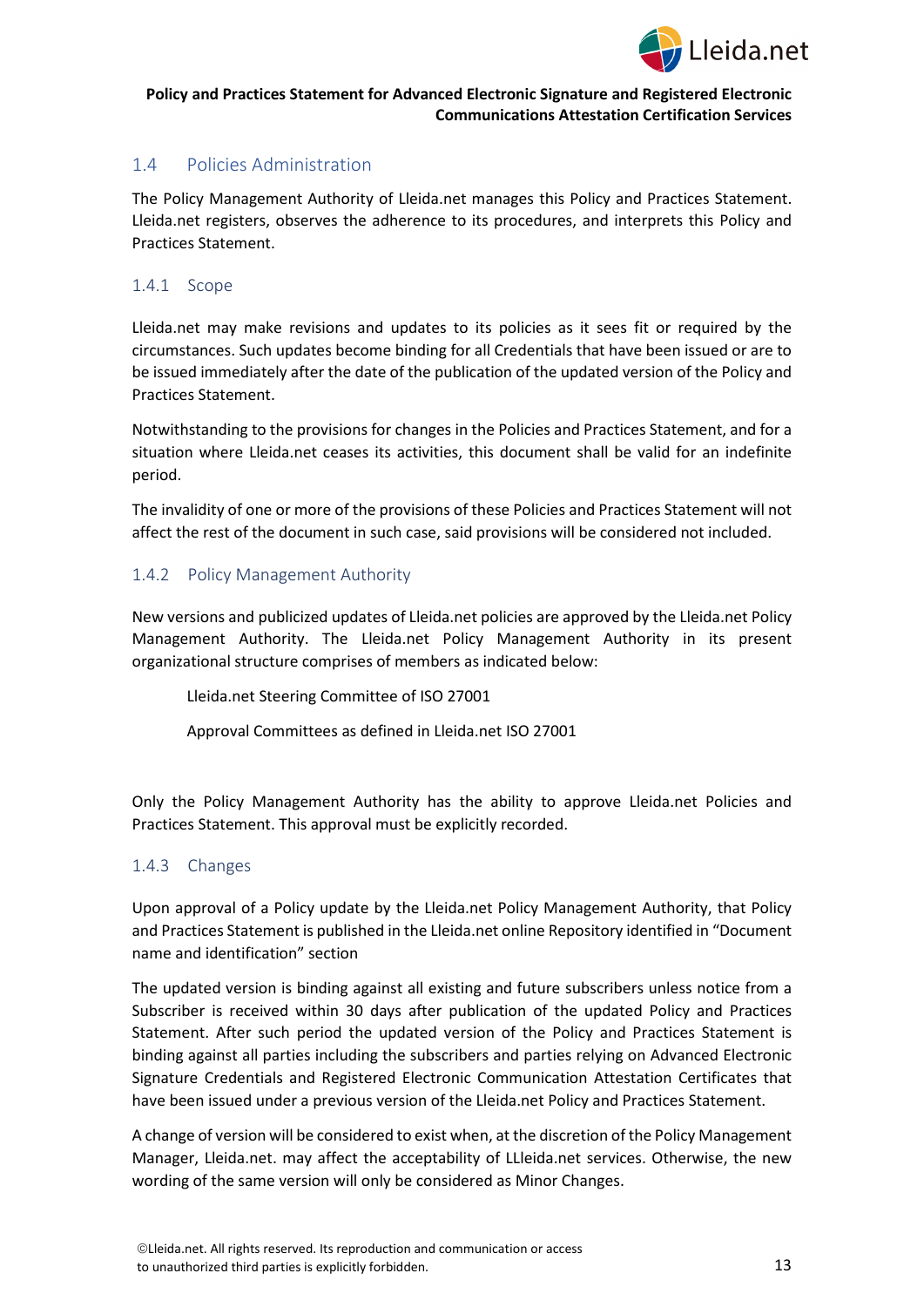

## <span id="page-13-0"></span>1.4.4 Version Management and Denoting Changes

Changes are denoted through new version numbers for the Policy and Practices Statement.

New versions are indicated with an integer number followed by one decimal that is zero

Minor changes are indicated through one decimal number that is larger than zero Minor changes include but are not limited to:

Minor editorial corrections

Changes to contact details

## <span id="page-13-1"></span>1.4.5 Publication

Lleida.net Policies and Practices Statement will be published immediately after initially approved and, as applicable, upon modification. The web address (URL) for publication is identified in "Document name and identification" section

#### <span id="page-13-2"></span>1.4.6 Contact

| Service provider | LLEIDANETWORKS SERVEIS TELEMATICS, S.A.                    |
|------------------|------------------------------------------------------------|
| Address          | PCITAL, Edificio H1, 2a planta B, 25003, Lleida<br>(SPAIN) |
| email            | compliance@lleida.net                                      |
| Phone            | (+34) 973 282 300                                          |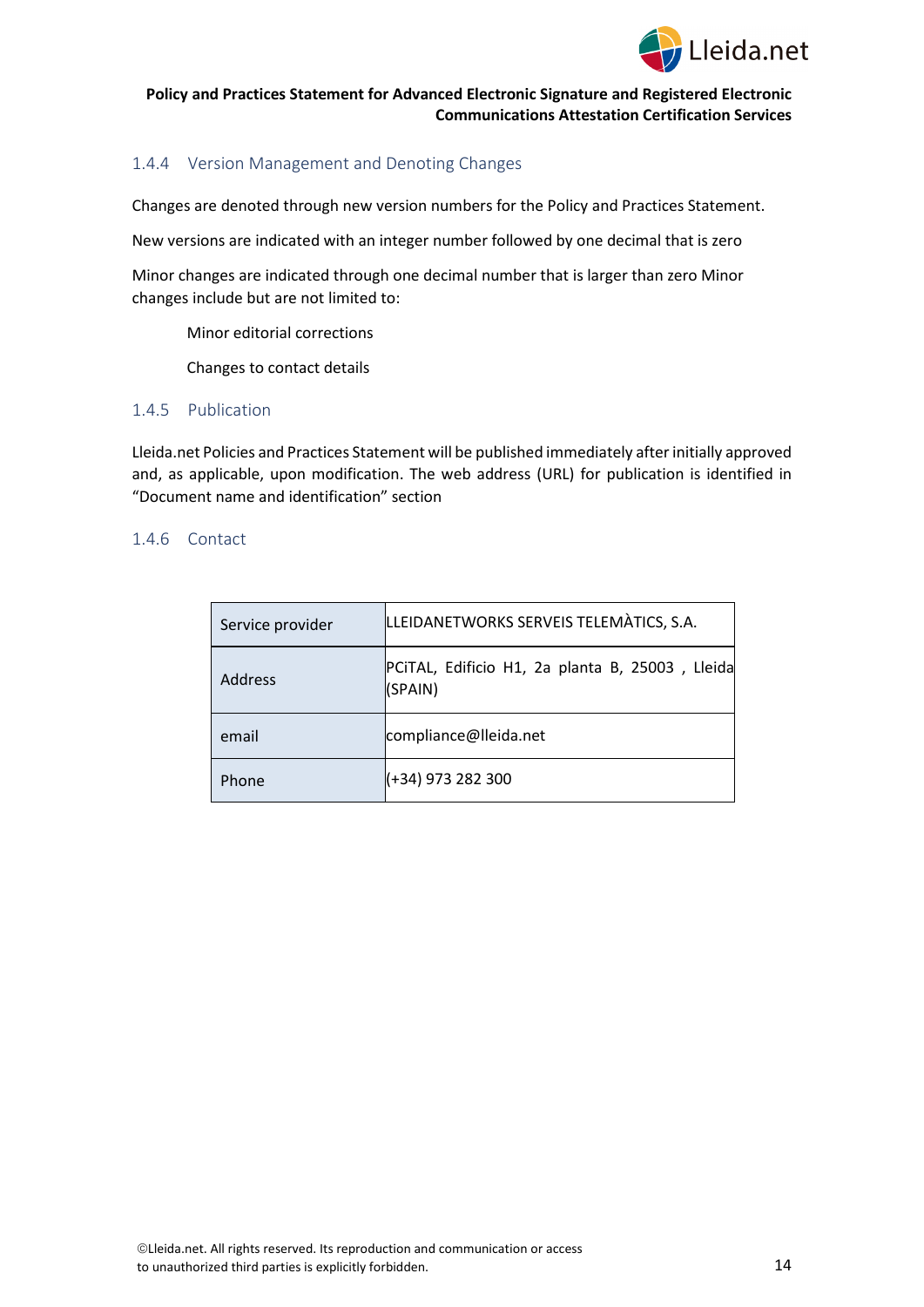

## <span id="page-14-0"></span>1.5 Definitions, Acronyms and References

## <span id="page-14-1"></span>1.5.1 Definitions

- 'electronic identification' means the process of using person identification data in electronic form uniquely representing either a natural or legal person, or a natural person representing a legal person;
- 'electronic identification means' means a material and/or immaterial unit containing person identification data and

which is used for authentication for an online service;

• 'person identification data' means a set of data enabling the identity of a natural or legal person, or a natural person

representing a legal person to be established;

• 'authentication' means an electronic process that enables the electronic identification of a natural or legal person, or

the origin and integrity of data in electronic form to be confirmed;

- 'relying party' means a natural or legal person that relies upon an electronic identification or a trust service;
- 'public sector body' means a state, regional or local authority, a body governed by public law or an association formed by one or several such authorities or one or several such bodies governed by public law, or a private entity mandated by at least one of those authorities, bodies or associations to provide public services, when acting under such a mandate;
- 'body governed by public law' means a body defined in point (4) of Article 2(1) of Directive 2014/24/EU of the European Parliament and of the Council (1);
- 'signatory' means a natural person who creates an electronic signature;
- 'electronic signature' means data in electronic form which is attached to or logically associated with other data in electronic form and which is used by the signatory to sign;
- 'advanced electronic signature' means an electronic signature which meets the requirements set out in Article 26;
- 'qualified electronic signature' means an advanced electronic signature that is created by a qualified electronic signature creation device, and which is based on a qualified certificate for electronic signatures;
- 'electronic signature creation data' means unique data which is used by the signatory to create an electronic signature;
- 'certificate for electronic signature' means an electronic attestation which links electronic signature validation data to a natural person and confirms at least the name or the pseudonym of that person;
- 'qualified certificate for electronic signature' means a certificate for electronic signatures, that is issued by a qualified trust service provider and meets the requirements laid down in Annex I;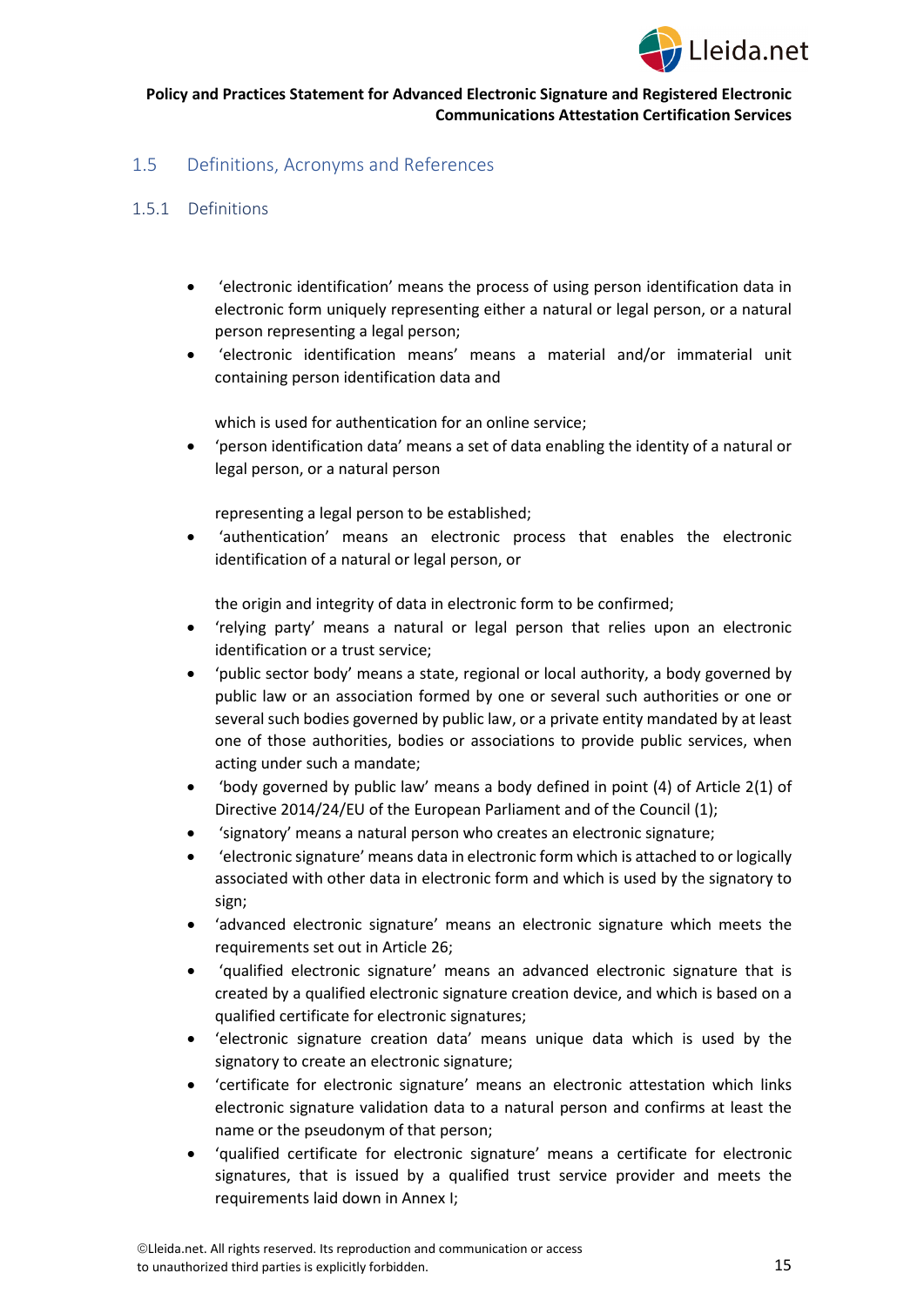

- 'trust service' means an electronic service normally provided for remuneration which consists of:
	- a) the creation, verification, and validation of electronic signatures, electronic seals or electronic time stamps, electronic registered delivery services and certificates related to those services, or
	- b) the creation, verification and validation of certificates for website authentication; or
	- c) the preservation of electronic signatures, seals or certificates related to those services;
- 'qualified trust service' means a trust service that meets the applicable requirements laid down in this Regulation;
- "electronic identification system" means a system for electronic identification whereby electronic identification means are issued to natural or legal persons or a natural person representing a legal person;
- conformity assessment body' means a body defined in point 13 of Article 2 of Regulation (EC) No 765/2008,which is accredited in accordance with that Regulation as competent to carry out conformity assessment of a qualified trust service provider and the qualified trust services it provides;
- 'trust service provider' means a natural or a legal person who provides one or more trust services either as a qualified or as a non-qualified trust service provider;
- 'qualified trust service provider' means a trust service provider who provides one or more qualified trust services and is granted the qualified status by the supervisory body;
- product' means hardware or software, or relevant components of hardware or software, which are intended to be used for the provision of trust services;
- 'electronic signature creation device' means configured software or hardware used to create an electronic signature;
- 'qualified electronic signature creation device' means an electronic signature creation device that meets the requirements laid down in Annex II
- 'creator of a seal' means a legal person who creates an electronic seal;
- 'electronic seal' means data in electronic form, which is attached to or logically associated with other data in electronic form to ensure the latter's origin and integrity;
- 'advanced electronic seal' means an electronic seal, which meets the requirements set out in Article 36;
- 'qualified electronic seal' means an advanced electronic seal, which is created by a qualified electronic seal creation device, and that is based on a qualified certificate for electronic seal;
- 'electronic seal creation data' means unique data, which is used by the creator of the electronic seal to create an electronic seal;
- 'certificate for electronic seal' means an electronic attestation that links electronic seal validation data to a legal person and confirms the name of that person;
- 'qualified certificate for electronic seal' means a certificate for an electronic seal, that is issued by a qualified trust service provider and meets the requirements laid down in Annex III; UE 910/2014 (eIDAS);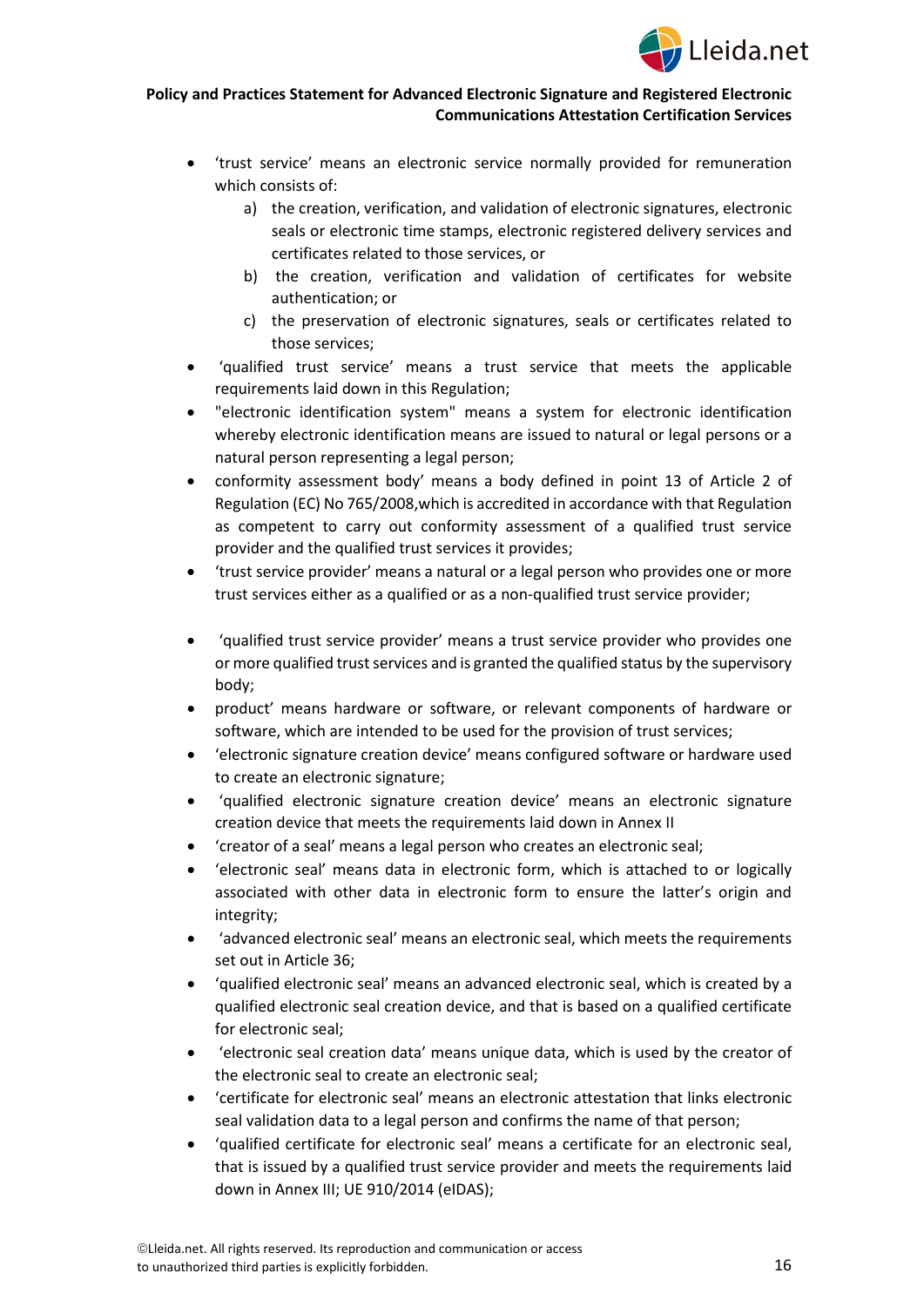

- 'electronic seal creation device' means configured software or hardware used to create an electronic seal
- 'qualified electronic seal creation device' means an electronic seal creation device that meets mutatis mutandis the requirements laid down in Annex II;
- electronic time stamp' means data in electronic form which binds other data in electronic form to a particular time establishing evidence that the latter data existed at that time;
- 'qualified electronic time stamp' means an electronic time stamp which meets the requirements laid down in Article 42;
- 'electronic document' means any content stored in electronic form, in particular text or sound, visual or audiovisual recording;
- electronic registered delivery service' means a service that makes it possible to transmit data between third parties by electronic means and provides evidence relating to the handling of the transmitted data, including proof of sending

and receiving the data, and that protects transmitted data against the risk of loss, theft, damage or any unauthorised alterations;

- qualified electronic registered delivery service' means an electronic registered delivery service which meets the requirements laid down in Article 44;
- certificate for website authentication' means an attestation that makes it possible to authenticate a website and links the website to the natural or legal person to whom the certificate is issued;
- qualified certificate for website authentication' means a certificate for website authentication, which is issued by a qualified trust service provider and meets the requirements laid down in Annex IV;
- 'validation data' means data that is used to validate an electronic signature or an electronic seal;
- 'validation' means the process of verifying and confirming that an electronic signature or a seal is valid.

## <span id="page-16-0"></span>1.5.2 Acronyms

- RA: Registration Authority
- AES: Advanced Electronic Signature
- PS: Practices Statement
- IETF: Internet Engineering Task Force
- ISO International Standards organization
- ITU: International Telecommunications Union
- RFC: "Request for Comments"
- SSCD: Secure Signature Creation Device

## <span id="page-16-1"></span>1.5.3 Legal References

#### **European Regulations**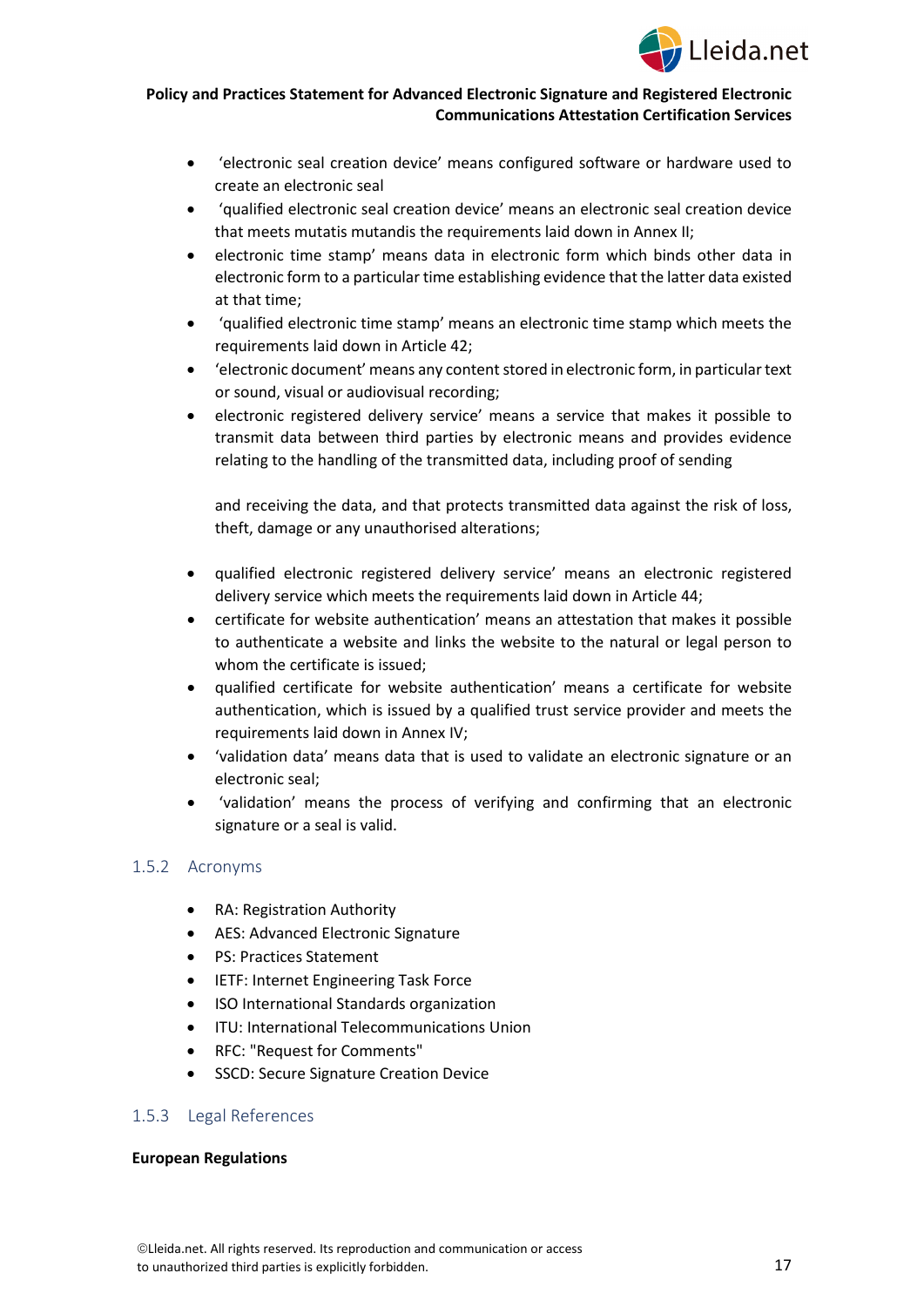

- • Regulation (EU) 2016/679 of the European Parliament and of the Council of 27 April 2016 on the protection of individuals with regard to the processing of personal data and on the free movement of such data.
- Regulation (EU) No 910/2014 of the European Parliament and the Council on electronic identification and trust services for electronic transactions in the internal market and repealing Directive 1999/93/EC of 23 July 2014.
- Commission Implementing Regulation (EU) 2015/1501 of 8 September 2015. On the interoperability framework pursuant to Article 12(8) of Regulation (EU) No 910/2014 of the European Parliament and of the Council on electronic identification and trust services for electronic transactions in the internal market.
- • Commission Implementing Regulation (EU) 2015/1502 of 8 September 2015. On the setting of minimum technical specifications and procedures for the security levels of means of electronic identification as provided for in Article 8(3) of Regulation (EU) No 910/2014 of the European Parliament and of the Council on electronic identification and trust services for electronic transactions in the internal market.

#### **International Technical Standards**

- ETSI EN 319 401 Electronic Signatures and Infrastructures (ESI); General Policy Requirements for Trust Service Providers.
- ISO/IEC 29115:2013 "Information Technology Security Techniques Entity Authentication Guarantee Framework". (ITU X.1254: Entity authentication assurance framework).

## **Spain national regulation**

- Law 10/2010, of 28 April, on the prevention of money laundering and terrorist financing.
- Royal Decree 304/2014, of 5 May, approving the Regulations of Law 10/2010, of 28 April, on the prevention of money laundering and the financing of terrorism.
- Law 25/2007, of 18 October, on the conservation of data relating to electronic communications and public communications networks.
- Organic Law 3/2018, of 5 December, of protection of personal data and guarantee of digital rights.
- Law 6/2020, November 11, regulating certain aspects of electronic trusted services

#### **South Africa national regulation**

- Electronic Communications Act No. 25 of 2002
- Electronic Communications and Transactions Act No 36 of 2005
- National Credit Act No 35 of 2005
- Protection o[f Personal](https://popia.co.za/) Information Act (POPI Act)

## **United Arab Emirates regulation**

- Federal Law No. 1 of 2006 on Electronic Commerce and Transactions
- Federal Law No. 10 of 1992 the Evidence Law in Civil and Commercial Transactions (as amended by Federal Law No. 36 of 2006)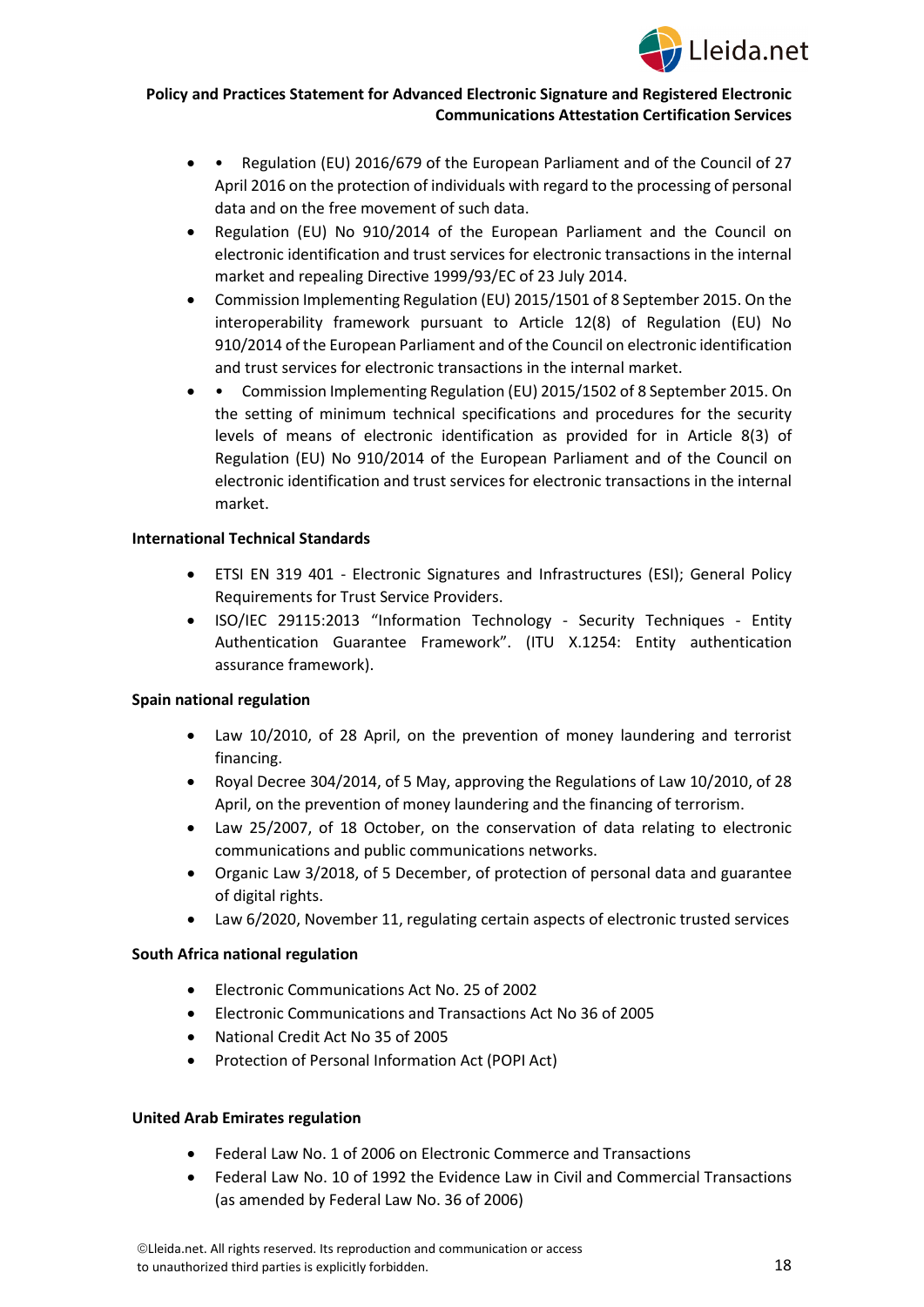

- Federal Law No. 11 of 1992 for issuing the Civil Procedures Law
- Federal Law No. (5) of 2017 On the Use of Remote Communication Technology in Criminal Proceedings
- Ministerial Resolution No. (259) of 2019 On the Procedural Manual for Regulating Litigation Using Electronic and Remote Communication Technologies in Criminal Proceedings
- Federal Decree Law No. 20 of 2018 on Anti-Money Laundering and Combating the Financing of Terrorism and Financing of Illegal Organizations
- Cabinet Decision No. 10 of 2019 concerning the implementing regulation of Decree Law No 20 of 2018 on Anti-Money Laundering and Combating the Financing of Terrorism and Financing of Illegal Organizations
- UAE Cabinet Resolution 57/2018 concerning the Executive Regulation of the Civil Procedure Law No 11 of 1992
- UAE Ministerial Resolutions No. (259) and (260) of 2019 On the Procedural Manual for Regulating Litigation Using Electronic and Remote Communication Technologies in Criminal and Civil Proceedings respectively
- The Federal Decree-Law No.45 of 2021 on Personal Data Protection ("PDPL")
- The UAE Federal Decree-Law No. 44 of 2021 establishing the UAE Data Office.

#### **Kingdom of Saudi Arabia regulation**

• Council of Ministers Decision No 80 of 7/3/1428H, approved by Royal Decree No M/18 of 8/3/1428H on Electronic Transactions

#### **Lebanon Regulation**

• Law No 81 of 2018 Relating to Electronic Transactions and Personal Data

#### **Kingdom of Bahrain Regulation**

• Legislative Decree No. 54 of 2018, Promulgating the Electronic Communications and Transactions Law.

#### **Kuwait Regulation**

• Law 20 of 2014 on Electronic Transactions

#### **Islamic Republic of Iran regulation**

• • Electronic Commerce Law by the Islamic Consultative Assembly of 1382/17/10, ratified by the Guardian Council on 1382/10/24

#### **Sultanate of Oman regulation**

• Sultani Decree 69/2008 – The Electronic Transactions Law

#### **India regulation**

- Information Technology Act,2000
- Amendments to the Indian Evidence Act 1872, the Indian Penal Code 1860 and the Banker's Book Evidence Act 1891 to provide support for admissibility of Digital Evidence as Documentary Evidence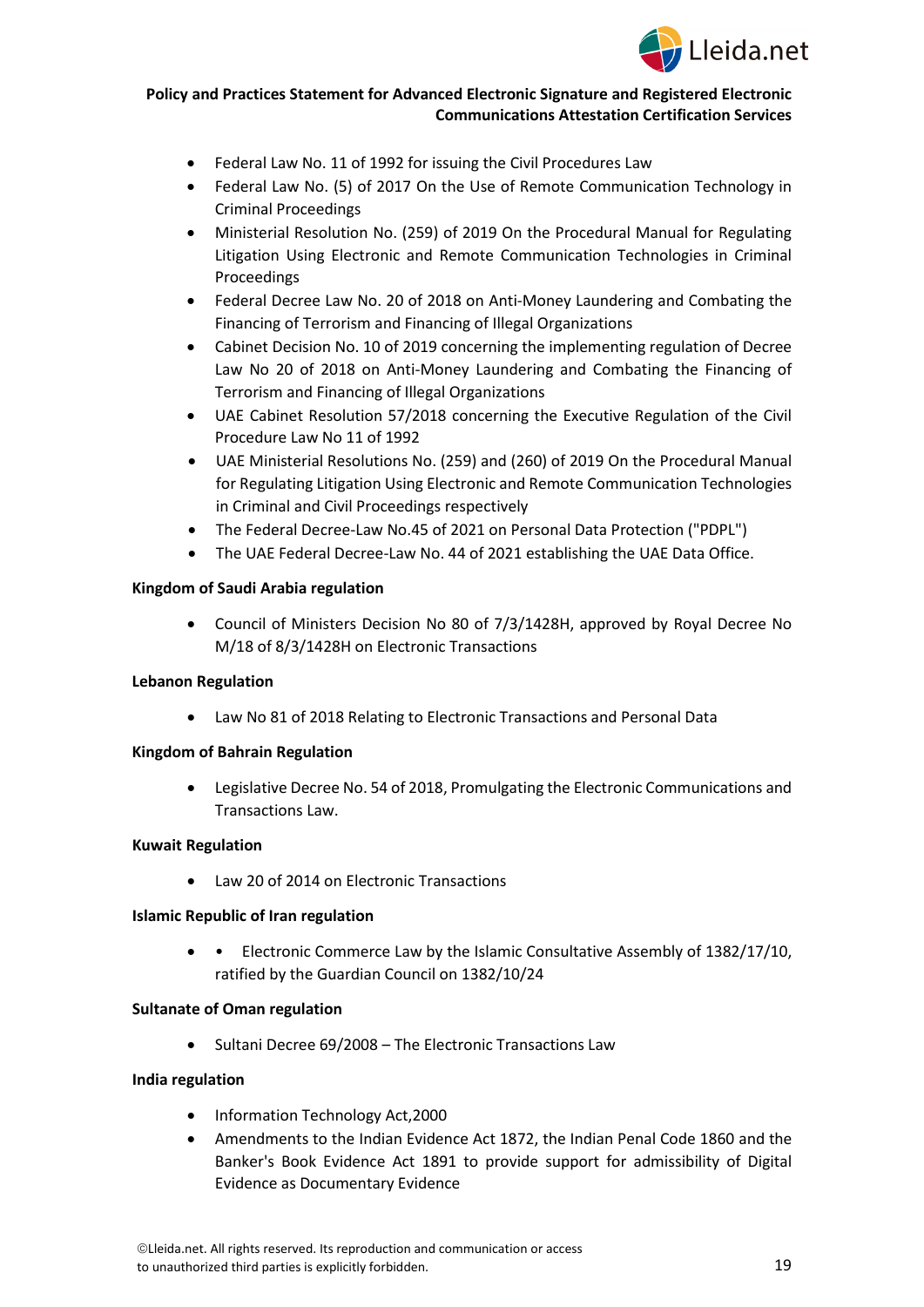

## <span id="page-19-0"></span>2 CREDENTIALS UTILIZATION

# <span id="page-19-1"></span>2.1 Appropriate / Allowed Uses of Electronic Signature Credentials

Electronic Signature: Main purpose of the Lleida.net Electronic Signature Credentials is to guarantee that they perform as a Signatory declared Identity factor, as well as a guarantee that these credentials can be used only under full control of the Signatory, and as an explicit will to perform the Electronic Signature by the Credentials owner.

Electronic Signature Credentials also guarantee that the generated Signature is uniquely linked to the document or contents being signed.

Authentication of Users: Lleida.net Electronic Signature Credentials can be used for specific electronic authentication transactions that support accessing web sites and other online content. The Authentication function of Lleida.net Electronic Signature Credentials can be ascertained in any transaction context with the purpose of authenticating the end user subscriber to a Lleida.net Service. Lleida.net Electronic signature Credentials are appropriate for user authentication.

# <span id="page-19-2"></span>2.2 Appropriate / Allowed Uses of Registered Electronic Communication Attestation Certification Service Credentials

Registered Electronic Communications dispatching: Main purpose of the Lleida.net Registered Communications Attestation Certification Service Credentials is to guarantee that they perform as a Sender Identity factor, as well as a guarantee that these credentials can be used only under full control of the Originator, and as an explicit will to perform a Registered Electronic Communication by the Credentials owner.

The most appropriate use of the Registered Electronic Communication Attestation Certification Service is the generation of a documentary proof and evidence that proves the dispatching, by Lleida.net or a third party, and the reception, by one or more recipients, of a certain electronic delivery, as well as of the moment in which both occurred, of the communication content and, where appropriate, of the access / download to / of attached documentation, with the main purpose that it can be used in legal contexts.

Authentication of Users: Lleida.net Registered Electronic Communication Attestation Service Credentials can be used for specific electronic authentication transactions that support accessing web sites and other online content. The Authentication function of Lleida.net Electronic Signature Credentials can be ascertained in any transaction context with the purpose of authenticating the end user subscriber to a Lleida.net Service, or the Identity of a Registered Electronic Communication Receiver. Lleida.net Electronic signature Credentials are appropriate for user authentication.

## <span id="page-19-3"></span>3 PROCEDURE CONCERNING AR VERIFICATION AUTHORITY

## <span id="page-19-4"></span>3.1 Who can Perform an RA Verification Procedure and Registration

Only Lleida.net as an RA Verification Authority, or those Lleida.net Business Partners appointed by a Contractual Relationship with Lleida.net as Delegated RA Verification Authorities, can perform an RA Identity Verification and Registration.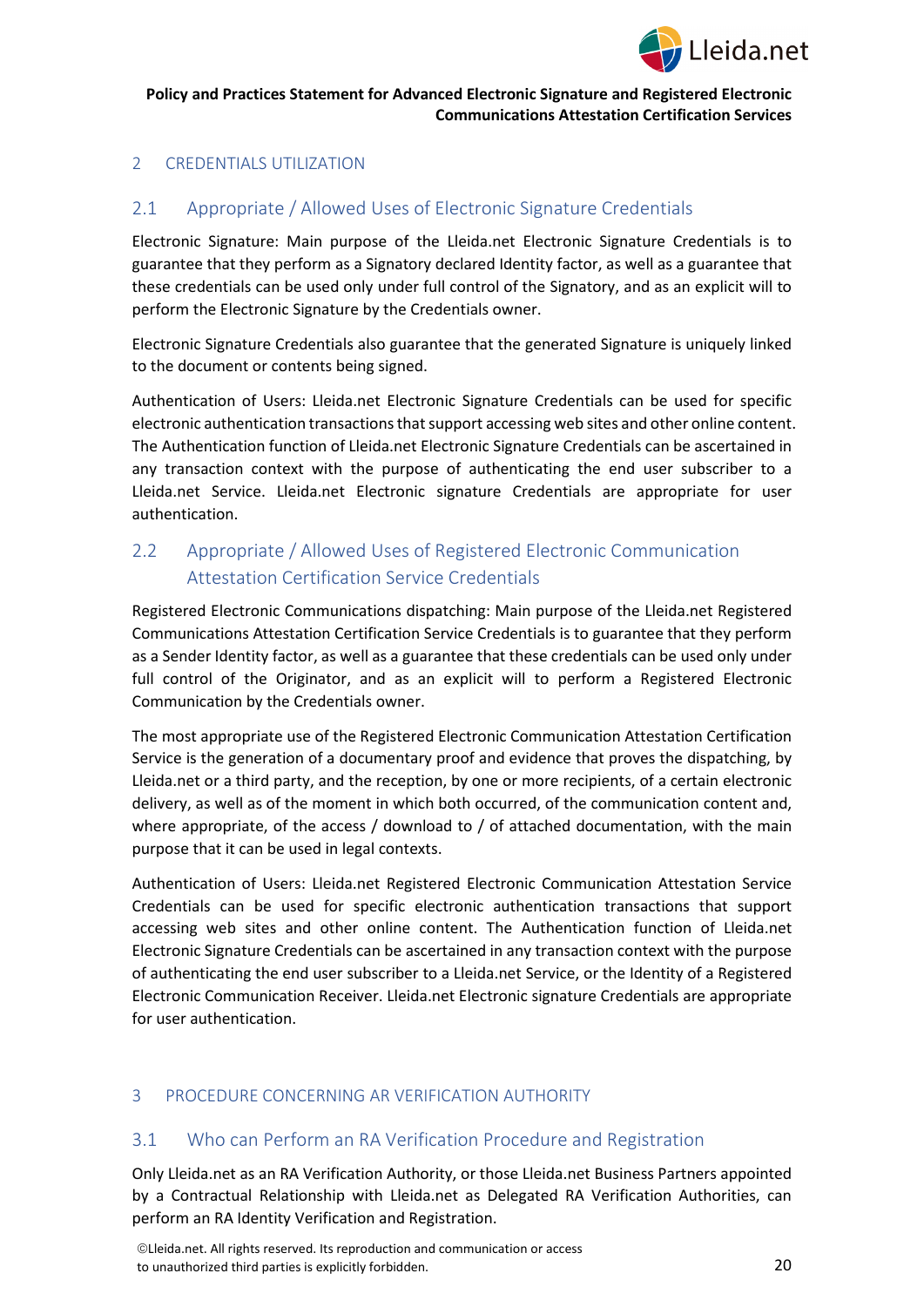

# <span id="page-20-0"></span>3.2 RA Identity Verification (Legal Person)

RA Verification Authority or RA Delegated Verification Authority shall identify the RA and enter a valid Contractual Relationship with the RA, what defines the role, obligations and responsibilities of the RA, prior to Registering the RA.

The Level of Assurance required for an RA Identity proofing and verification is the one defined in Article 2.1.3 of Commission Implementing Regulation (EU) 2015/1501 of 8 September 2015 as "substantial Level of Assurance", and recommended to be as per same Article as "High Level of Assurance",

# <span id="page-20-1"></span>3.3 Binding of Identity Verification between an RA (Legal Person), its Representatives (Natural Persons) and RA Credentials Issuance

A Natural Person will always be the "Representative" of the RA.

This Representative is the one who, once his/her Identity as a valid Representative for the RA has been verified, will receive RA Credentials, and will be able to delegate the exercise of the binding to other natural persons of its own RA, who will also receive their respective RA Credentials.

Binding shall be done as defined in Article 2.1.4 of Commission Implementing Regulation (EU) 2015/1501 of 8 September 2015 as "substantial Level of Assurance" and recommended to be as per same Article as "High Level of Assurance".

## <span id="page-20-2"></span>4 ADVANCED SIGNATURE PROCEDURE

## <span id="page-20-3"></span>4.1 Signatory identification

RA shall identify the signatories prior to initiation of a signature procedure.

The minimum set of data needed in the identification is defined in Article 11 and Annexes of Commission Implementing Regulation (EU) 2015/1501 of 8 September 2015, in accordance with Article 12(8) of Regulation (EU) No 910/2014.

RA detailed obligations on Signatories Identity Verification are set in a contractual relationship between the RA and Lleida.net (as an RA Identity Verification Authority) or between the RA and a Lleida.net Delegated RA Identity Verification Authority.

## <span id="page-20-4"></span>4.2 Binding of the signatory to the signed document

The originator makes use of electronic means to supply LLEIDA.NET with contract content and relevant electronic contact identifiers such as MSISDN (mobile phone number) and/or email address, gathered in the identification process.

A security feature separates the generation of an OTP (one-time password) signing creation data at the same time that the message containing the URL that allows to initiate the signature procedure is sent to the signatory.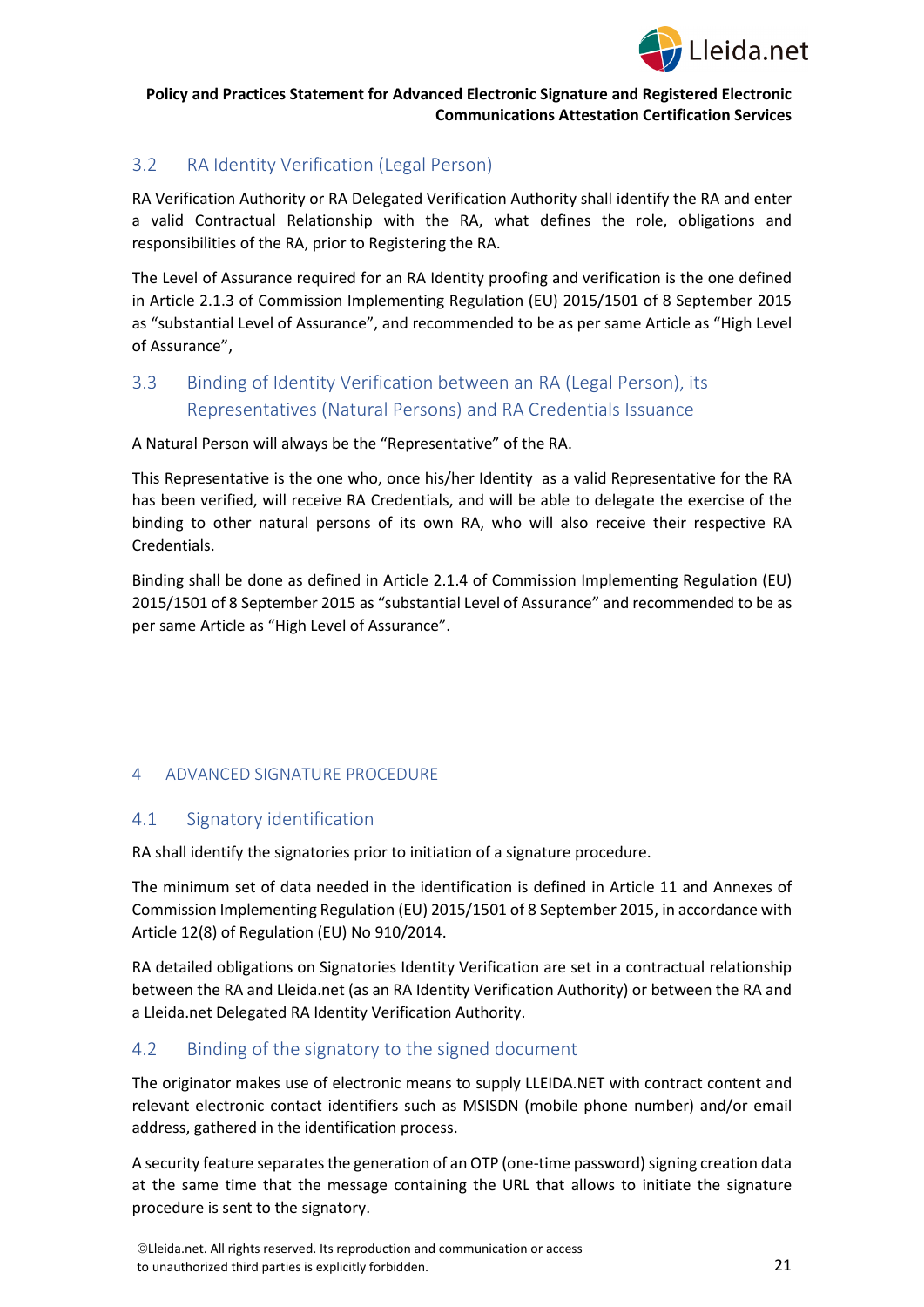

OTP code is not stored in clear text at any time before the signature uses it to manifest consent introducing the code in the form presented in the signature endpoint, producing the Electronic Signature, so only the OTP is under the sole control of the Signatory. When OTP is generated by the Lleida.net system, a hash of the OTP is stored. When signatory enters the OTP, its hash is calculated and compared with the hash stored at Lleida.net system.

Once the signature has been produced, the OTP signature creation data will be stored in clear text in the Attestation as a proof for the Signatory to recognize the signature and as legal evidence for Originator and Relying Parties

The algorithm used to generate the landing page hash (unique URL identification of the endpoint of the service managing advanced signature), takes into account the hash value of the different documents to be signed as well as the identifying data of the signatory, which makes the signature data unique and guarantees the integrity of the data to be validated, and the binding of the document to the signatory.



The Lleida.net Signature Initiation procedure will validate and guarantee that all the received data have a correct format and will authorize the operation, proceeding to save the documents in encrypted storage and in a database.

During the operation of electronic document storage, their hash value will be calculated (without the metadata of the PDF Attestation Certificate, to be compatible with a hand-written biometric signature, another LLEIDA.NET service) and it will be saved in a table, together with the rest of the relevant data that uniquely identify the document

The signature service URL will contain a domain address with a prefix that will identify the Lleida.net service (for example https://sign.clickandsign.eu/h/) and a calculated part to identify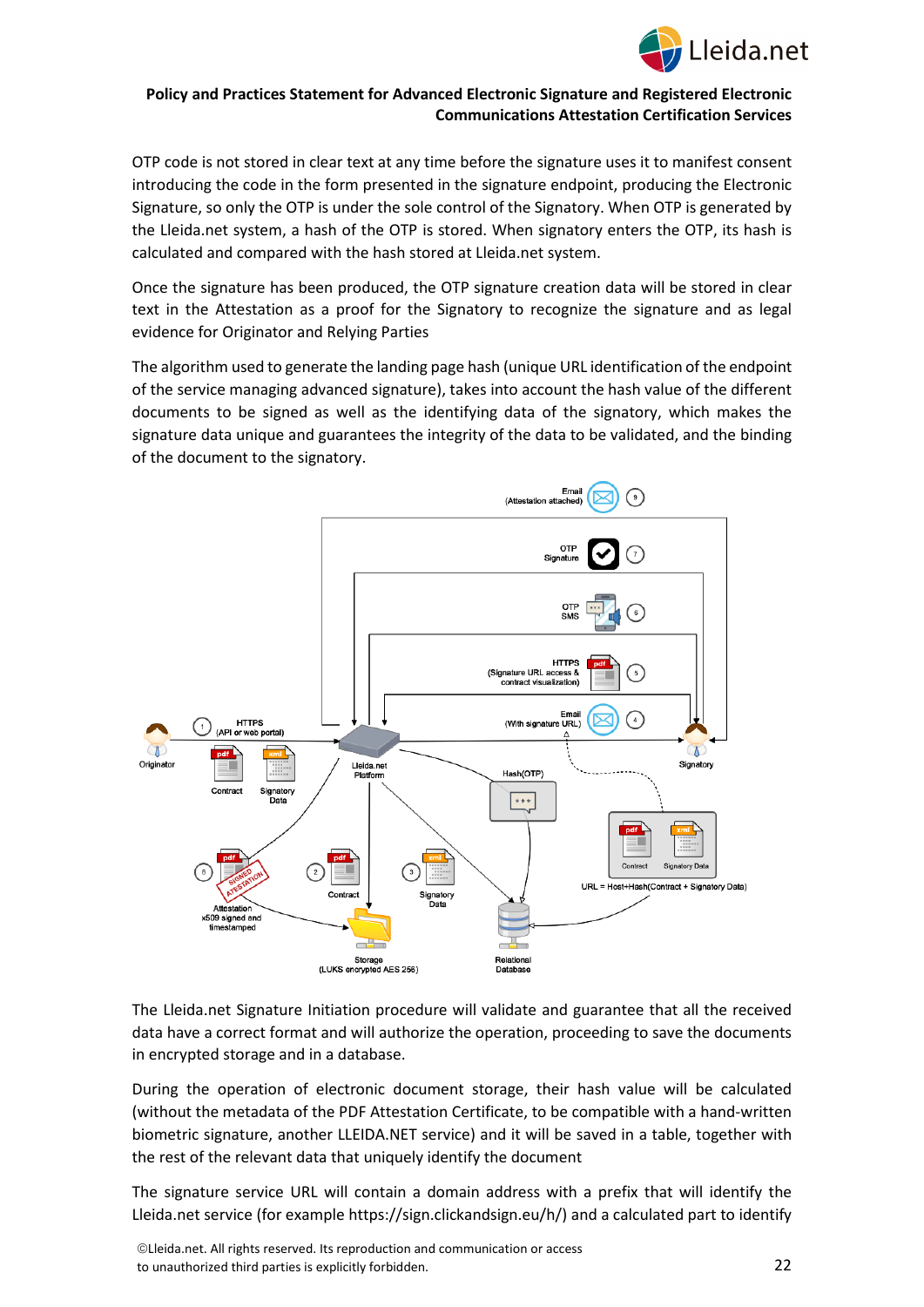

the Signatory and the document to be signed, this unique part here named "landing hash" will be calculated from the Signatory's personal data received by the Lleida.net signature Service, and the HASH value of the document/s.

The signature service screen shown when accessing said URL displays a disclaimer message indicating that the signature will apply to all documents displayed in the signature service landing page. This screen also includes information of terms and conditions of the Advanced Signature Service itself, and of highlighted aspects of the underlying document to be signed that are relevant to consent formation.

The "landing hash" is calculated using a SHA256 algorithm with the following data:

- A document hash that will be calculated for each document to be signed Each document \_hash will be related to the unique identifier of the files in the table.
- String formed with the data set associated to the signatory in JSON string format. Usually contains telephone number, email address, first name, last name, citizen card ID, etc. among other data. These data will be provided by the Originator/Offeror at the time of initiating the signature request process, and it will be the responsibility of the Originatr/Offeror as RA to link them to the identification of the Signatory.
- contract id: unique identifier of the Offeror that identifies the signature process.
- The date of registration of the request to start the signing process in UNIX timestamp format.
- Unique identifier of the Signatory, signatory id.
- Unique identifier of the multi-signature, signature id It uniquely identifies a signature process (there might be several signatories within the same signature process).

## <span id="page-22-0"></span>4.3 Completion of document signing

After the document has been signed, the Signatory (through an SMS or email message) and the Originator/Offeror (through the electronic means that allow communication between Requestor and LLEIDA.NET) receive the a copy of the Attestation Certificate (by email) or a URL pointing to the signature Attestation Certificate, which includes all electronic evidences and is electronically sealed and time stamped by LLEIDA.NET, including a unique Attestation Certificate ID Number.



# **Electronic Signature Certificate Sample**

Lleida.net. All rights reserved. Its reproduction and communication or access to unauthorized third parties is explicitly forbidden.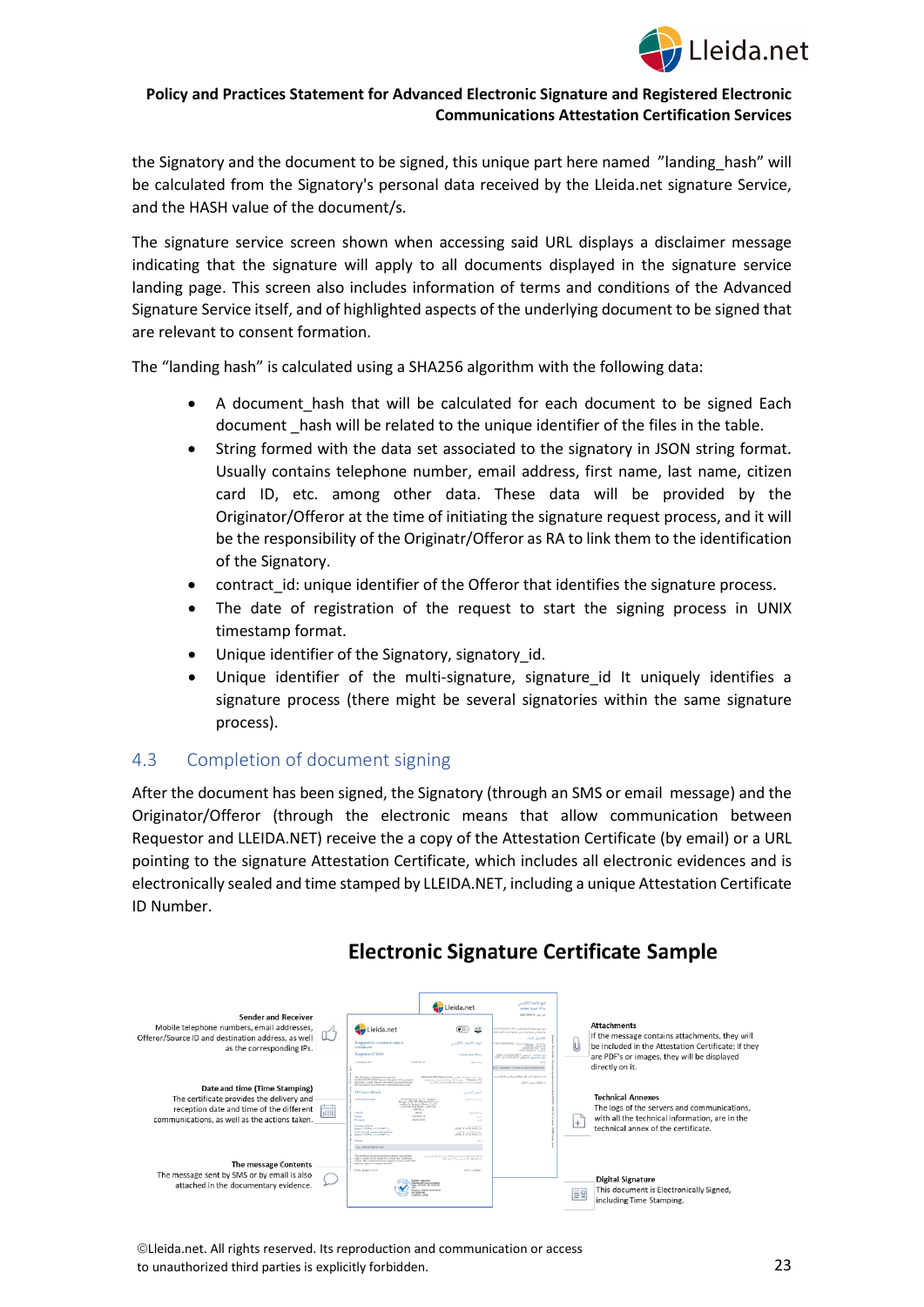

## <span id="page-23-0"></span>4.4 Operational recommendations

Lleida.net Advanced Electronic Signature Attestation Certificates are sealed, and time stamped by calculating the document hash, and encrypting it with a private key associated to an RSA X.509 version 3 certificate. LLEIDA.NET holds a legal person qualified certificate issued by an EU Qualified Electronic Signature Service Provider and could also use other valid Certification Service Providers in other countries and jurisdictions where applicable.

Any Relaying Party who trusts on LLEIDA.NET Attestation Certificates should verify that electronic seal included in it, is valid following validation rules that includes verification of Chain of Trust, Trust Service Lists and Validation Services such as OCSP or CRL.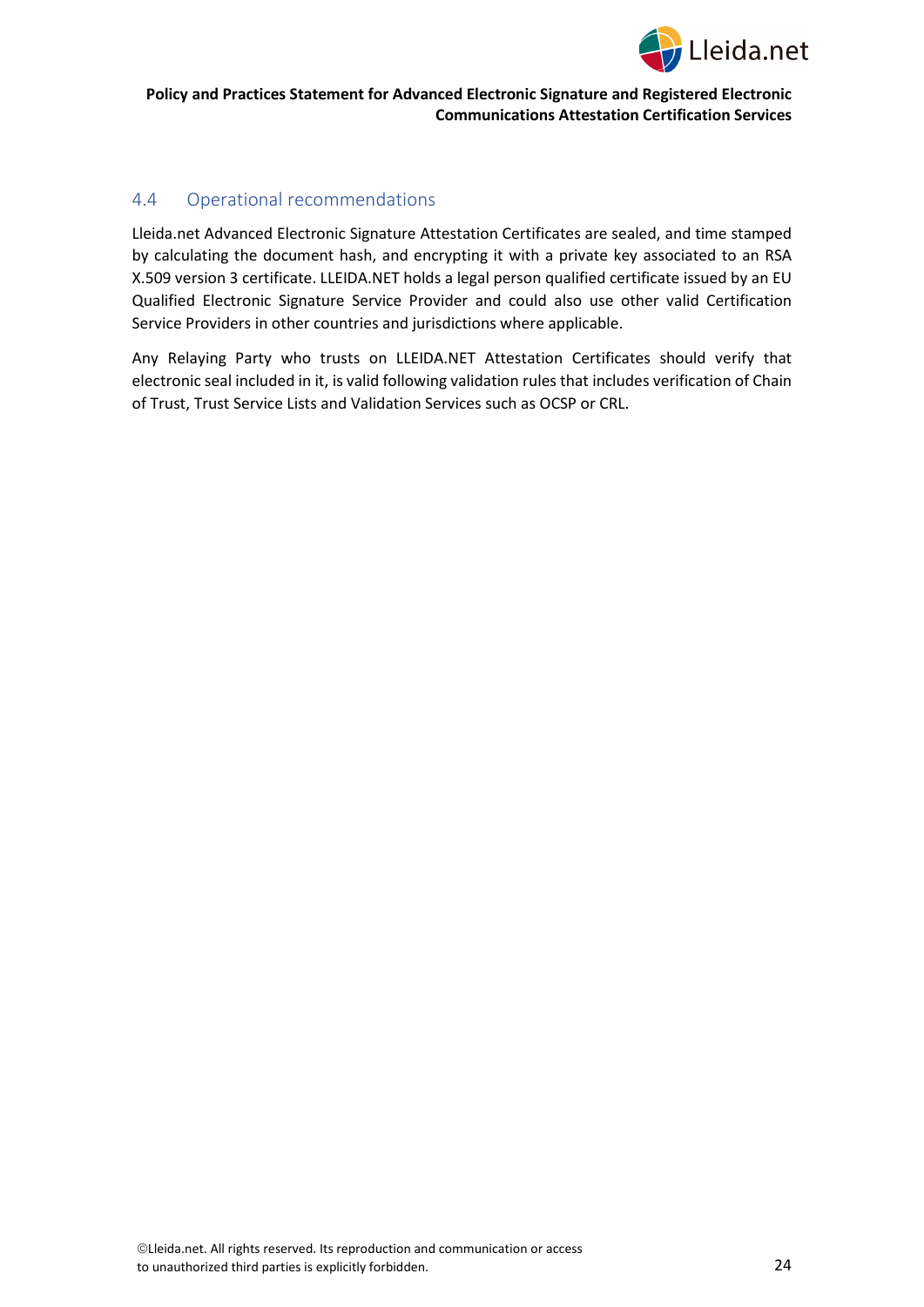

## <span id="page-24-0"></span>5 REGISTERED ELECTRONIC DELIVERY ATTESTATION CERTIFICATION PROCEDURES

## <span id="page-24-1"></span>5.1 Addressee Identification

RA shall identify the addressee prior to initiation of a Registered Electronic Communication Attestation procedure.

The minimum set of data needed in the identification is an addressee email address or mobile phone number, that should be linked to the natural or legal person identified as the addressee by the RA.

## <span id="page-24-2"></span>5.2 Authorization by the RA / Originator to Lleida.net

The Originator of an Electronic Communication through Lleida.net Registered Electronic Communication Attestation service provides Lleida.net full authorization to deliver, on behalf of the Originator, the data message to the addressee designated by the Originator, and to generate and keep Registered, Electronically Signed Records and Attestation Certificates of such Electronic Communications, and to address the communication to the MSISDN (mobile phone) numbers or Email Addresses designated by the Originator, gathered in the addressee identification process

This authorization is provided by the Originator by simply using the Lleida.net Registered Electronic Communication Attestation Certification service in any of its forms (Registered Email, Registered SMS or Web-based Electronic Delivery (Openum).

## <span id="page-24-3"></span>5.3 Electronic Communication Dispatching and Receipt

Lleida.net considers a communication or data message has been dispatched when the message has left the last system under control of the data message Originator, or the last system under control of Lleida.net when Lleida.net performs communications and electronic records tasks on behalf of the data message Originator.

Lleida.net considers a communication of a data message has been received by the Addressee when the data message has been received at the first system under control of the Addressee (including a mobile phone terminal or the first Addressee MTA); in those cases where a Lleida.net Web system/server is used for the delivery of a web-based electronic communication, we consider the message to be received when the Addressee gains access or downloads the data message from the Lleida.net Web system/server.

# <span id="page-24-4"></span>5.4 Registered Electronic Communication Attestation Certification service utilization

The Originator makes use of electronic means to supply LLEIDA.NET with content and relevant electronic contact identifiers such as MSISDN (mobile phone number) or email address, gathered in the identification process

Lleida.net will make different mechanisms available to the Originator to process requests to Lleida.net to perform the Originator desired Registered Electronic Communication, attest such communication, generate the Electronic Records relevant to such communication, keep those records available for future reference, and issue relevant Registered Electronic Communication Attestation Certificates.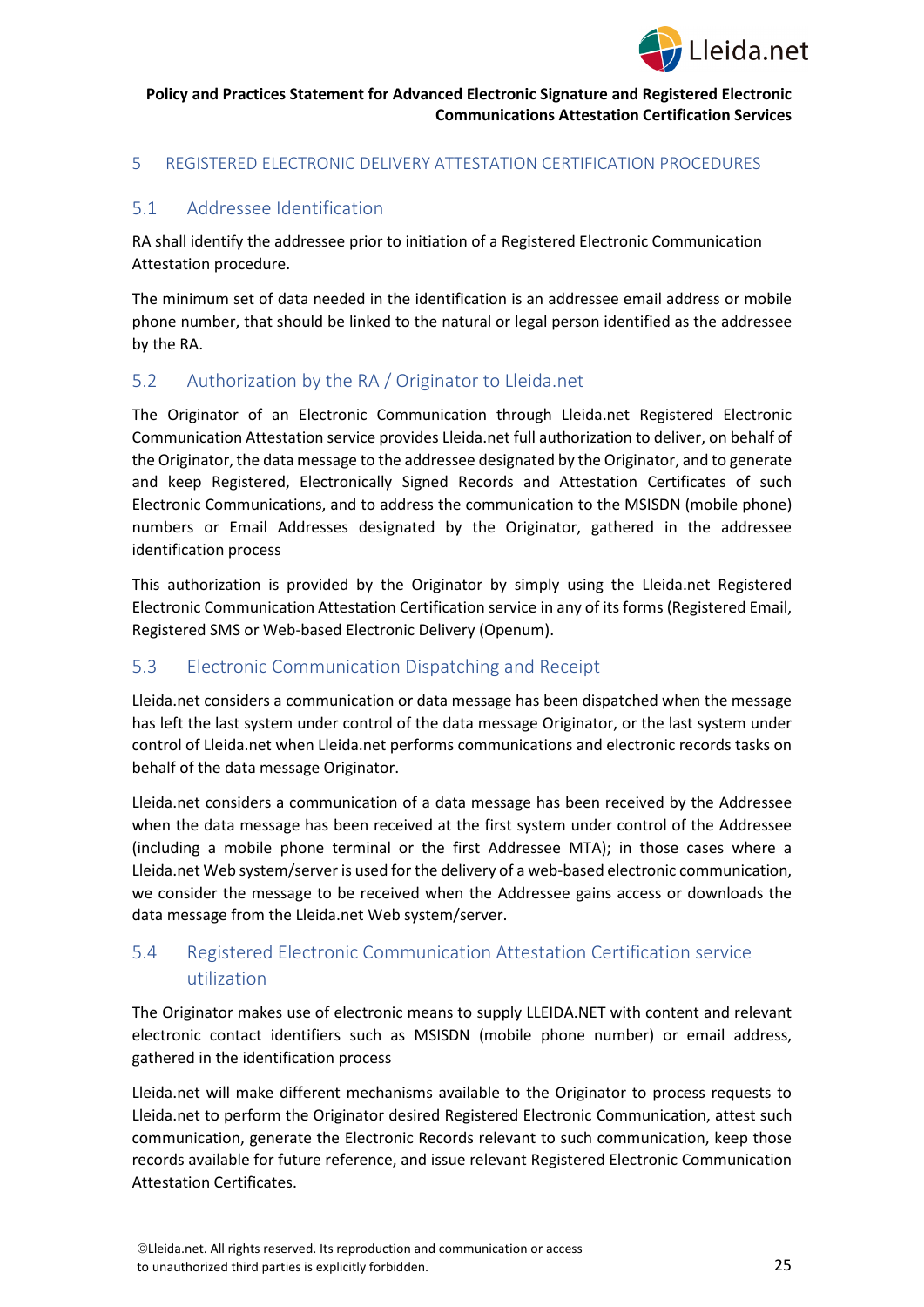

Registered SMS Communication: Lleida.net will make available a web interface and alternatively relevant APIs to the service, in a way that the Originator will be able to compose a message, designate an addressee as an MSISDN (mobile phone number) and request Lleida.net to initiate the dispatching of the Registered SMS message on behalf of the Originator.

Lleida.net SMSC (SMS Center), connected directly or indirectly to Telecom Operators Mobile Networks, will dispatch the message to its designated addressee, and will keep track and evidence of message contents, date and time of dispatching, and addressee.

Telecom Operator providing SMS service to the addressee (SMS Termination Services) will process the message delivery request, and will provide the Lleida.net SMSC with details on delivery to addressee terminal (mobile phone), including successful/failed delivery and date and time of delivery.

Lleida.net systems will record the addressee service provider response.

Lleida.net will Electronically Sign, using an eIDAS Qualified or other valid X.509 Certificate in other Jurisdictions, a "Registered SMS Attestation Certificate", identifying:

- Unique Registered Communication Transaction Identifier
- Originator of the SMS message as per RA Identity Verification records
- Date and Time of dispatching the SMS message
- - Addressee MSISDN (phone number)
- - Date and Time of message reception at addressee terminal (mobile phone)
- Content of the transmitted SMS message

This Registered SMS Attestation Certificate will be stored encrypted in an encrypted storage, and made available for future reference.

Registered Email Communication: Lleida.net will enable the Originator Email Address, as per the RA Identity Verification records, to send Email messages to the Lleida.net Registered Email service system.

Using any email or SMTP capable application, the Originator will provide Lleida.net with:

- Email message content and attachments to be delivered to the Addressee
- - Addressee Email address

These details will be provided in either of three ways:

- - By sending the message to the Addressee and sending Lleida.net Registered Email System a copy of the message
- - By sending the message to Lleida.net and adding the Addressee Email address at the beginning of the Subject filed of the email message to be delivered
- By using a Lleida.net Web Interface (Lleida.net Mailer system or Lleida.net Openum system) to compose the email message and designate message addressees

When Lleida.net Registered Email service system received such a message, Lleida.net systems will process it as a Registered Email dispatching request, and will compose and deliver an Email message as follows: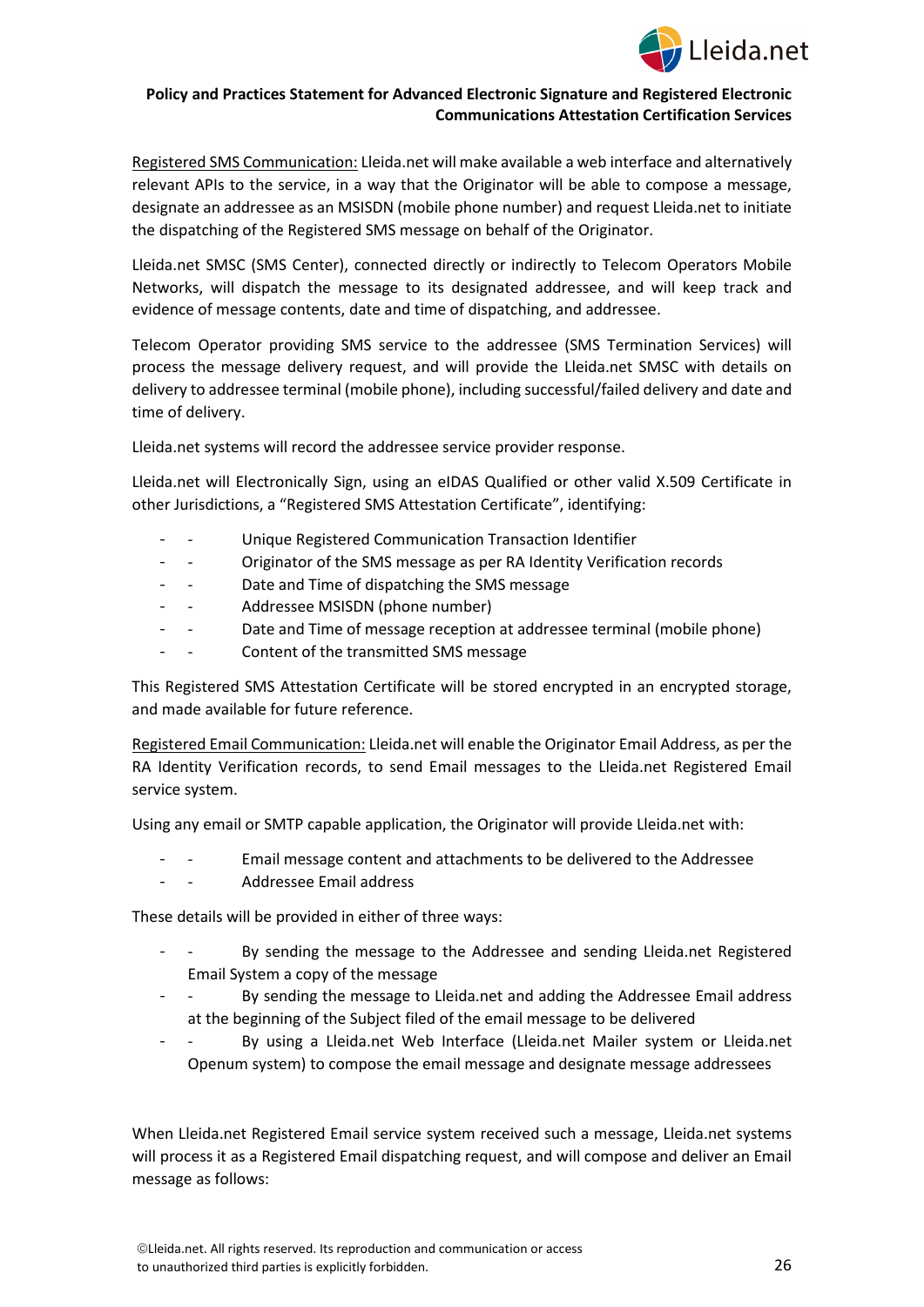

- Sender: the Unique Originator Identifier created under Lleida.net Registered Email System for the Originator in the Lleida.net Registered Email System
	- Addressee: the Email address designated by the Originator
- - Email message and Attachments: the ones defined by the Originator on his/her email request

Lleida.net will record all details of the message to be dispatched on behalf of the Originator, as well as Date and Time of dispatching.

Lleida.net MTA (Mail Transfer Agent) will dispatch the message, and will receive a response from the Addressee MTA with information on the message acceptance or rejection.

Lleida.net systems will record the addressee MTA response.

Lleida.net will Electronically Sign, using an eIDAS Qualified or other valid X.509 Certificate in other Jurisdictions, a "Registered Email Attestation Certificate", identifying:

- Unique Registered Communication Transaction Identifier
- - Originator of the Email message as per RA Identity Verification records
- Date and Time of dispatching the Email message
- Addressee Email address
- Date and Time of message reception at addressee MTA (mailbox)
- Content of the transmitted Email message, including message and all its attachments

This Registered Email Attestation Certificate will be stored encrypted in an encrypted storage, and made available for future reference

Registered Web-based Communication (Openum): Registered Communication Originator will use his/her Originator credentials to access the Lleida.net Registered Web-based Communication (Openum) service.

From this web interface, Originator will provide Lleida.net service with the following details:

- Mechanism to notify the Addressee of the new Web-based communication available to the Addressee (Email or SMS)
- Compose a message to the Addressee
- Determine a Registered Communication expiration date; communication will be available to the Addressee only until this date
- Upload any PDF documents to be transmitted to the Addressee
- Addressee contact details in the way of an MSISDN (mobile phone number) or Email Address or both
- An Optional shared secret or X.509 Digital Certificate to be presented by the Addressee to get access to the Registered Communication message (eg: Lleida.net Openum eIDAS)

#### Lleida.net service will then

Dispatch an Email or SMS message (as instructed by the Originator) to the Addressee, as composed by the Originator, including a link to access the PDF documents uploaded by the Originator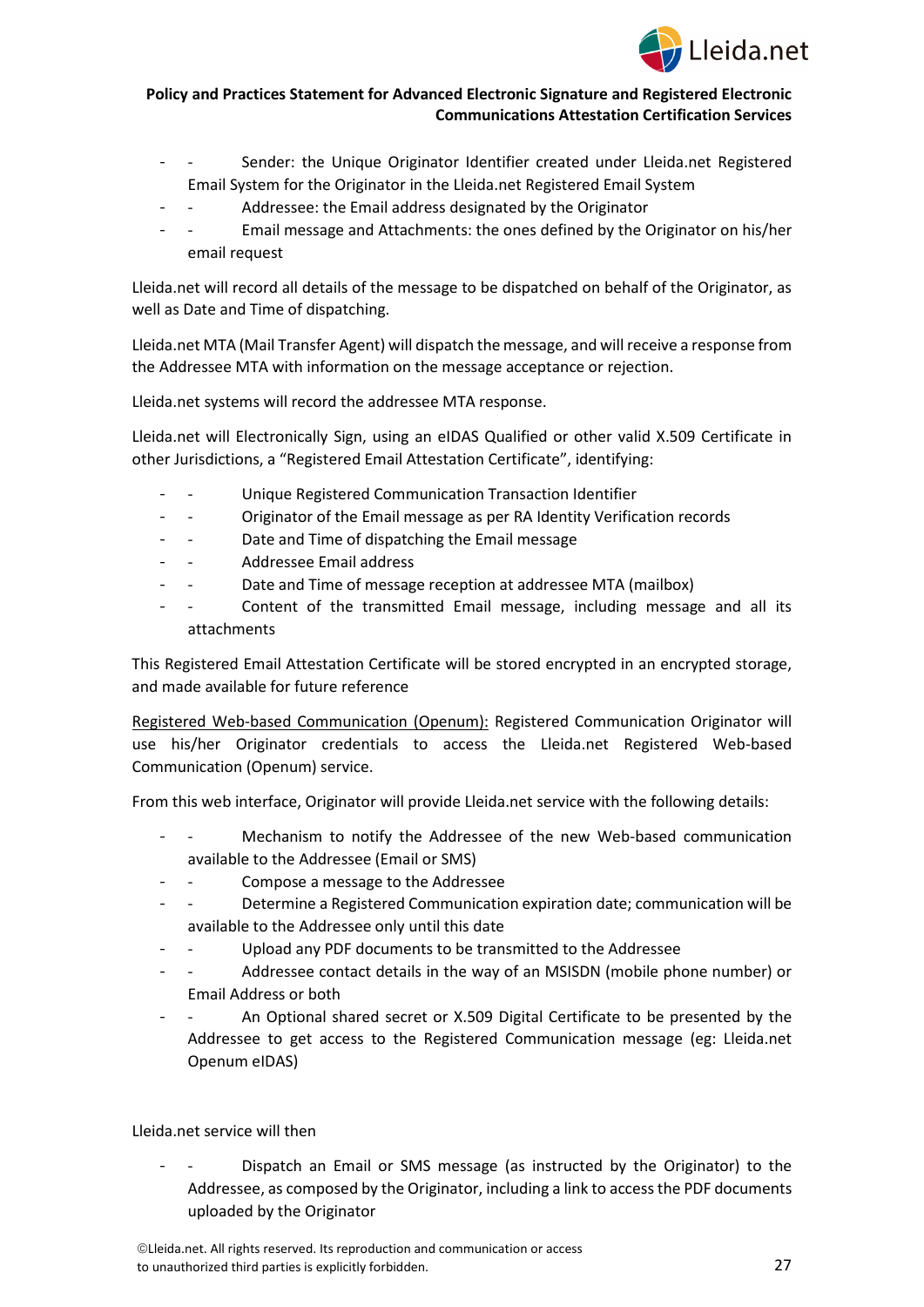

- Upon Addressee accessing the provided link, if an optional shared secret or X.509 Certificate was requested by the Originator, the Addressee will have to provide as requested in order to gain access to the Originator provided PDF Documents. Otherwise, Addressee will be able to access and download the PDF Documents Uploaded by the Originator.
- Lleida.net will record and track:
	- o Originator composed message, uploaded documents and designated Addressee
	- o SMS and/or Email notification dispatched to the addressee
	- o Date and Time of SMS and/or Email dispatching to the Addressee
	- o Addressee MSISDN (mobile phone number) and/or Email Address
	- o Addressee IP Address from where the PDF Documents where accessed
	- o Results of shared secret or X.509 Certificate request for PDF Documents Access, if any
	- o Date and time when the PDF Documents where accessed by the Addressee
	- o Contents of the PDF Documents accessed by the Addressee

Lleida.net will Electronically Sign, using an eIDAS Qualified or other valid X.509 Certificate in other Jurisdictions, a "Registered Web-based Communication (Openum) Attestation Certificate", identifying:

- Unique Registered Communication Transaction Identifier
- Originator of the notification as per RA Identity Verification records
- Date and Time of dispatching the notification message
- - Addressee Email Address and/or MSISDN (mobile phone number)
- - Date and Time of Addressee access to the Communication contents
- - Content of the communication, including messages and PDF Documents

This Registered Email Attestation Certificate will be stored encrypted in an encrypted storage, and made available for future reference

The Web-based Communication service link URL will contain a domain address with a prefix that will identify the Lleida.net service (for example https://openum.ae/h/) and a calculated part to identify the Addressee and the documents to be accessed, this unique part here named "landing\_hash" will be calculated from the Addressee contact data received by the Originator, and the HASH value of the document

## <span id="page-27-0"></span>5.5 Completion of Registered Electronic Communication Attestation process

After the Communication has been completed (dispatched and received) or expired (dispatched without reception by the Addressee), the Originator (through an email message) and at Originator discretion also the Addressee (through the electronic means that allow communication between Addressee and LLEIDA.NET) receive the Attestation Certificate Document corresponding to the Registered Communication, which includes all electronic evidences and is electronically sealed by LLEIDA.NET.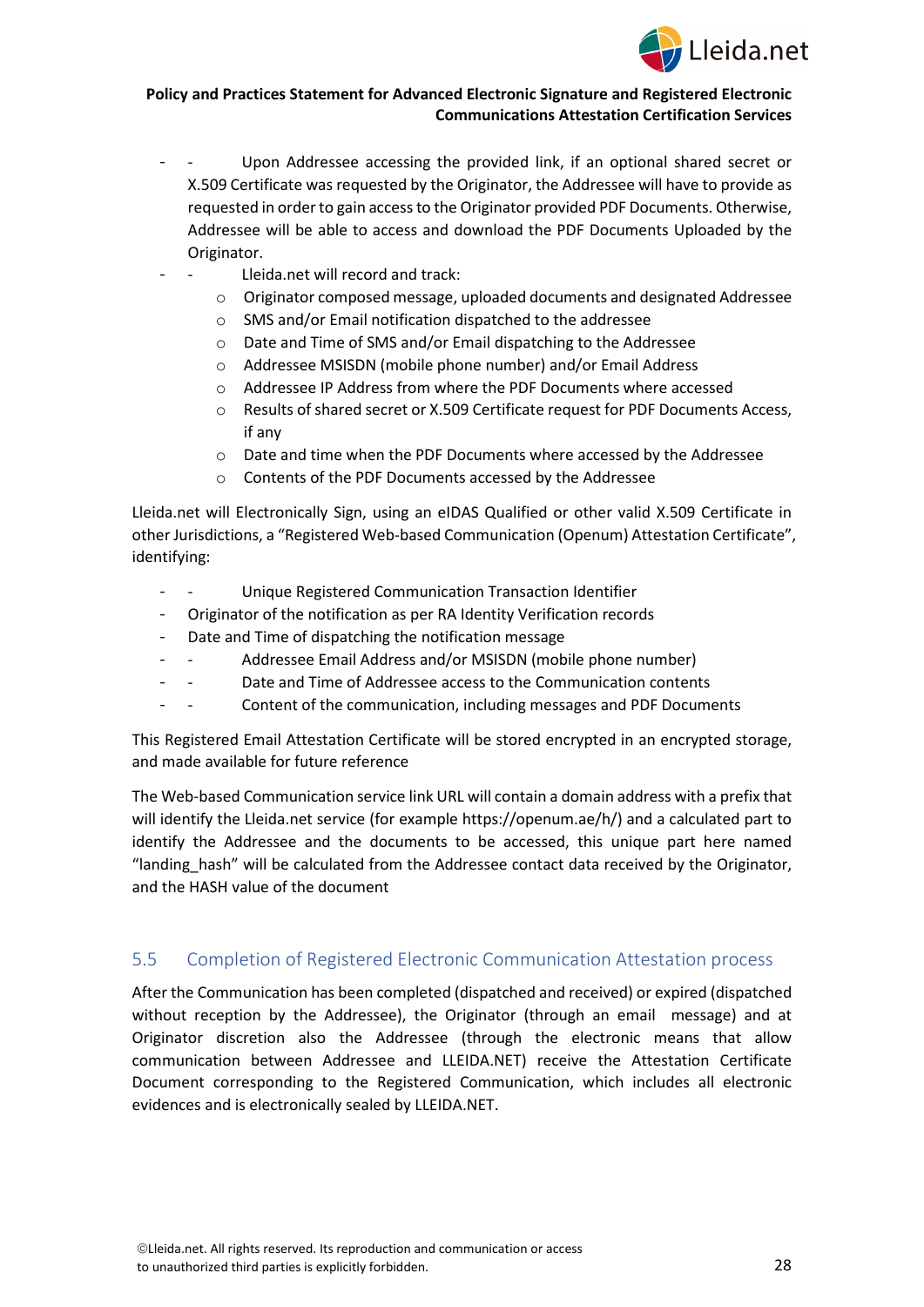



# **Registered Communications Certificate Sample**

## <span id="page-28-0"></span>5.6 Operational recommendations

Lleida.net Registered Electronic Communicaiton Attestation Certificates are sealed and time stamped by calculating the document hash, and encrypting it with a private key associated to an RSA X.509 version 3 certificate. Lleida.net holds a legal person qualified certificate issued by an EU Qualified Electronic Signature Service Provider, and could also use other valid Certification Service Providers in other countries and jurisdictions where applicable

Any Relaying Party who trusts on LLEIDA.NET Attestation Certificates should verify that electronic seal included in it, is valid following validation rules that includes verification of Chain of Trust, Trust Service Lists and Validation Services such as OCSP or CRL.

## <span id="page-28-1"></span>6 PHYSICAL SECURITY, FACILITIES, MANAGEMENT AND OPERATIONS CONTROL

## <span id="page-28-2"></span>6.1 Physical security controls

Lleida.net has implemented a Certified Information Security Management System (ISMS) in accordance with standard ISO/IEC 27001 which covers the trust services subject of this policy.

Therefore, Lleida.net has documented, adopted and implemented a security policy, a security organization as well as the necessary security controls following a risk analysis to mitigate potential identified risks in the following areas:

- 1. The adoption of a security policy What does it include the guidelines the department of Department and the set of information security policies as well as their review.
- 2. The implementation of organizational controls regarding the information security, with the assignment of liability for security, implementation of task segregation, information security in project management and the awareness, education and training on information security.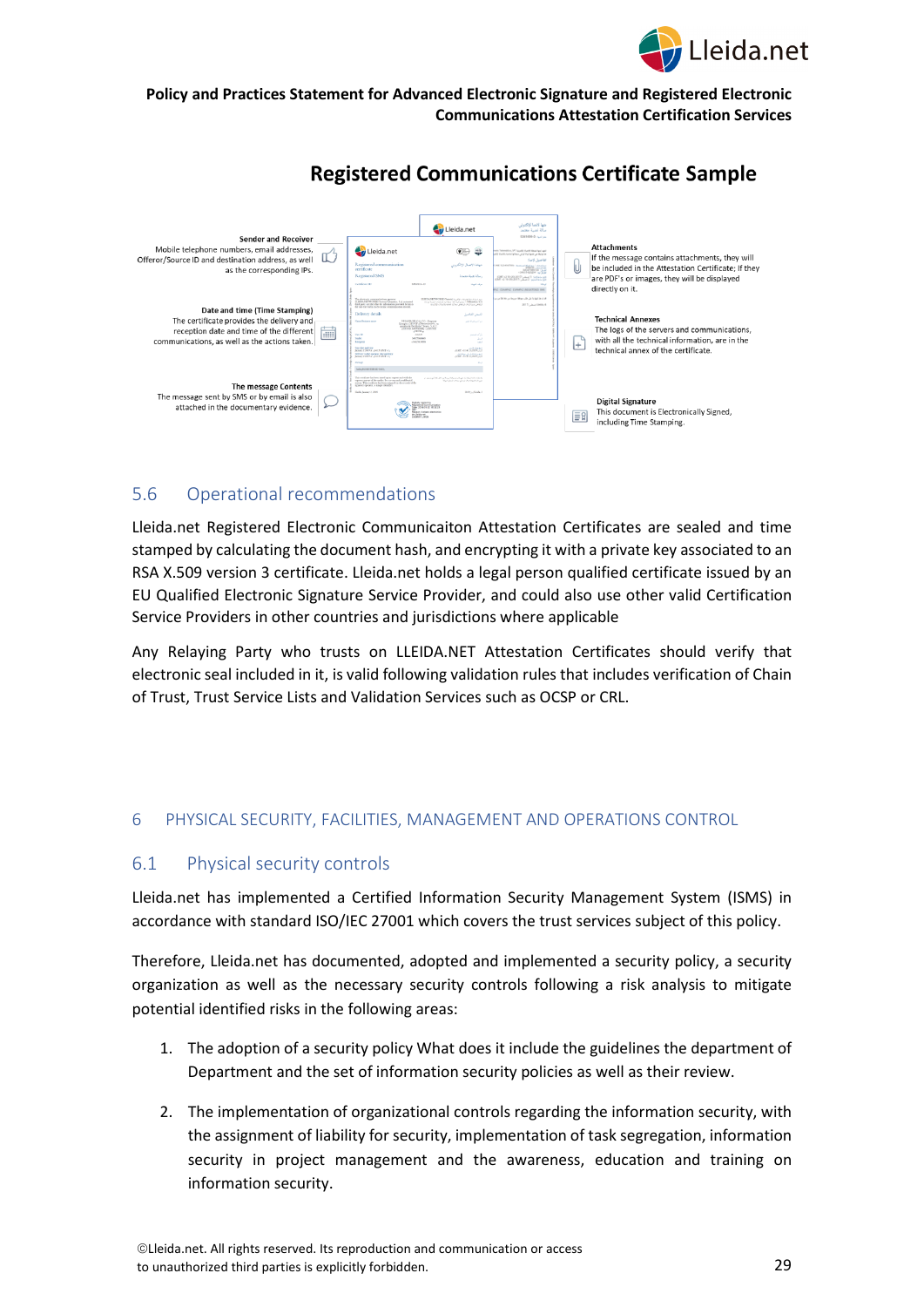

- 3. The implementation of processes for asset management, establishing an inventory thereof with an indication of acceptable use in accordance with the classification of the information processed or stored outside the company facilities and security of equipment and assets outside these facilities.
- 4. The implementation of physical access and software control management, network and associated services access control, management of user access, management of user registrations and deletions, management of access rights assigned to users, and management of access rights with special privileges.
- 5. The management of . confidential user authentication information and the and the review, withdrawal or adaptation of user access rights as well as The use of . confidential information for authentication.
- 6. Control of access to systems and applications with information access restriction controls, secure login procedures, user password management, the use of system administration tools and control of access to program source code.
- 7. The implementation of physical and environmental measures will not provide the service to such person a perimeter of physical security, physical input controls, office and resource security as well as protection against external and environmental threats.
- 8. Equipment security control measures, the implementation of location and protection controls for equipment, supply systems, cable security, equipment maintenance as well as procedures for taking assets from a company in the security of the to the security of equipment
- 9. The establishment of responsibilities operational, documentation and procedures, change management, capacity management, separation of development environments, testing and production, protection against malware.
- 10. Policies on backup copies, activity and supervision records, activity event recording and management.
- 11. Management of technical vulnerabilities and management of information security incidents and improvements, responses to security incidents of information and planning for the continuity of information security.

The aforementioned procedures are details on confidential internal documentation on Services and Security Management

# <span id="page-29-0"></span>6.2 Personnel Controls

The following Human Security procedures in Lleida.net have been established as per the following rules:

#### **Prior to employment:**

Verification takes into account, where permitted, the following: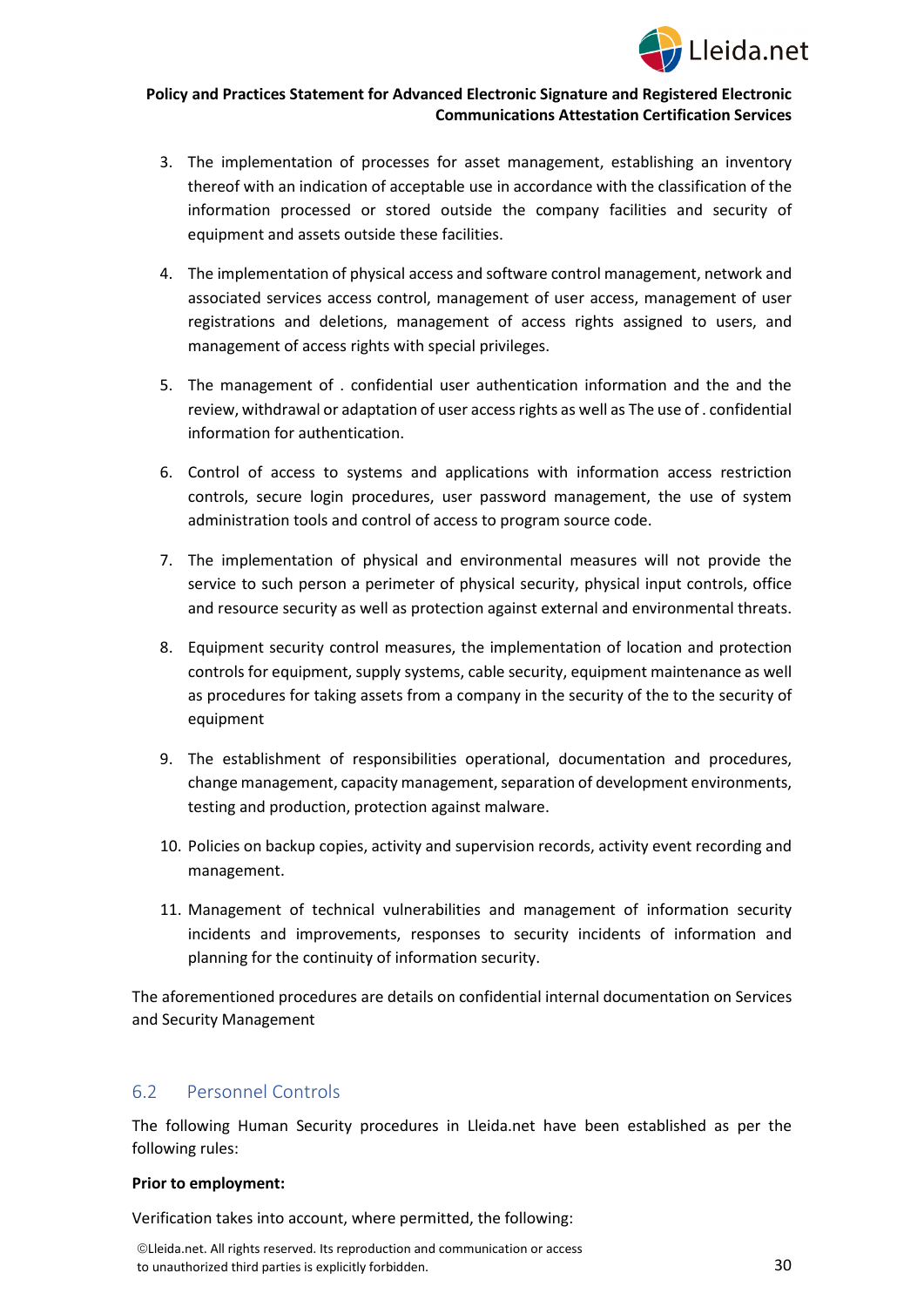

- Availability of satisfactory character references;
- Verification of the applicant's curriculum vitae;
- Confirmation of claimed academic and professional qualifications;
- Independent identify verification;
- Review of criminal records.

The contractual obligations for employees or contractors reflect the organization's policies for information security in addition to clarifying and stating:

- 1. 1. that all employees and contractors who are given access to confidential information should sign a confidentiality or non-disclosure agreement prior to being given access to information processing facilities;
- 2. 2. the employee's or contractor's legal responsibilities and rights;
- 3. 3. actions to be taken if the employee or contractor disregards the organization's security requirements defined by Lleida.net

Where an individual is hired for a specific information security role, Lleida.net makes sure the candidate:

- a) has the necessary competence to perform the security role;
- b) can be trusted to take on the role.

#### **During employment:**

Management requires the employees understand the information security responsibilities, as well as the understanding of the performance for the security policies.

A security awareness training program is defined. The awareness program is also updated regularly.

There is a formal and communicated disciplinary process in place to take action against employees who have committed an information security breach.

- 1. 1. A verification that an information security breach has occurred is performed ;
- 2. 2. The actions are graduate taking into consideration the severity of the facts.

#### **Security Audit Procedures**

In case of termination or change of employment, information security responsibilities remain valid after termination and they are duly indicated the confidentiality period.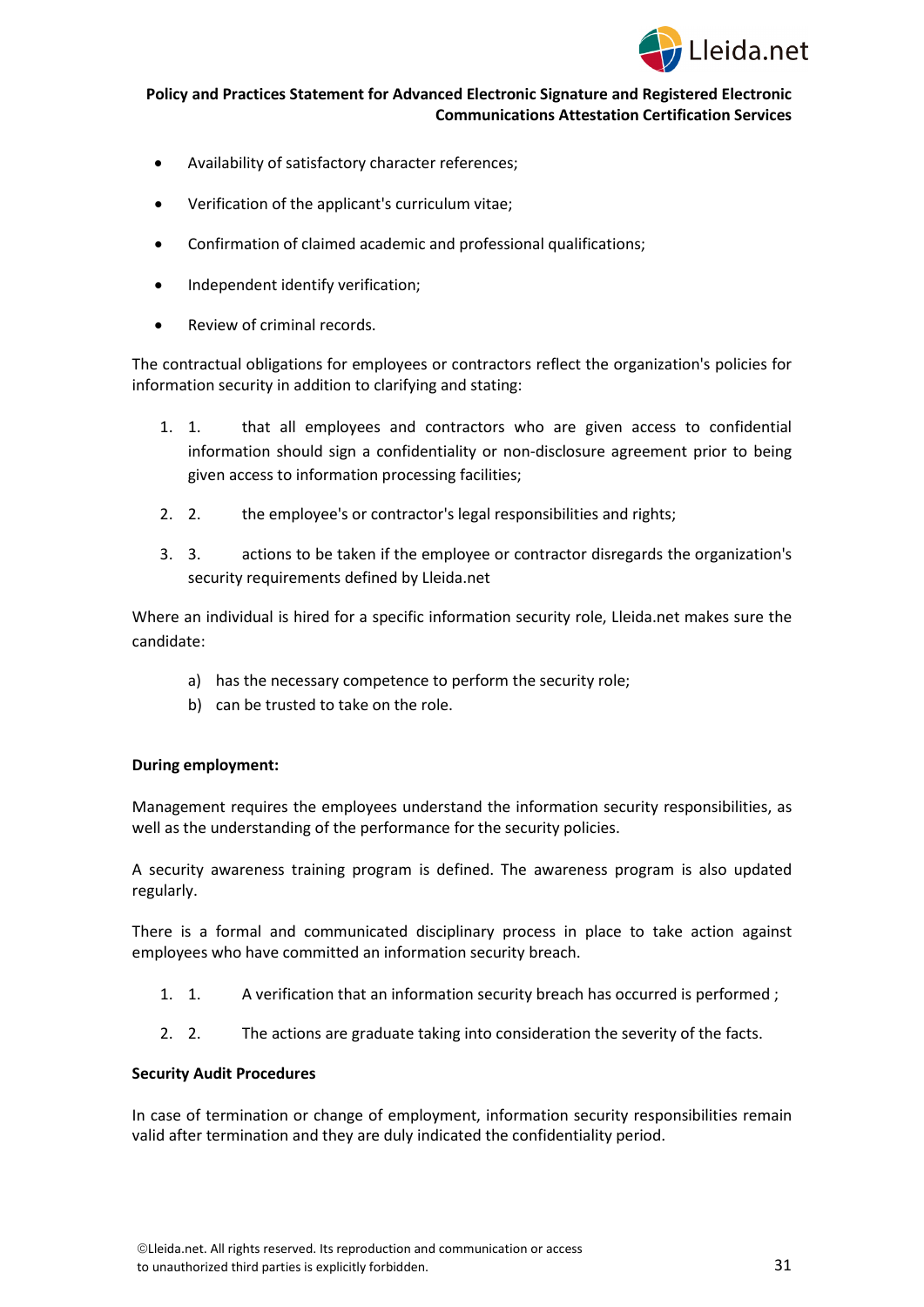

## <span id="page-31-0"></span>6.3 Security Audit Procedures

Security Audit Procedures have been established as per the following rules:

Periodical penetration tests try to identify vulnerabilities

Event logs recording of user activities are produced, kept and regularly reviewed.

Event logs should include, when relevant:

- User ID
- system activities:
- dates, times and details of key events (e.g. log-on and log-off);
- records of successful and rejected system access attempts;
- records of successful and rejected data and other resource access attempts;
- changes to system configuration;
- use of privileges;
- use of system utilities and applications;
- files accessed and the kind of access;
- activation and de-activation of protection systems.

## <span id="page-31-1"></span>6.4 Vulnerability analysis

Appropriate and timely action is taken in response to the identification of potential technical vulnerabilities. The following rules are followed to establish an effective management process for technical vulnerabilities:

- a) The roles and responsibilities associated with the management of technical vulnerabilities, including vulnerability monitoring, vulnerability risk assessment, patching, asset tracking and any necessary coordination responsibilities are set out;
- b) b) a time line is defined to react to notifications of potentially relevant technical vulnerabilities;
- c) c) patches are tested and evaluated before they are installed If no patch is available, other controls are considered, such as:
	- • turning off services or capabilities related to the vulnerability;
	- • adapting or adding access controls;
	- • increased monitoring to detect actual attacks;
	- raising awareness of the vulnerability;
- d) d) an audit log is kept for all procedures undertaken.

## <span id="page-31-2"></span>6.5 6.5 Records archiving

Audit logs are used to reconstruct the significant events recorded in the LLeida.net or Registration Authority software and the user or event that gave rise to the log. The records will also be used in the framework of dispute resolution and litigation to resolve any potential conflict by checking the validity of a signature at a given time.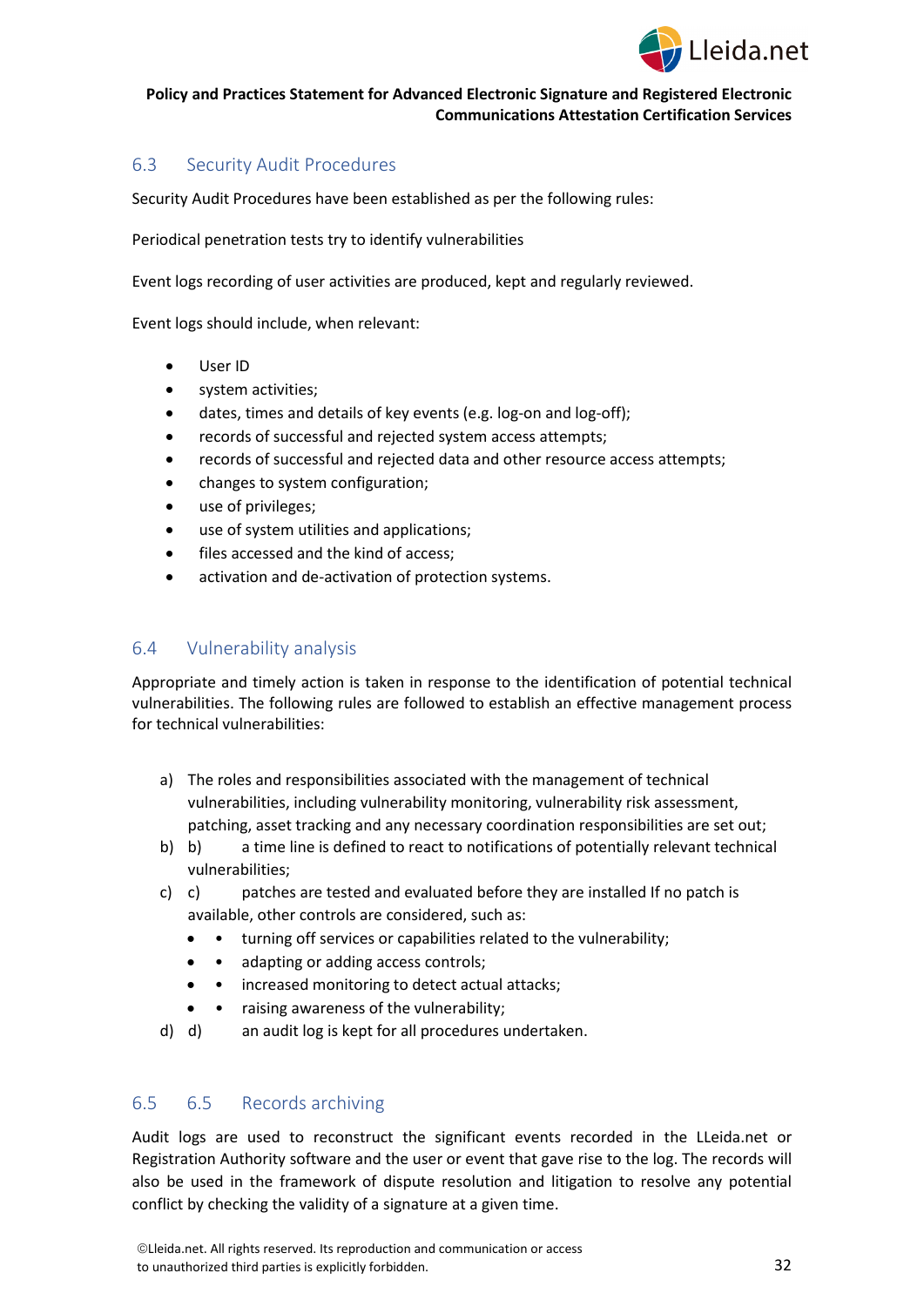

## <span id="page-32-0"></span>6.5.1 Types of archived events

LLeida.net logs and stores audit logs of all events related to the security system Advanced Electronic Signature Service. The following events will be logged:

- Turning the system on and off.
- Attempts to create, delete, set passwords, or change privileges
- Login and logout attempts.
- • Attempts of unauthorized access to the system through the network.
- Attempts at unauthorized access to the file system
- Physical access to audit trails.
- Changes in system configuration and maintenance.
- • Records of the applications that support the service.
- Turning on and off the application that supports the service
- Changes in the details of and/or your keys.
- • Records of requests for issuance and revocation of signature credentials.
- Registrations of issuance and revocation of signature credentials
- Service Lifecycle Related Events

Lleida.net also retains, through a non-automated or electronic procedure, the following information:

- • Physical access records.
- System maintenance and configuration changes.
- Reports of commitments and discrepancies.

## <span id="page-32-1"></span>6.5.2 Records archiving term

Lleida.net stores audit trail information for at least 10 years. Identity related documents are stored for 15 years.

Auditors have the right to access audit records.

Unauthorized deletion or modification of audit log entries is prevented by writing audit logs.

The audit procedures and evidences are kept in media that does not allow rewriting or deletion without detection This control in guaranteed with a system of chained hashes and digital signature. In the case of the logbook (on paper) periodic backups are made and techniques of that limit the possibility of manipulation or elimination of information

## <span id="page-32-2"></span>6.6 Recovery in case of a natural disaster or catastrophic event

## <span id="page-32-3"></span>6.6.1 Incidents and vulnerabilities management procedures

Management responsibilities and procedures are established to ensure a quick affective and orderly response to information security incidents. The following guidelines are considered: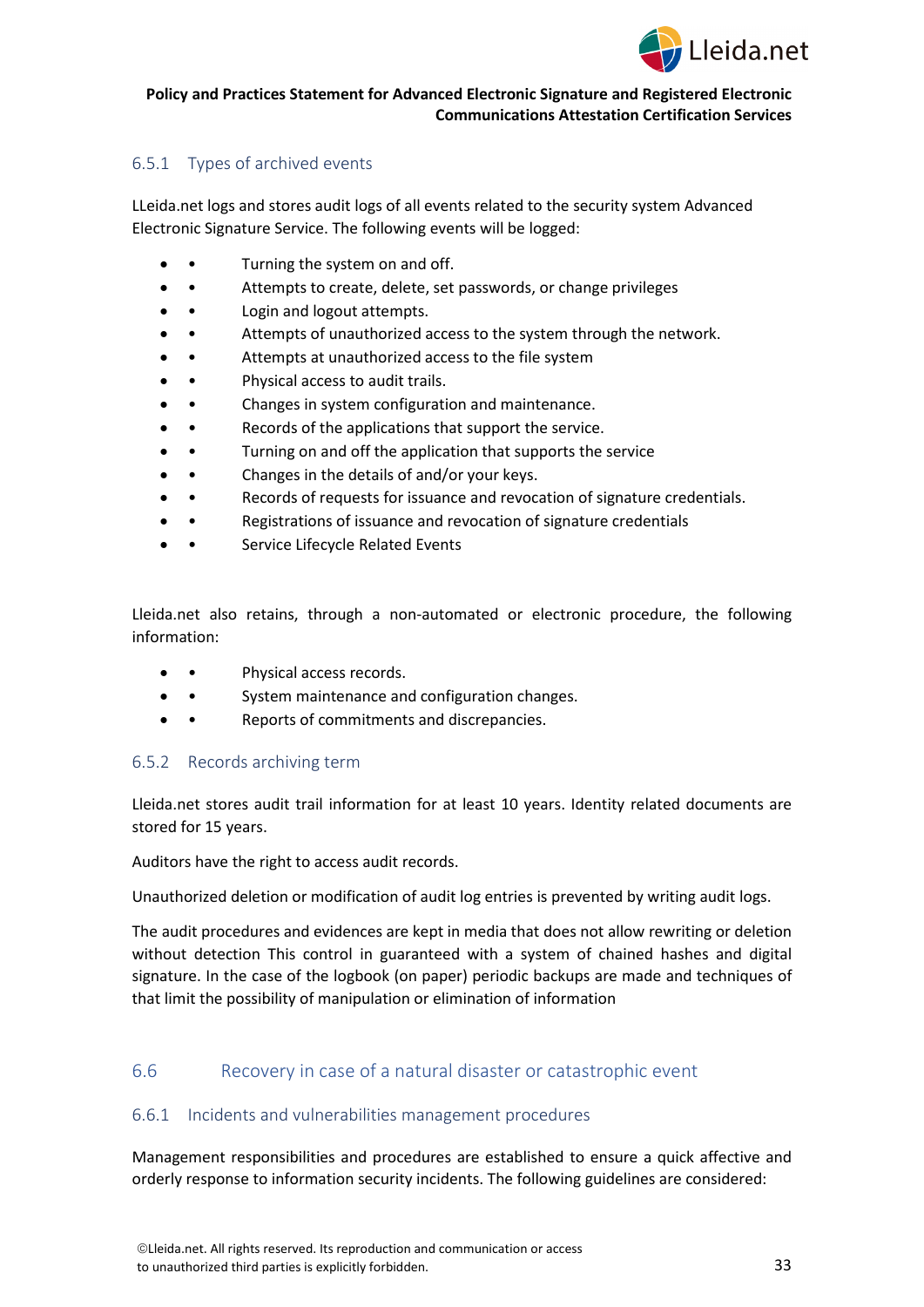

- 1. management responsibilities are established to ensure that the following procedures are developed and communicated adequately within the organization:
	- procedures for incident response planning and preparation;
	- • procedures for monitoring, detecting, analyzing and reporting of information security events and incidents;
	- procedures for logging incident management activities;
	- procedures for handling of forensic evidence;
	- • procedures for assessment of and decision on information security events and assessment of information security weaknesses;
	- procedures for response including those for escalation, controlled recovery from an incident and communication to internal and external people or organizations;
- 2. The procedures established ensure that:
	- • competent personnel handle the issues related to information security incidents within the organization
	- • a point of contact for security incidents' detection and reporting is implemented;
	- • appropriate contacts with authorities, external interest groups or forums that handle the issues related to information security incidents are maintained

## <span id="page-33-0"></span>6.6.2 Business continuity after a natural disaster or catastrophic event

Lleida.net establishes, documents, implements and maintains processes, procedures and controls to ensure the required level of continuity for information security during an adverse situation, and ensures that:

- 1. an adequate management structure is in place to prepare for, mitigate and respond to a disruptive event using personnel with the necessary authority, experience and competence;
- 2. documented plans, response and recovery procedures are developed and approved, detailing how the organization will manage a disruptive event;

According to the information security continuity requirements, Lleida.net establishes, documents, implements and maintains:

- 1. 1. information security controls inside BCP and DPR;
- 2. 2. processes, procedures and implementation changes to maintain existing information security controls during an adverse situation;
- 3. 3. compensating controls for information security controls that cannot be maintained during an adverse situation.

# <span id="page-33-1"></span>6.7 Service Termination

In the event that Lleida.net ceases to operate the services described in this policy, it will notify to the corresponding Supervisory Authority, the certification / assessment entity that has made its last conformity assessment, as well as all of its present clients and that they have been in the last five years, at least forty-five (45) calendar days prior to the end of the service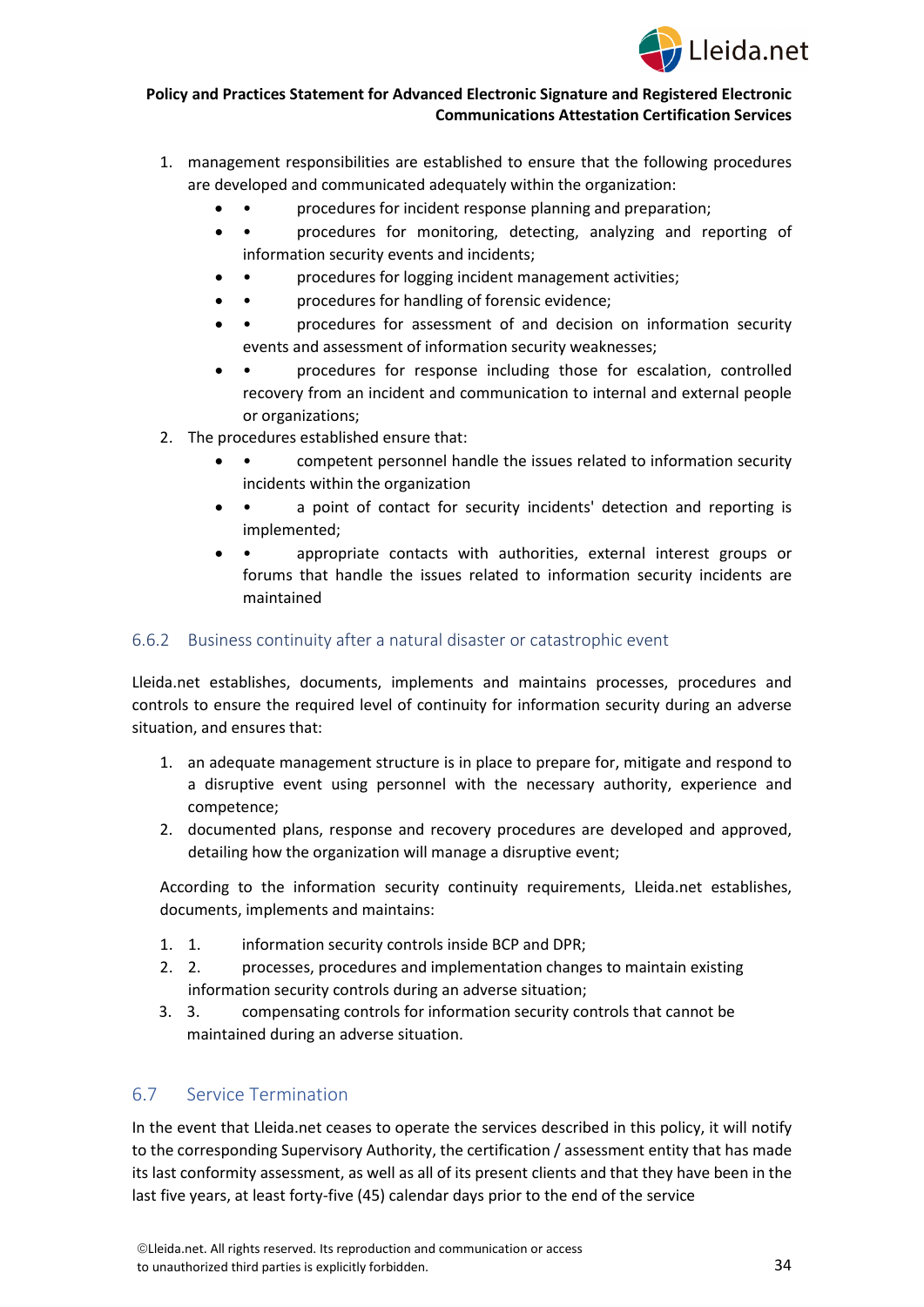

In the period of notice, subscribers may request access, at their own expense, to the evidence generated in their transactions with Lleida.net, who will provide them in a human-readable format. In any case, and for legal purposes, and from the expiration of the period of notice, Lleida.net proceed to file the evidence in PDF format according to the internal procedures for generation and preservation of evidence in force.

Given the nature of the own generated evidence and the sending to customers and maintenance of the public key used for signing evidence by provider of electronic signature, service is not required to transfer the rights and obligations of the service to a third party in the event of termination of Lleida.net as a legal entity.

The actions to be carried out for the execution of the termination shall be as follows:

Notification to current subscribers and those during the last five years, at least forty-five (45) calendar days prior to the end of the service.

• Notification to service providers

Notification to the Ministry of Industry or other relevant Authorities

Deleting the private key used for the Lleida.net evidence Signature.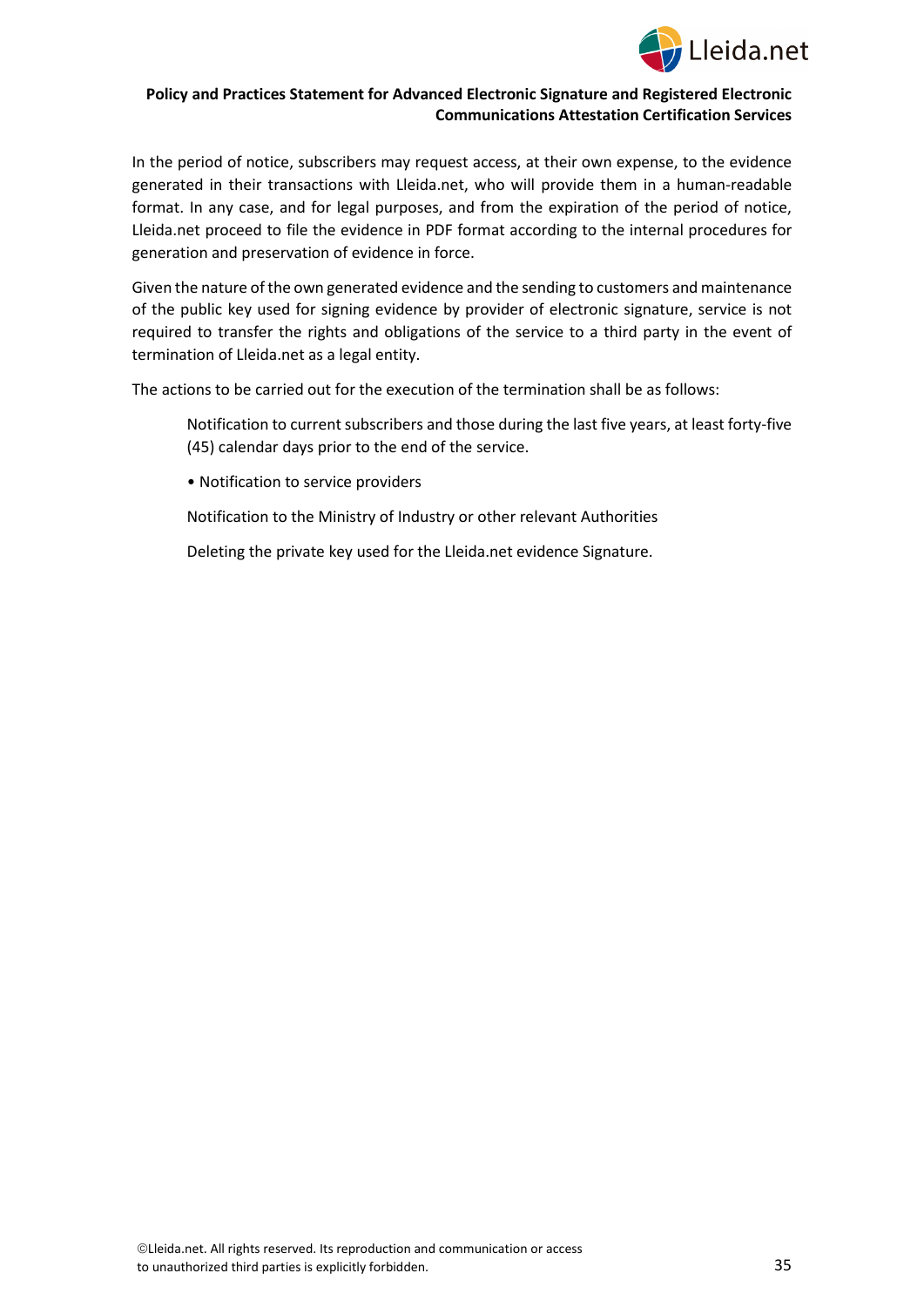

<span id="page-35-0"></span>7

# <span id="page-35-1"></span>7.1 **IT/Computer Security Controls**

## <span id="page-35-2"></span>7.1.1 Specific security Technical requirements

There are a number of controls on the different components that make up the service system

#### **Operational controls**

- • All operating procedures are duly documented in the corresponding operations manuals. LLeida.net maintains a contingency plan.
- • Tools have been implemented to protect against viruses and malicious code
- • Equipment is maintained on a continuous basis to ensure availability and integrity uninterrupted.
- There is a procedure for safely storing, deleting, and disposing of media storage, removable media and obsolete equipment

Data exchange . The following data exchanges are encrypted to ensure the confidentiality.

- • Transmission of registration data between the RA and the registration
- • Transmission of pre-registration data.
- • Communication between ARs and LLeida.net

## **Access control**

- Unique user identifications are used in such a way that users are
- and may be responsible for their actions
- • Rights are allocated in accordance with the rule of providing users with the least amount of information.
- amount of system privileges they need to do their job.
- • Access rights are cancelled immediately when users change jobs or leave the organization
- The level of access assigned to users is reviewed every three months.
- System privileges are assigned on a case-by-case basis and end once the reason for their assignment is known assignment is no longer valid
- LLeida.net maintains password quality guidelines.

#### **IT security evaluation**

Lleida.net performs different audits regarding the maintenance of the ISO 27001 Certification, and Qualified Trust Services Provider status in the Trusted List of European Commission.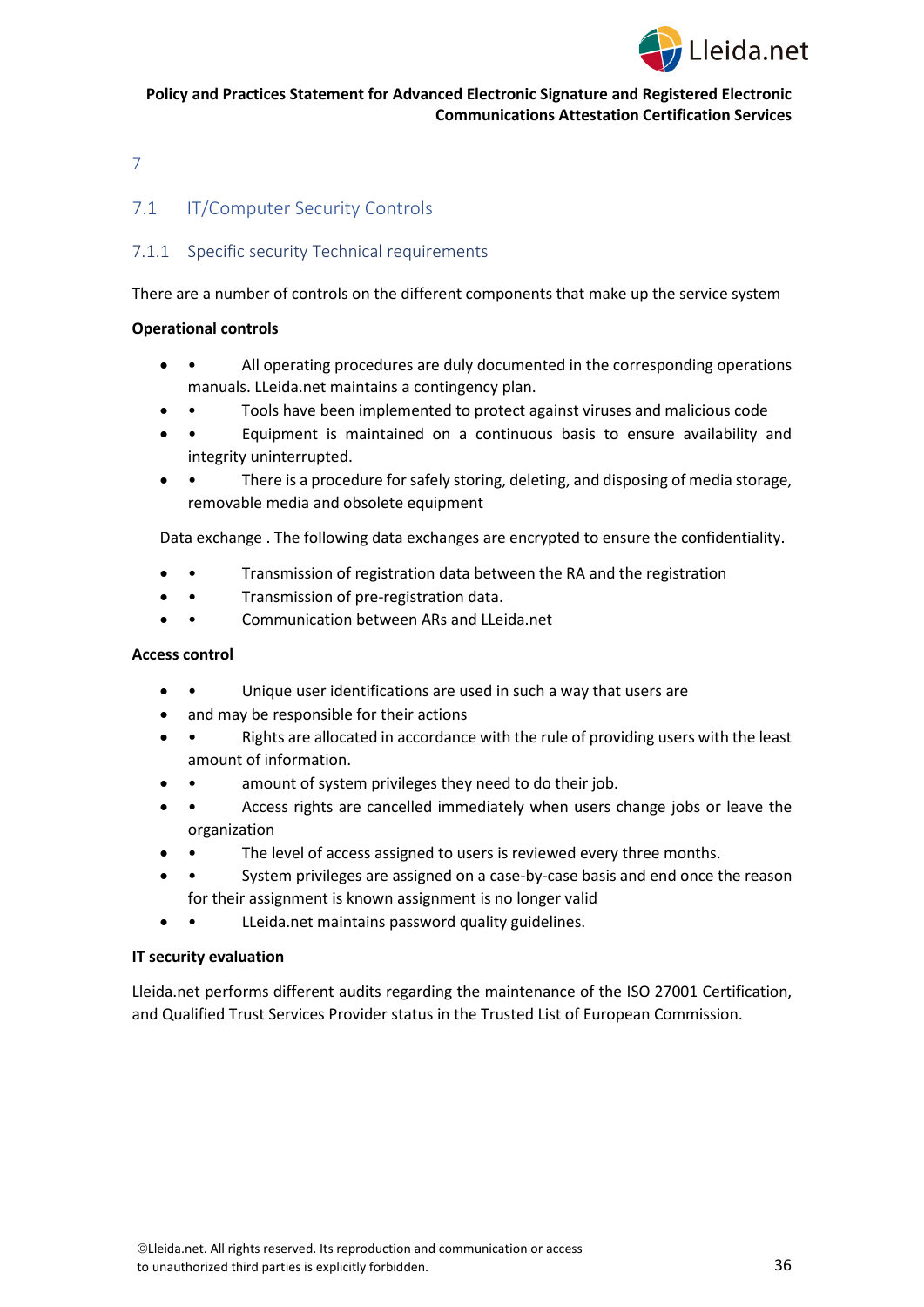

# <span id="page-36-0"></span>7.2 Life-cycle security controls

## <span id="page-36-1"></span>7.2.1 Systems development controls

The implementation of the software for the production systems is controlled

To avoid possible problems with these systems, the following controls are applied

- • There is a formal authorization procedure for updating software libraries (including patches) in production. Authorization is granted only after ensuring that it's working properly.
- • The testing system is kept separate from the production system to ensure that works properly before it goes into production.
- A log file is kept in all library updates.
	- Previous versions of the software are preserved.
- • The purchased software is maintained at the level supported by the vendor.
- There are procedures to include extensions on the source code.

## <span id="page-36-2"></span>7.2.2 Life-cycle security controls

In order to test, a large volume of data is required that is as similar as possible to the production data . LLeida.net avoids the use of production databases with personal information.

## <span id="page-36-3"></span>7.2.3 Network security Controls

All the security measures and controls specified for the rest of the systems apply to the network devices. The security policy for the use of networks and network services is described in the security policy of network. Users can only access the services for which they are authorized.

## <span id="page-36-4"></span>7.2.4 Time Sources

When some information on time is included, the official time provided by the ROA (Real Observatorio de la Armada – Royal Army Observatory) will be used as a reference . The systems of LLeida.net will be synchronized through NTP with the ROA servers or alternatively they will be able to obtain the UTC information from the GPS satellite system which has a precission better than 100 nanoseconds with respect to all the national metrology laboratories, including the ROA, and USNO (United States Naval Observatory).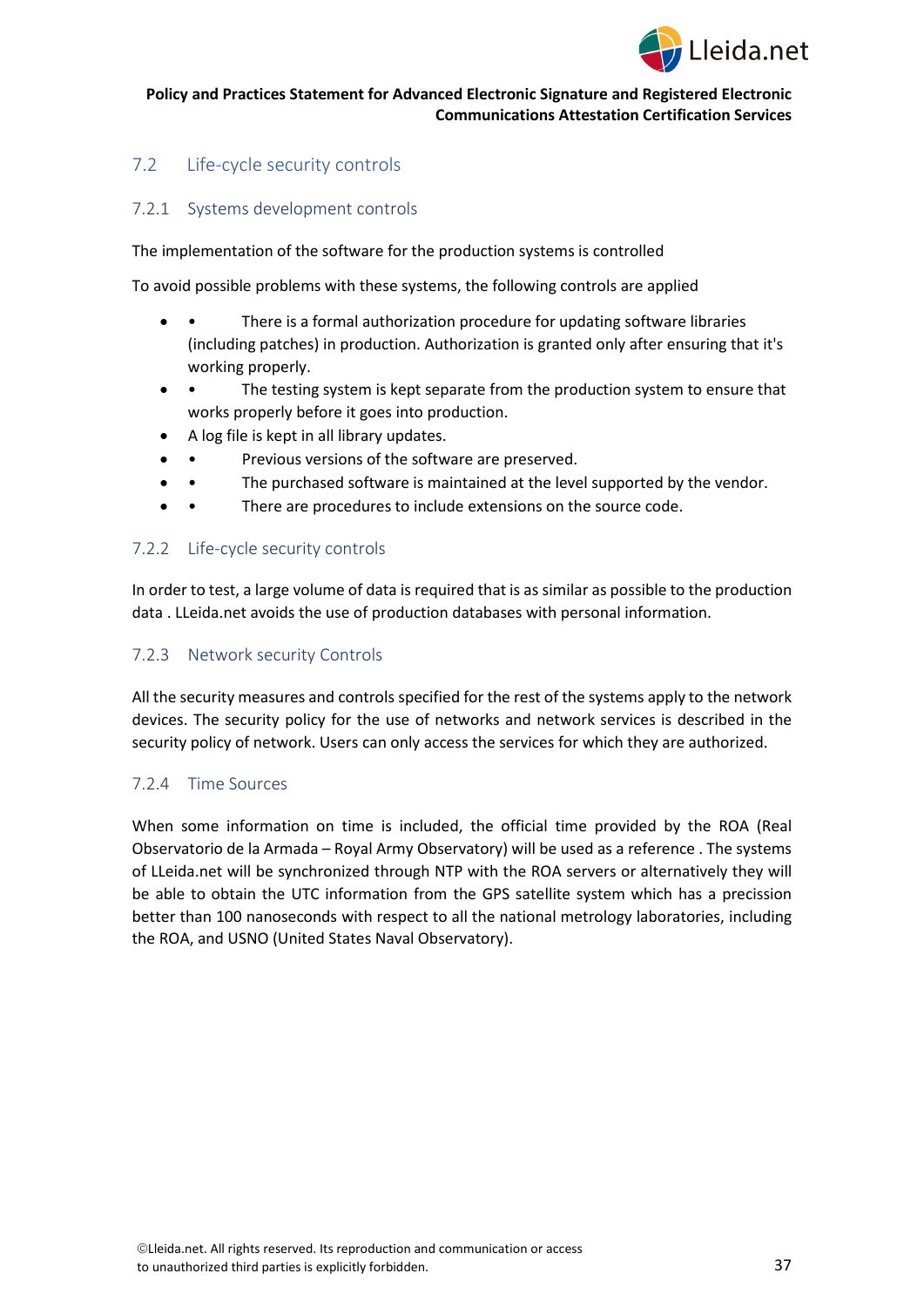

## <span id="page-37-0"></span>8 COMPLIANCE AUDITS AND OTHER CONTROLS

LLEIDA.NET has passed different audits on its Integrated Management System in respect to several different norms. At this time, it is certified as per the following norms:

- ISO 27001
- EIDAS QERDS (Qualified Electronic Registered Delivery Service)

Lleida.net shall perform audits on the performance of its Advanced Electronic Signature Service and its Registered Electronic Communication Attestation Certification Service The audits must be condperformed by an independent auditor. Audits on all Lleida.net Trust Services shall also be performed every two (2) years, unless other provision mandates annual assessment

All audits shall verify, at least, that Lleida.net Practices are performed in compliance with this Policy and Practices Statement, with applicable mandates from any relevant Authorities and with applicable regulations, as well as the existence of a methodology to guarantee provided services quality.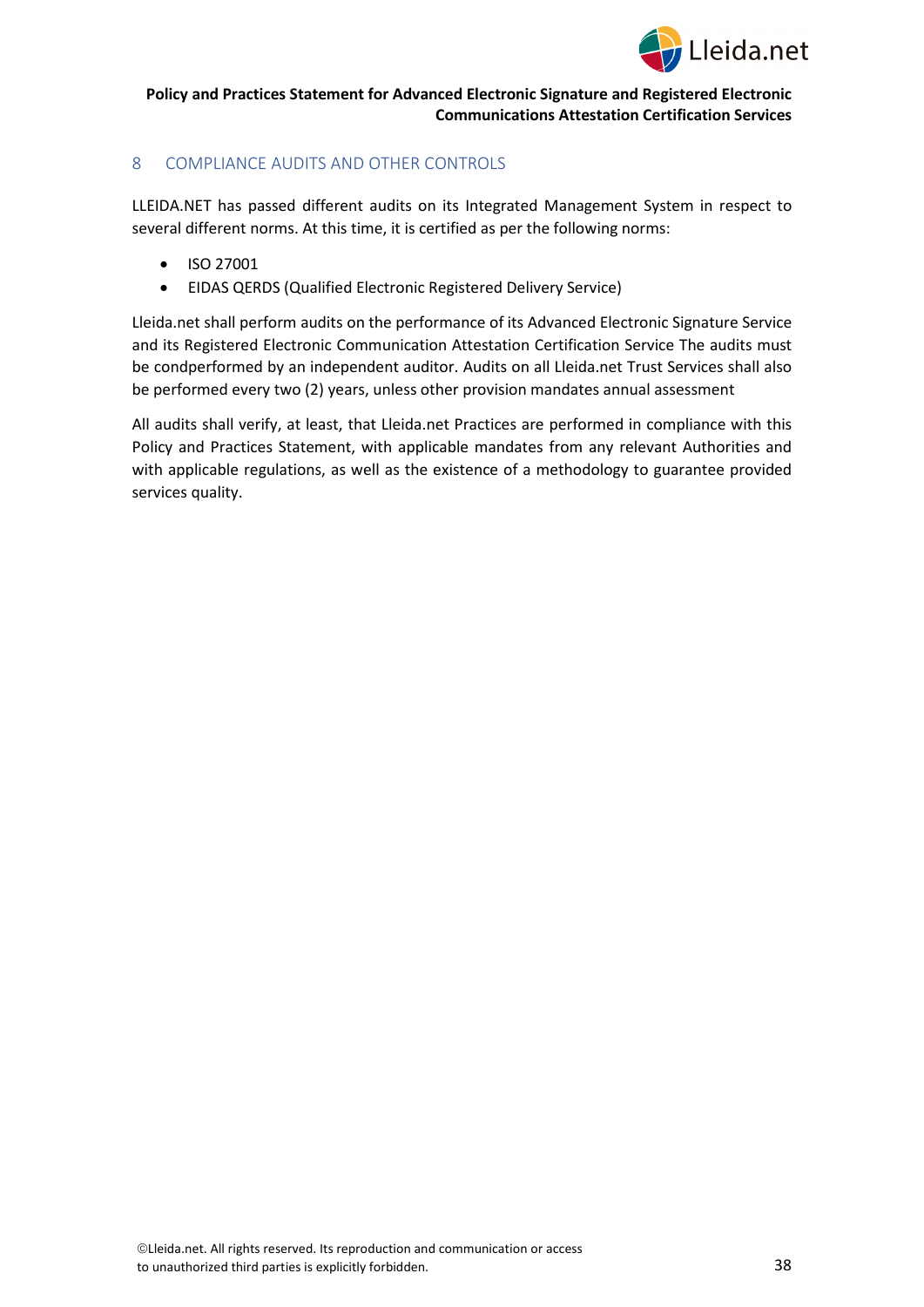

## <span id="page-38-0"></span>9 OTHER LEGAL AND ACTIVITY MATTERS

## <span id="page-38-1"></span>9.1 Fees

Fees are those set out on Lleida.net's website (www.lleida.net) or in the particular agreements signed between Lleida.net and its subscribers, between Lleida.net and the appointed RAs, or between the RA appointed by Lleida.net and its subscribers, as applicable by the subscriber's contract.

Lleida.net will publish the fees applied to the provision of each one of its services on its website, what might be updated from time to time.

Lleida.net will not charge any fees for access to the information needed to verify the validity of proof issued or to these Policies and Practices Statement nor to any information which must be made public in virtue of the provisions therein.

## <span id="page-38-2"></span>9.2 Financial Responsibility

Lleida.net will only be liable for a breach of the obligations provided for in applicable laws and in these Policies and declaration of practices.

Lleida.net will not be liable in any way with respect to the use of proof issued for any use not authorized by these Policies and declaration of practices.

Lleida.net is not liable for the content of the documents and data its services are used for, and will not be responsible for any damages caused in transactions when they are used.

Lleida.net in no way represents the Signatories, document generators, Relying Parties or users of the Services or issued proof or evidence.

Lleida.net does not provide any guarantee or assume any liability whatsoever towards holders of certificates or any other proof issued or towards users thereof except as established in these Policies and Practices Statement.

Lleida.net and its subsidiaries are insured under the Professional Indemnity Policy for seven million euros (€7,000,000.00).

# <span id="page-38-3"></span>9.3 Confidentiality of information

Confidential information shall be deemed to be any information that can be disclosed orally, in writing or by any other means or medium, tangible or intangible, currently known or that makes possible the state of the art in the future, exchanged as a consequence of the performance of the service, in which one party indicates or designates the other as confidential The parties undertake to adopt the appropriate measures to ensure the confidential treatment of such information, measures that shall not be less than those applied by them to their own confidential information, assuming the following obligations:

1.To use the confidential information only for the use which is intended.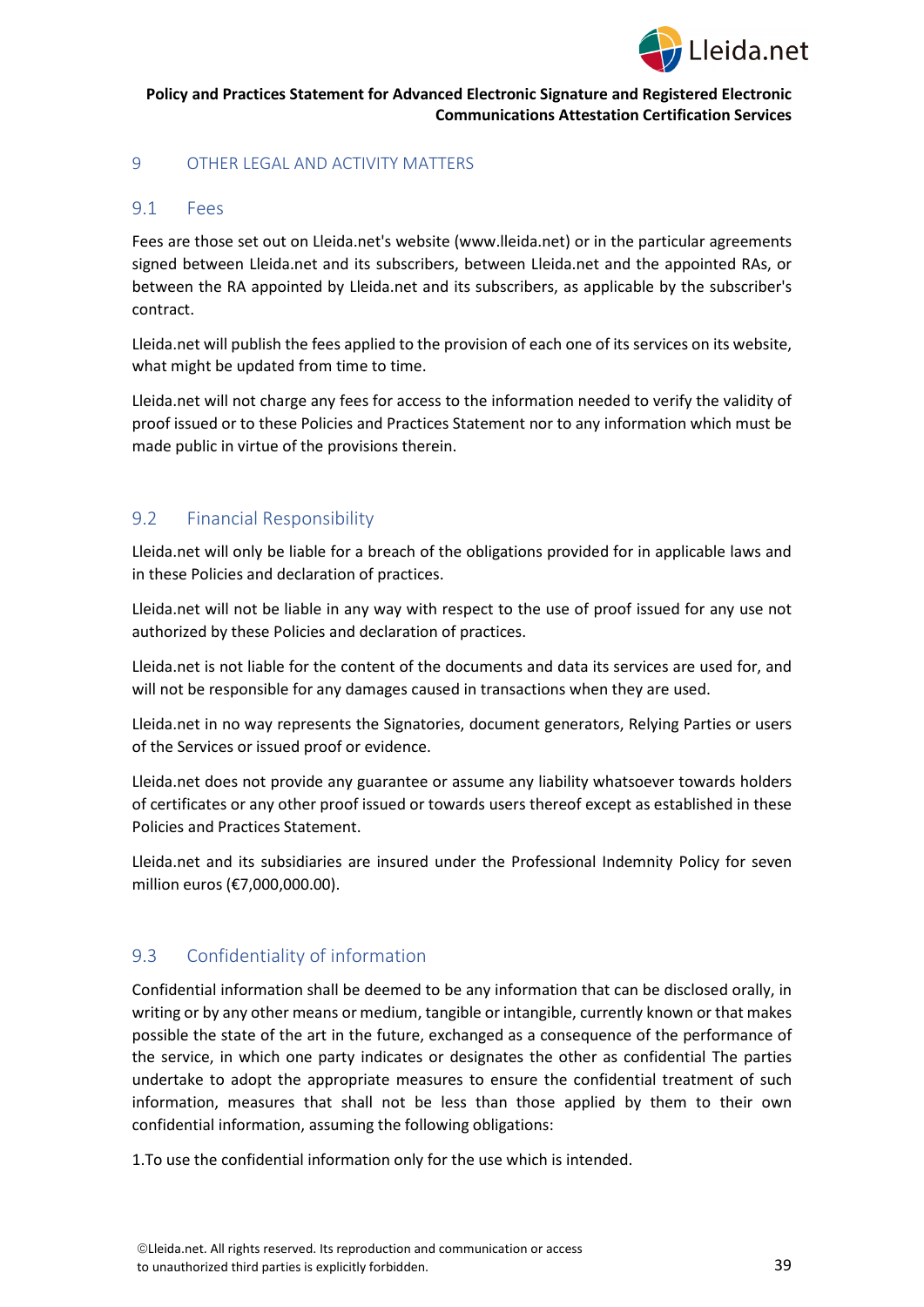

2.To allow the access to confidential information only to those individuals or legal entities that in the provision of their services need the information for the development of tasks in which the use of this information is strictly necessary.

In this regard, the party receiving the information will warn those natural or legal persons of their obligations regarding confidentiality, ensuring compliance with them.

Communicate to the other party any breach of information of which they have or come to have knowledge, produced by the violation of this stipulation or infidelity of the persons who have accessed the confidential information, on the understanding that such communication does not exempt the party who has breached this commitment of confidentiality, from liability, but if the breach will give rise to any responsibilities arising from such omission in particular.

To limit the use of the confidential information exchanged for the parties to that which is strictly necessary in order to fulfil the object of this agreement with each party receiving confidential information assuming responsibility for any object by them or the individuals or legal entities which they allow access to the confidential information.

Not to reveal, the information of the other part to third persons except previous and written authorization of this other part.

Without prejudice to any obligations imposed by national laws and/or assumed by the party receiving the confidential information, the confidentiality obligations outlined in this clause shall not be applicable to any information in relation to which the receiving party may prove:

- That was in the public domain at the time it was disclosed.
- That after having been disclosed, was published or otherwise became public domain, without breach of the obligation of confidentiality by the party receiving such information.
- That, at the time it was disclosed, the party who received it was already in possession of it by lawful means or had the legal right to access it.
- That it had prior written consent from the other party to disclose the information.
- That it has been requested by the competent Administrative or Judicial Authorities that must pronounce on total or partial aspects of the same, in which case, the party that has to make the presentation must communicate it to the other party prior to said presentation taking place.

## <span id="page-39-0"></span>9.4 Personal Data Protection

As a consequence of the provision of Services, it is possible that LLEIDA.NET has access to personal data for which the Originator is responsible.

LLEIDA.NET informs the Signatory and the Originator of the processing of personal data collected in every contract and those that may be obtained during its validity in order to provide the service requested and billing for it. The legal basis for data processing is the contract between Originator and LLEIDA.NET. The data provided will be saved throughout the commercial relationship or for the necessary years to comply with all legal obligations. The data will not be transferred to third parties except in cases where there is a legal obligation. The Signatory has the right to obtain confirmation as to whether LLEIDA.NET is processing their personal data, and therefore has the right to access their personal data, rectify inaccurate data or request its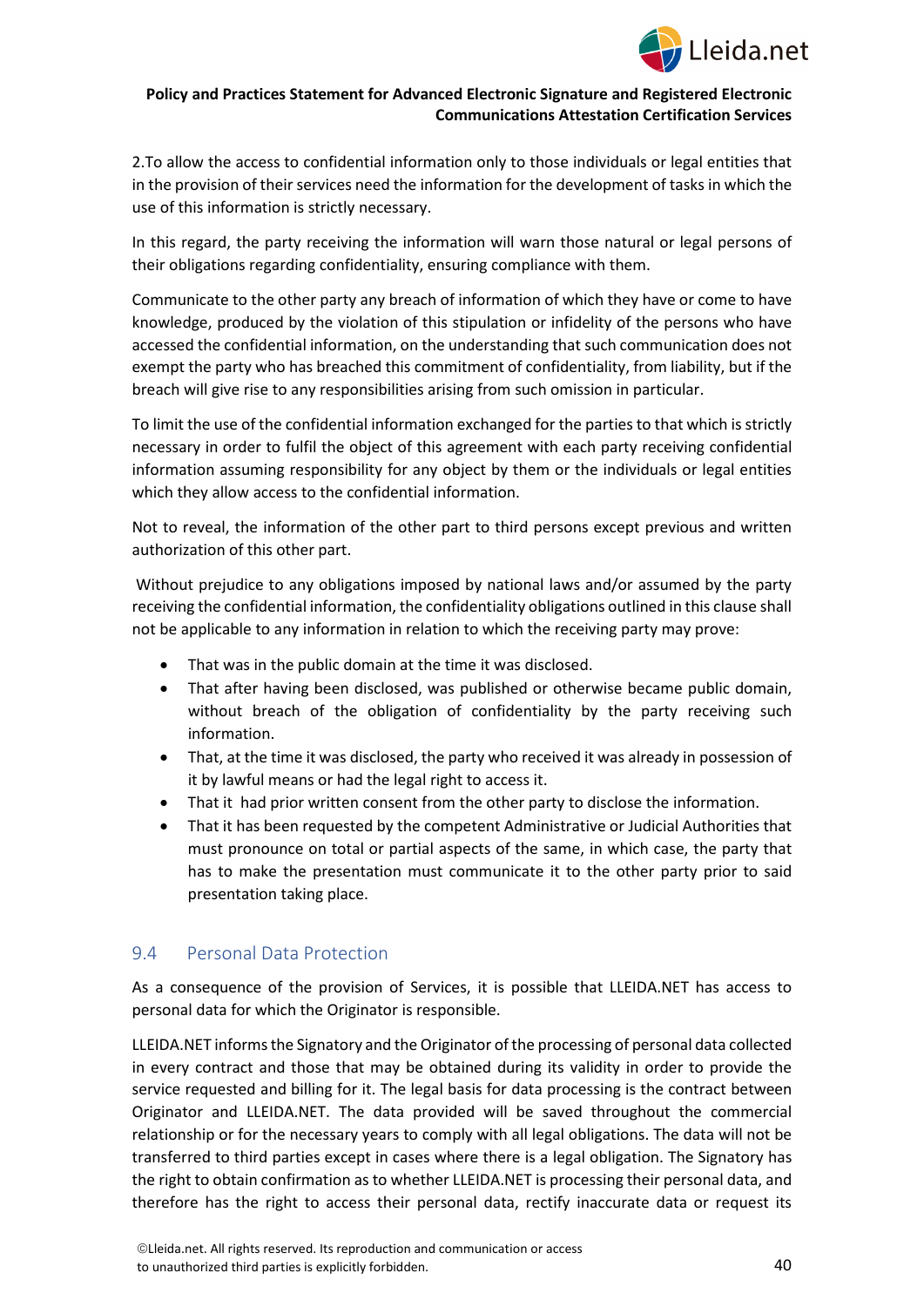

deletion when the data are no longer necessary, proving their identity and interest in those actions. Personal data will not be transferred to a third country The Signatory has the right to file a complaint with the Privacy Authority (in Spain AEPD) or other applicable competent authorities in other Jurisdictions, in the event that he or she considers that his or her data protection rights are being infringed (EU Regulation 2016/679, of 27 April 2016).

## <span id="page-40-0"></span>9.5 Intellectual Property Rights

The entirety of the applications or computer programs that make possible the provision of the Services, including the design of the platform, its databases, navigation structure, texts, images, animations, logos or names, are the property of LLEIDA.NET or, when indicated, correspond to third parties that authorize their use and integration into the platform, and are protected by laws and treaties on intellectual and industrial property.

Any reproduction, transformation, distribution of said contents, as well as any act of decompilation or reverse engineering, outside the visualization, reproduction or edition of documents, within the LLEIDA.NET platform is prohibited. Under no circumstances will any extraction, reuse and/or exploitation of said contents be permitted which imply acts contrary to normal exploitation of the same, especially their use for commercial or promotional purposes, outside the Service or which prejudice the moral or exploitation rights of the clients of LLEIDA.NET. The Originator, as a LLEIDA.NET client shall not carry out or allow to be carried out any act that may in any way undermine or depreciate the value or validity of the intellectual and industrial property rights of LLEIDA.NET.

# <span id="page-40-1"></span>9.6 Obligations

Originator will have the right to use the strictly contracted Services, taking responsibility for the content of the information that is transferred through it.

Terms of the license for the program Tools (www.tools.LLEIDA.NET) and other tools provided by LLEIDA.NET to Originators LLEIDA.NET grants Originators a non-exclusive license to use these applications for the CLIENT's own purposes and for the entire duration of the Contract. The Originators may not distribute commercially, sub license, resell or transfer in any case without the prior written consent of LLEIDA.NET, nor reproduce for these purposes the programs or any modification or derivation thereof, either isolated or in conjunction with any other product or program. In addition, the Originators may not modify the programs except for personal and personal use AND for internal commercial purposes

Law of electronic commerce Originators accepts, in accordance with the provisions of Articles 21 and 22 of the LAW OF SERVICES OF THE COMPANY OF INFORMATION AND ELECTRONIC COMMERCE, LSSICE (Law 34/2002 of 11 July - B.O.E. 12 July 2.002) that they may not use the Services to send mass messages (SPAM, advertising, promotional or commercial messages) without the express consent or authorization of each of the addressees, unless there are legally stipulated exceptions, as well as the sending of messages whose purpose or content may be considered contrary to the law, morality, good customs or those constituting a crime or misdemeanour and those that may damage the rights or image of LLEIDA.NET or third parties.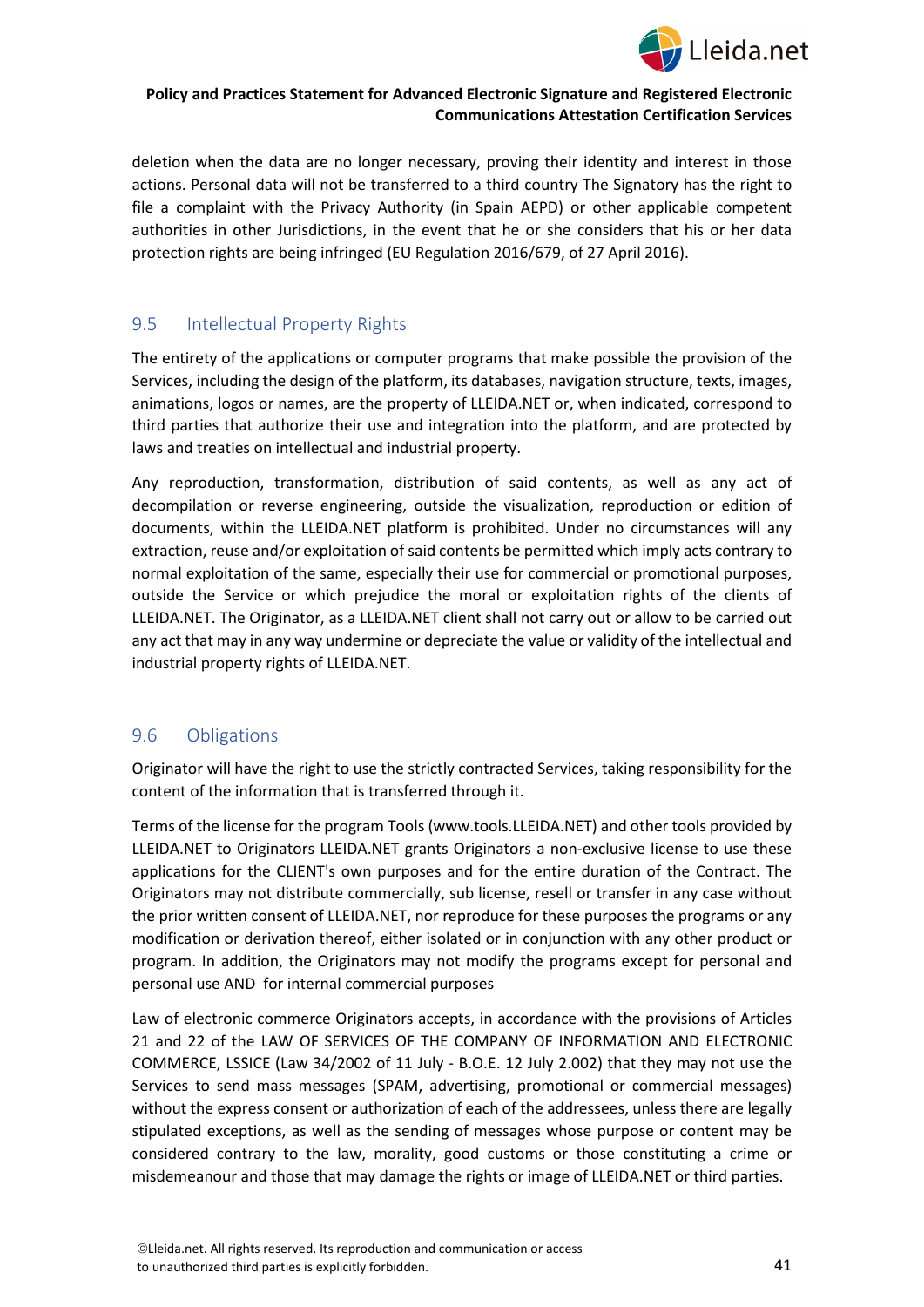

Originators must keep secret the access codes to the Services and change them if he suspects that third parties have known or unduly know them.

If Originator does not comply with any of its legal and/or contractual obligations, LLEIDA.NET reserves the right to interrupt the Services immediately, informing its CLIENT that the noncompliance must be corrected so that the Services can be restored. If Originators do not correct the breach within five (5) days from the date of its communication by LLEIDA.NET, this may terminate the Contract, with the obligation for Originators to compensate for damages caused as a result of such breach.

The re-distribution of services to third without the express consent of LLEDIA.NET, in writing, is strictly prohibited.

# <span id="page-41-0"></span>9.7 Responsibility Waivers

LLEIDA.NET is not responsible for violations of existing legislation that may commit Originators as a result of improper use of the Services If LLEIDA.NET detects the existence of any irregularity in the use of the Services, it may terminate the contract without prior notice to the CUSTOMER.

The liability of LLEIDA.NET in any of the cases of non-compliance attributable to it will be limited to the amount of services provided object of claim.

Given that LLEIDA.NET depends on the services of third parties for the adequate provision of its own services, LLEIDA.NET declines all liability for damages caused by the fault of those, accepting only those caused by an inadequacy of the telematic means of support or the negligent action of LLEIDA.NET and its employees, duly accredited.

Given that the greater of the facilities necessary for the correct functioning of the network depend on About us THIRD companies, LLEIDA.NET is not responsible for the results of the service. This includes routing errors, loss of information or data, delays in delivery or unplanned interruptions of the Services.

LLEIDA.NET declines all responsibility related to the quality, accuracy, reliability, correctness of data, programs and information of any kind circulating on their networks. The content of such information is the sole responsibility of the parties exchanging it (sender and recipients).

LLEIDA.NET shall not be liable in the event of unauthorized use of the Services by third parties.

## <span id="page-41-1"></span>9.8 Liabilities

Lleida.net will be liable for damages caused to the signatory or third parties in good faith when fails to comply with the obligations imposed by Regulation (EU) 910/2014 of the European Parliament and of the Council of 23 July 2014 and the national legislation of the relevant markets applicable to this service.

The liability of the trusted service provider regulated by law shall be enforceable in accordance with the general rules on contractual or non-contractual fault, as the case may be, but it shall be for the trusted service provider to prove that he acted with the professional diligence required of him by being liable for damage caused intentionally or negligently to any natural or legal person to whom he has delegated this service.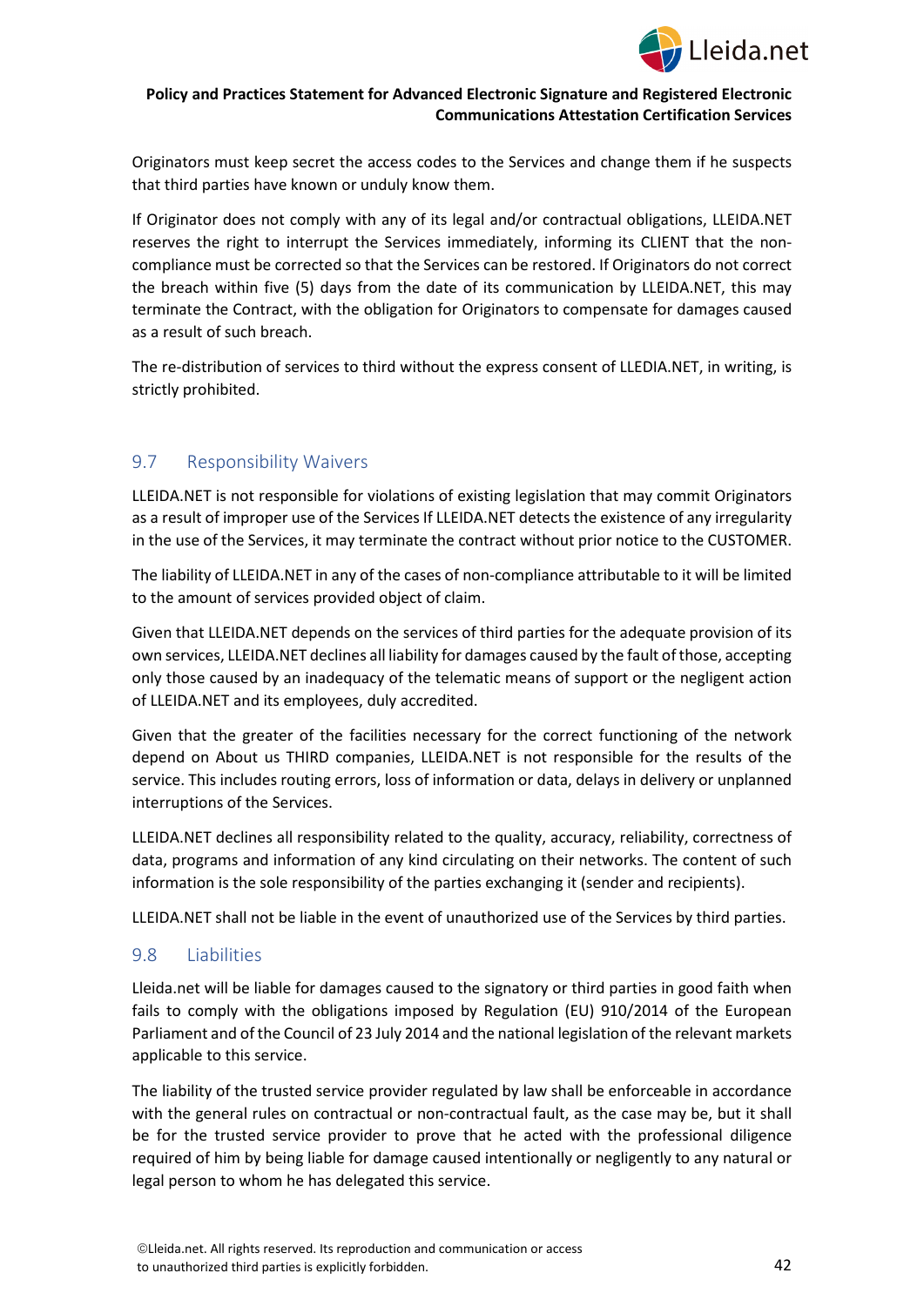

When LLeida.net as a trusted service provider, duly and in advance report to the applicants, signatories and other subscribers to the service on the limitations on the use of the services it provides and these limitations. Limitations are recognizable to a third party; the trusted service provider shall not be liable to damage caused by a use of the services which goes beyond the limitations indicated.

LLeida.net as a provider of advanced electronic signature services will assume responsibility to third parties for the actions of people who delegate the execution of any or some of the functions necessary for the provision of reliable services.

#### **Registration Authority**

The Registration Authority shall assume full responsibility for the correct identification of the data applicants and signatories and verification of their data, with the same limitations as established for LLeida.net

## <span id="page-42-0"></span>9.9 Loss Waivers

Lleida.net accepts no liability for damage resulting from the following circumstances:

- • In case of war, natural catastrophes or any other fortuitous event or force major: disturbances of public order, strikes in transport, cut off of electricity supply and/or telephone, computer viruses, deficiencies in telecommunications services or the use of the advanced electronic signature service commitment arising from an unpredictable technological risk.
- • Caused by the unauthorized use of the signer's signature credentials, or exceeding the limits defined in this Policy.
- Caused by improper or fraudulent use of signature credentials issued by LLeida.net
- • LLeida.net will not be responsible for the content of electronically signed documents or any other information used in an authentication process involving an advanced electronic signature issued by LLeida.net.

## <span id="page-42-1"></span>9.10 Validity Period of the Policy documents

This is the current Advanced Electronic Signature and Registered Electronic Communications Attestation service Policy and Practice Statement for the advanced electronic signature and electronic communication attestation certification services offered by LLeida.net Amendments to this document will be approved by the policy approval and management body.

These modifications will be included in a document updating this Policy and Declaration of Practices, the maintenance of which is guaranteed by LLeida.net.

The updated versions of this document together with the list of modifications made can be consulted at the web address (URL) identified in "Document name and identification" section.

LLeida.net will be able to modify this document for which shall act in accordance with the following procedure: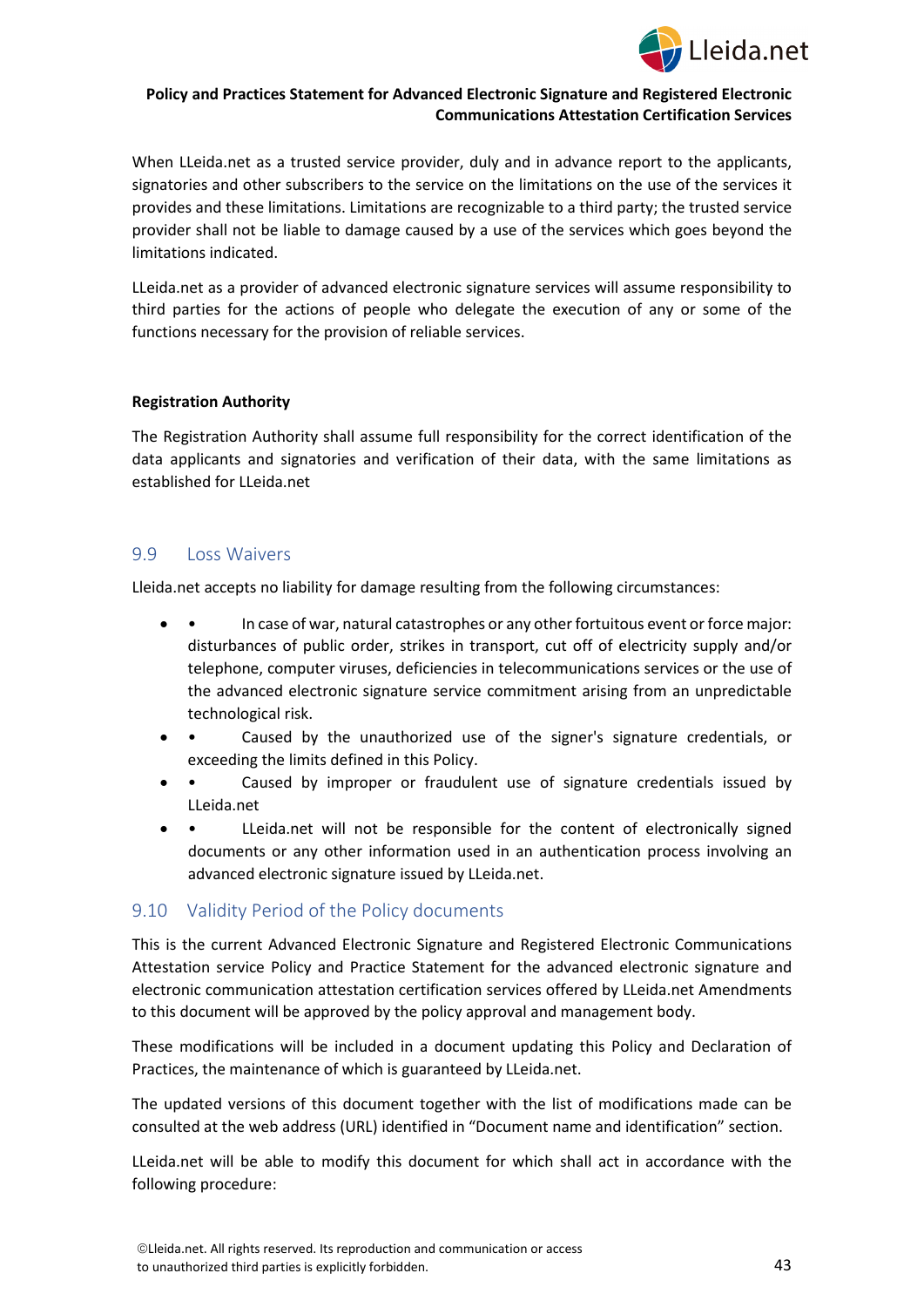

- The amendment shall be technically, legally or commercially justified.
- All technical and legal implications of the new version of specifications.
- • A control of modifications shall be established to ensure that the resulting
- specifications meet the requirements that were intended to be met and that led to the change.
- • The implications that the change of specifications may have on users will be assessed
- in case they need to be informed of the change.

In the preparatory phase of audits, LLeida.net will review this document in order to ensure that it remains up to date in relation to changes that occur in the following aspects:

- Implementing legislative framework.
- Publication of standards.
- Improvements or non-conformities identified in the audits.
- Improvements made in the services or launch of new services
- Adoption of third-party products and services that integrate with those offered by LLeida.net.

LLeida.net may make changes to this document without prior notice to users, such as:

- Corrections of typographical errors in the document
- Changes in contact information.
- Changes in service specifications or conditions.

## <span id="page-43-0"></span>9.11 Individual notifications and communications with Lleida.net

Any notification to Lleida.net shall be mailed info@lleida.net or by ordinary mail to Lleidanetworks Serveis Telemàtics, S.A., PARC CIENTÍFIC I TECNOLÒGIC AGROALIMENTARI, ED. H1. PL 2 - 25003 LLEIDA (Spain)

Any non-registered communication will be considered to be effective from the date when Lleida.net provides a receipt acknowledgement to the sender.

## <span id="page-43-1"></span>9.12 Claims and jurisdiction and applicable Law

When a user wishes to file a claim with respect to Lleida.net services, this must be communicated via any of the means of contact indicated in previous section. Lleida.net will answer the claim within a maximum period of one week.

Except as per Country-specific Supplements to this Policy and Practices Statement, Originators, Signatories and Relying Parties hereby agree to be subject to the jurisdiction of the courts and tribunals of Madrid, Spain, for any dispute that may arise in relation to the provision of services by Lleida.net, expressly waiving any other jurisdiction that would otherwise correspond. If the